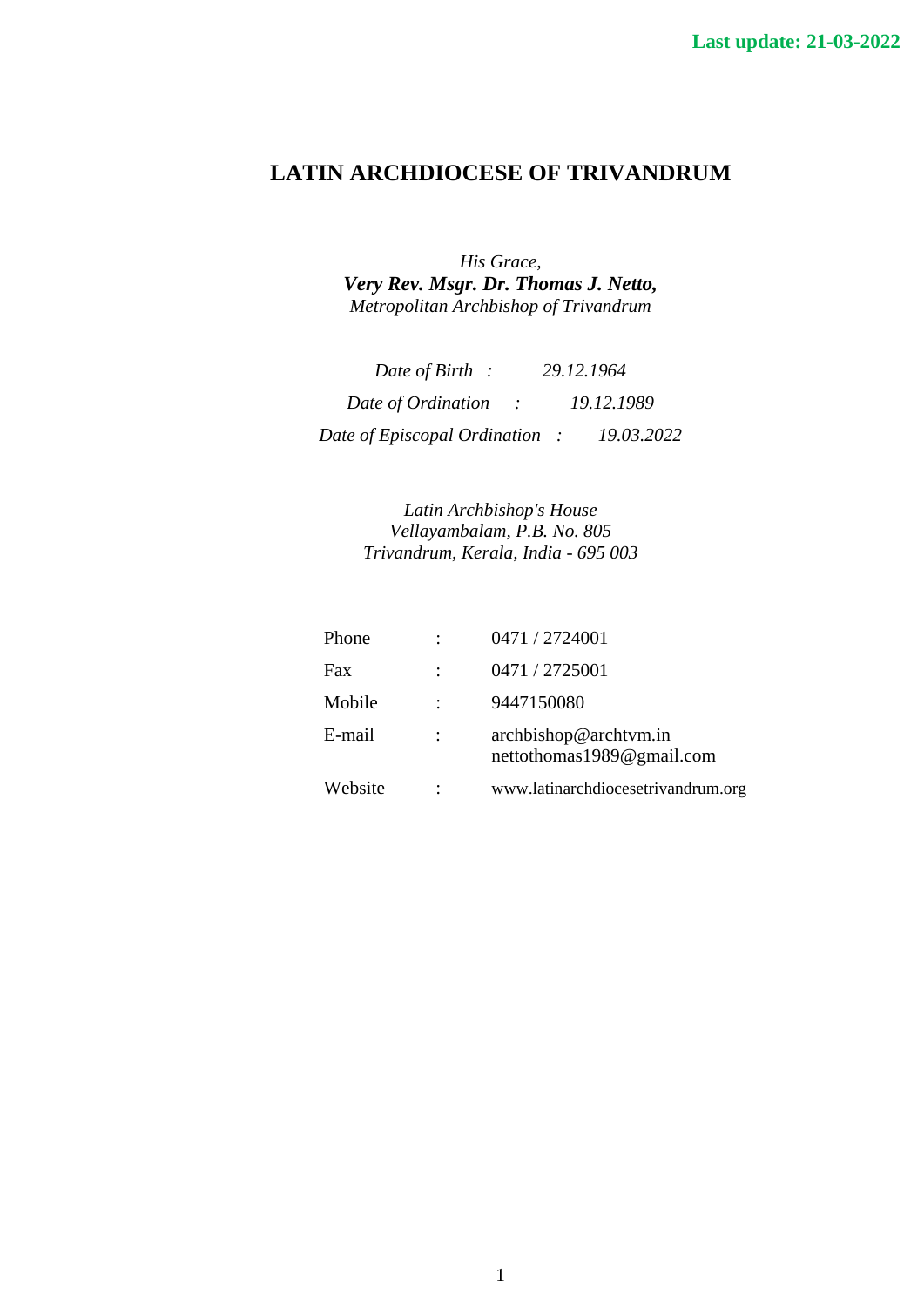### *His Excellency, Most Rev. Dr. Christudas Rajappan Auxiliary Bishop of Trivandrum*

| Date of Birth :               | 25.11.1971 |
|-------------------------------|------------|
| Date of Ordination            | 25.11.1998 |
| Date of Episcopal Ordination: | 03.04.2016 |

### *Latin Archbishop's House Vellayambalam, P.B. No. 805 Trivandrum, Kerala, India - 695 003*

| Phone   | 0471 / 2724001                                 |
|---------|------------------------------------------------|
| Fax     | 0471 / 2725001                                 |
| Mobile  | 8281012253,                                    |
| E-mail  | bpchristudas@gmail.com<br>auxbishop@archtym.in |
| Website | www.latinarchdiocesetrivandrum.org             |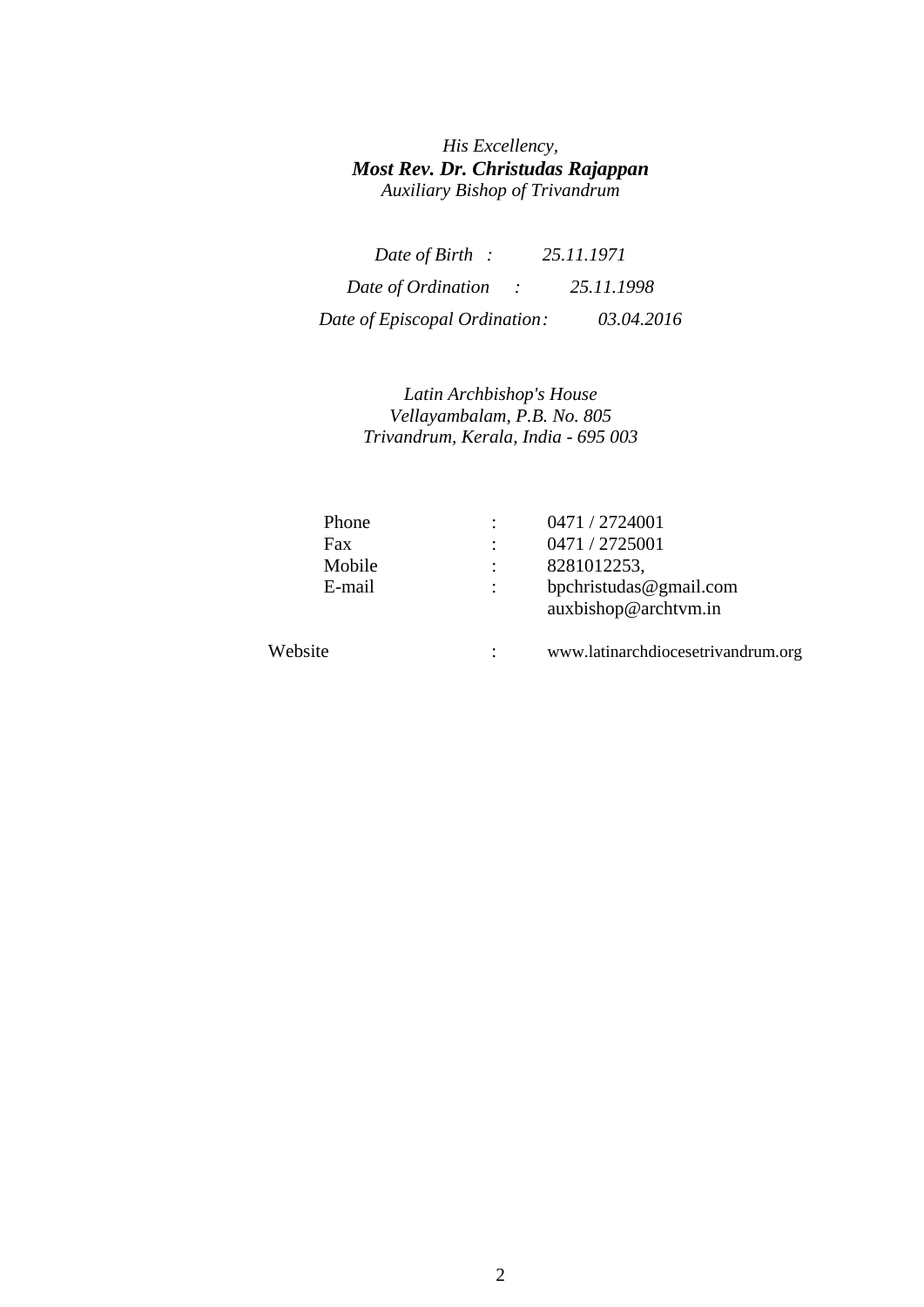*His Grace, Most Rev. Dr. M. Soosa Pakiam L.S.S.S., Thl. Metropolitan Archbishop Emeritus of Trivandrum* 

*Date of Birth : 11.03.1946 Date of Ordination : 20.12.1969 Date of Episcopal Ordination : 02.02.1990 Metropolitan Archbishop of Trivandrum : 17.06.2004* 

> *Latin Archbishop's House Vellayambalam, P.B. No. 805 Trivandrum, Kerala, India - 695 003*

| Phone   |                | 0471 / 2724001                     |
|---------|----------------|------------------------------------|
| Fax     |                | 0471 / 2725001                     |
| E-mail  | $\mathbb{R}^n$ | archbishop@archtvm.in              |
| Website |                | www.latinarchdiocesetrivandrum.org |

(Dates below the address are Dates of Birth (B) and Ordination (O))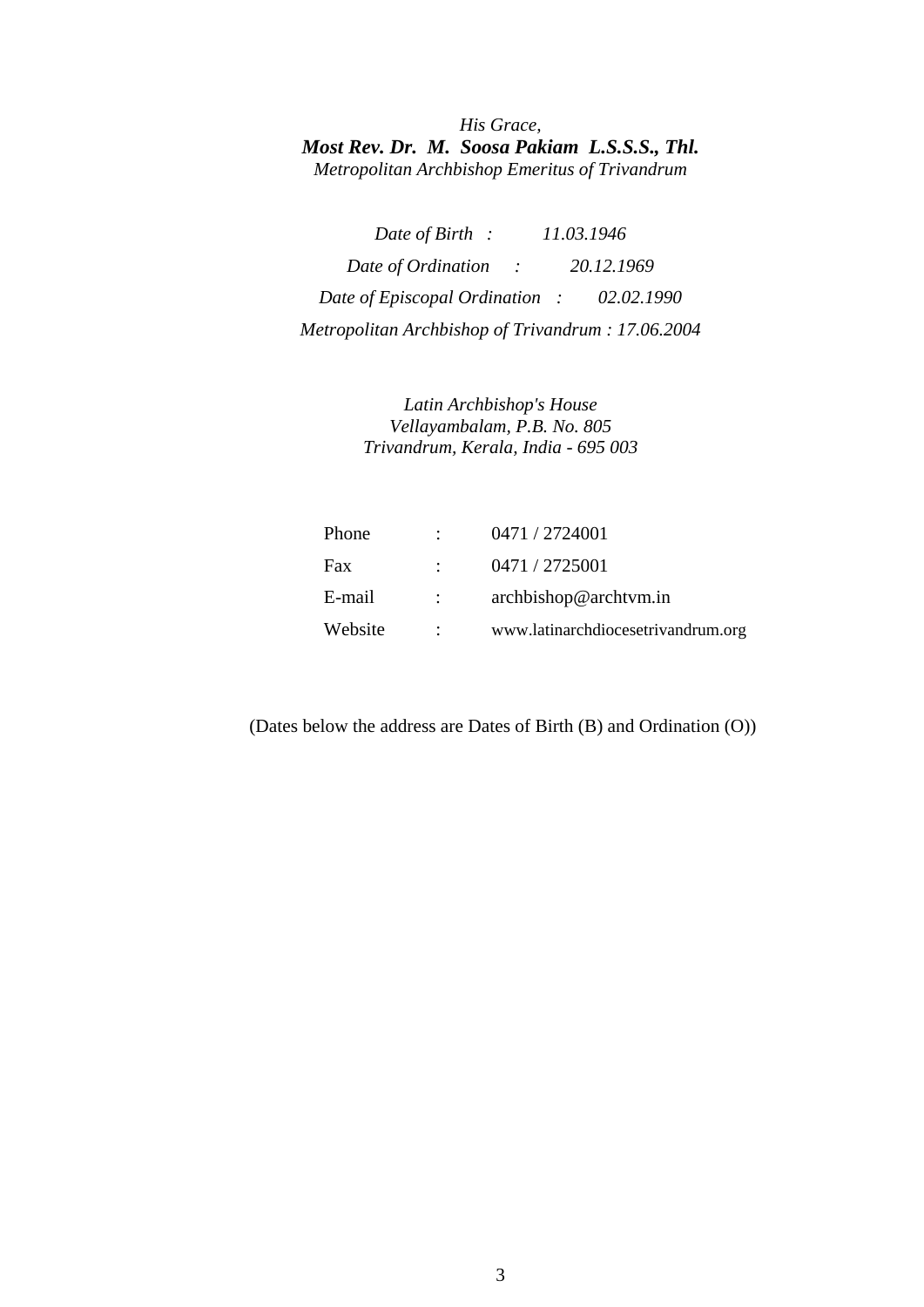- 1. Very Rev. Msgr. Dr. C. Joseph, B.D., D.C.L. **Vicar General & Chancellor PRO & Spokesperson**  Latin Archbishop's House, Vellayambalam, Trivandrum - 695 003, Kerala, India T: 0471-2724001; Fax: 0471-2725001; Mobile: 9868100304 Email: [frjosephchinnayyan@gmail.com,](mailto:frjosephchinnayyan@gmail.com) [chancellortrivandrum@gmail.com](mailto:chancellortrivandrum@gmail.com)  B: 14.04.1949 / O: 22.12.1973
- 2. Very Rev. Fr. Jose G., MCL **Judicial Vicar**, Metropolitan Archdiocesan Tribunal & **Chairman**, Archdiocesan Arbitration and Conciliation Forum Latin Archbishop's House, Vellayambalam, Trivandrum T: 0471-2724001; Fax: 0471-2725001 & Parish Priest, St. Theresa of Lisieux Church, Archbishop's House Compound, Vellayambalam, Trivandrum - 695 003 T: 0471-2314060 , Office ; 0471-2315060 ; C: 0471- 2316734 Mobile: 9446747887 Web: www.vellayambalamparish.org Email: [joseg5547@gmail.com](mailto:joseg5547@gmail.com)  B: 06.06.1969 / O: 07.01.1998
- 3. Rev. Fr. Judit Pious Lawrence **Procurator**, and Director of Archdiocesan Institutions Latin Archbishop's House, Vellayambalam, Trivandrum - 695 003, Kerala, India T: 0471-2724001; Fax: 0471-2725001; & Manager**,** Jeeva Jyothi Offset Press, Archbishop's House Compound, Vellayambalam, Trivandrum - 695 003, Kerala, India T: 0471-2311620 Mobile: 9744005640 Email: [ljpious@gmail.com,](mailto:ljpious@gmail.com) procurator201[8@gmail.com](mailto:ljpious@gmail.com)  B: 08.01.1980 / O: 22.08.2011

### 4. Rev. Fr. Ajith Antony **Secretary to Archbishop**  Latin Archbishop's House, Vellayambalam, Trivandrum - 695 003, Kerala, India T: 0471-2724001; Fax: 0471-2725001 Mobile: 9495265296 (Official); 8129206605 (Personal) Email: [secretary@archtvm.in,](mailto:secretary@archtvm.in) [absecretarytvm@gmail.com](mailto:absecretarytvm@gmail.com)(Official) Email: [dn.ajithantony28@gmail.com](mailto:dn.ajithantony28@gmail.com) (Personal) B: 16.06.1990 / O: 14.08.2019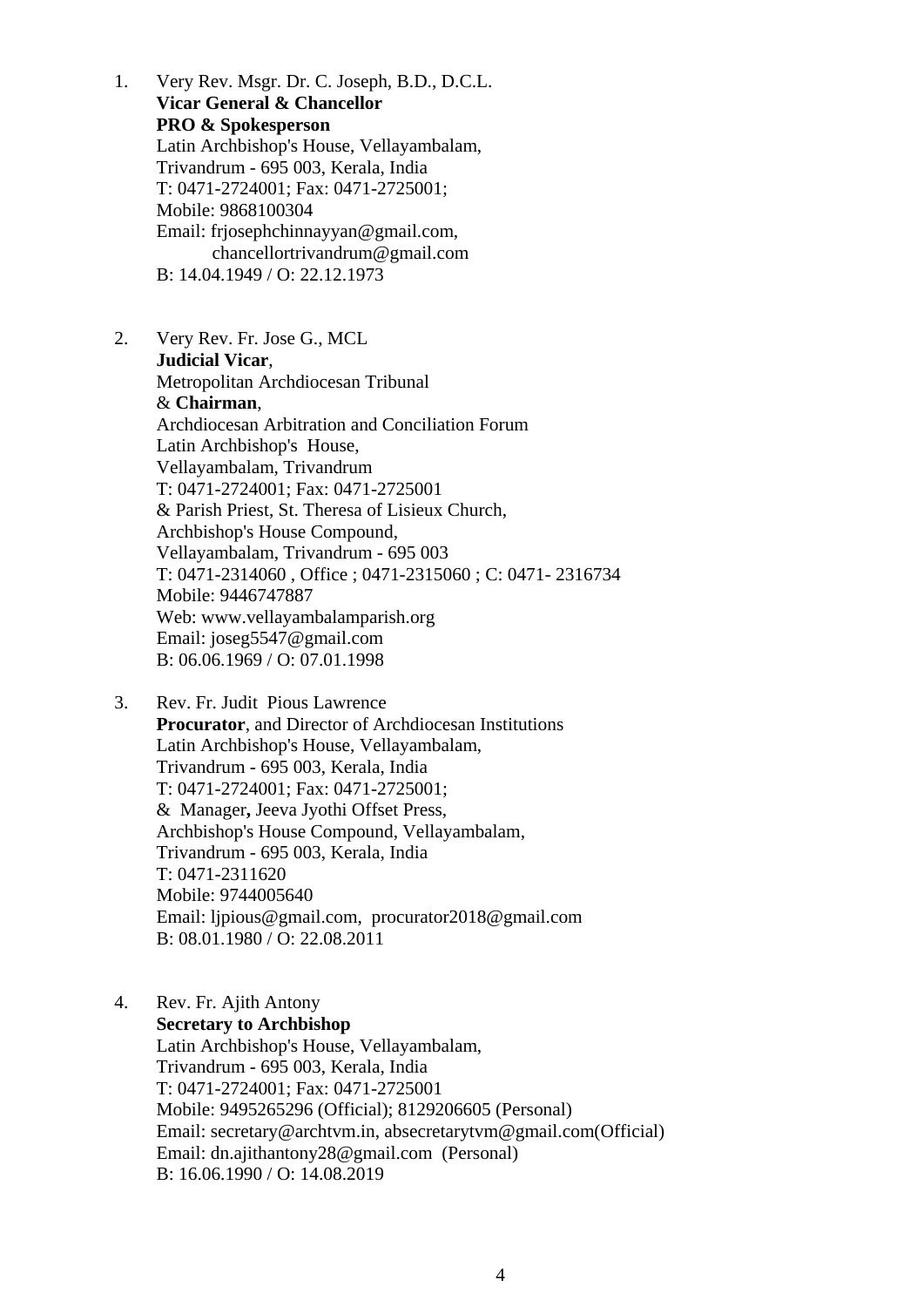- 5. Rev. Fr. Albert M., M.A. Parish Priest, Little Flower Church, Monvila, Kulathoor P.O., Trivandrum - 695 583, Kerala, India C: 0471-2597675(DHM), Mobile : 8547681917 Email: [albertfrm@gmail.com](mailto:albertfrm@gmail.com)  B: 25.01.1963 / O: 06.10.1995
- 6. Rev. Fr. Alex Peter (STUDY) Galilee, Opp. to B.Ed College, Kirathoor, Kollemcode P.O. Tamilnadu - 629 160, India Mobile: 9037255452 Email: [aluchandy903@gmail.com](mailto:aluchandy903@gmail.com)  B: 18.05.1985 / O: 04.04.2013
- 7. Very Rev. Fr. Andrew Kosmos Rector, St. Vincent's Seminary Karamoodu, Mangalapuram, Thonnakkal. P.O., Trivandrum - 695 317, Kerala, India T: 0471-2618181 Mobile : 9895498125 Email: [kosmostheeram@gmail.com](mailto:kosmostheeram@gmail.com)  B: 11.11.1968 / O: 27.12.1994
- 8. Rev. Fr. Anish Fernandez, Parish Priest, St. Bartholomew Church, Poovar, Poovar P.O., Trivandrum - 695 525, Kerala, India T: 0471-2210362; C: 0471-2210167 Email: [fernandezanish84@gmail.com](mailto:fernandezanish84@gmail.com)  B: 22.04.1977 / O: 31.03.2005
- 9. Rev. Fr. Anto Baiju Y. Parish Priest, Vimala Hridaya Matha Church Kanjirampara, Trivandrum- 695 030 & Assistant Director, Little Flower Football Academy (LIFFA) Monvila, Kulathoor P.O. Trivandrum- 695 583, Kerala, India Mobile: 9746870421 Email: [redbaganto@gmail.com](mailto:redbaganto@gmail.com)  B: 26.04.1988 / O: 31.03.2016
- 10. Rev. Fr. Anto Dickson S. Parish Priest, St. Ignatius Church Puthenthope, (Via) St. Xavier's College P.O., Trivandrum - 695 586, Kerala, India T: 0471-2751800; C: 0471-2750951 Mobile : 9447429407 Email: [antodickson@yahoo.co.in](mailto:antodickson@yahoo.co.in)  B: 20.09.1972 / O: 27.12.2000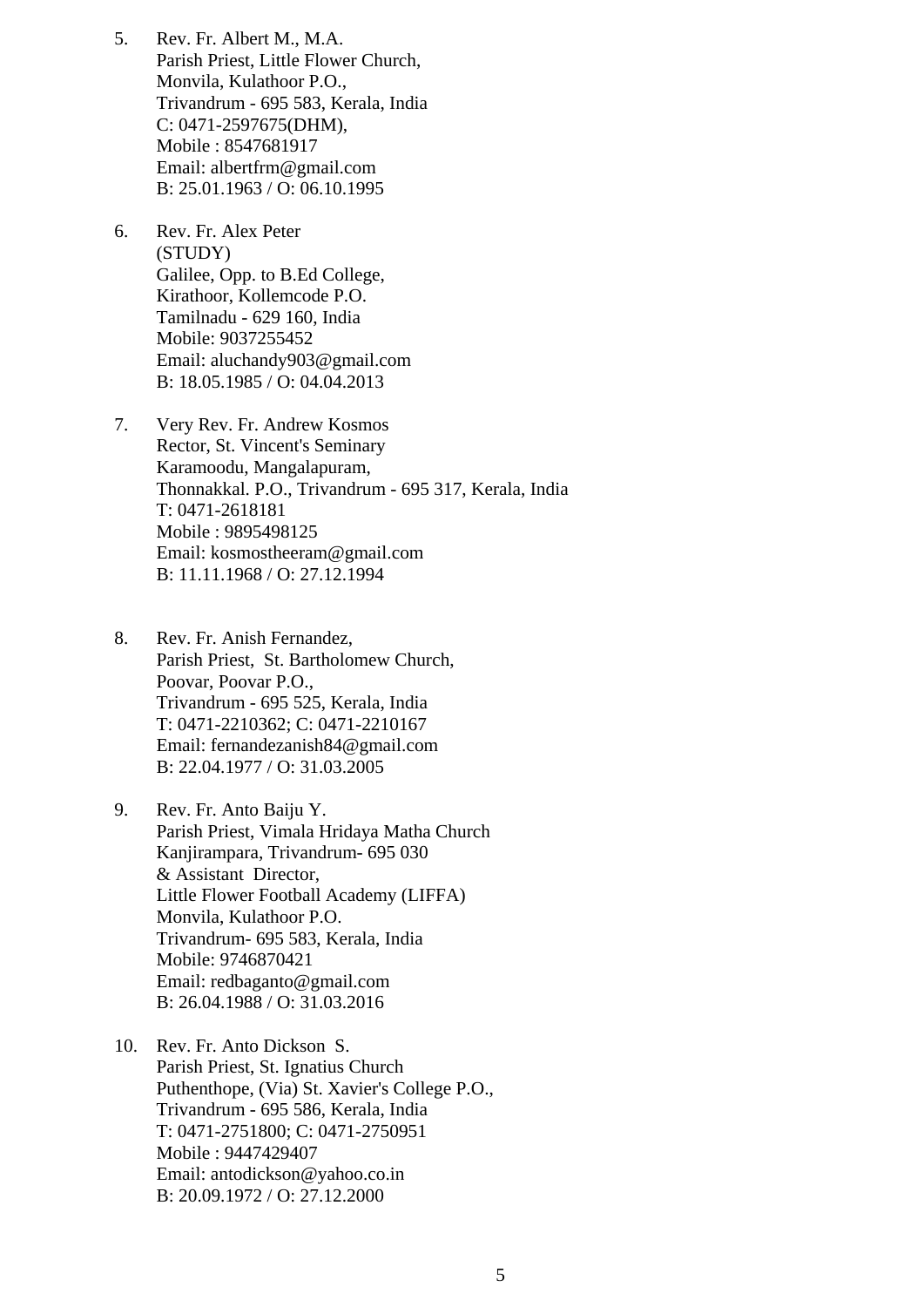- 11. Rev. Fr. Anto Joris MCA, MBA(HRM) Parish Priest, St. Mathew's Church, S. Kollemcode, Pozhiyoor P.O., Trivandrum - 695 513, Kerala, India T: 0471-2210175; C: 0471-2212728; Mobile: 9489602406 Email: [antojoris@gmail.com](mailto:antojoris@gmail.com)  B: 10.03.1970 / O: 03.01.2000
- 12. Rev. Dr. Antony S.B. Parish Priest, St. Sebastian's Pilgrim Church, Moongode, Varkala - 695 144, T: 0470-2688060; C: 0470-2688113 Mobile: 9744013543 Email: frs[bantony@gmail.com](mailto:antony@gmail.com)  B: 16.02.1978 / O: 20.04.2006
- 13. Rev. Fr. Antony Sylvester Parish Priest, St. Antony's Church, Kochuthura, Puthiyathura P.O, Trivandrum – 695 526, Kerala, India T: 0471-2210368; C: 0471-2210087 Mobile: 9447768637, 9400412637 B: 08.11.1950 / O: 15.03.1978
- 14. Rev. Fr. Ashlin Jose Parish Priest, St. Antony's Forane Church, Valiathura, Vallakkadavu P.O., Trivandrum - 695 008, Kerala, India T: 0471 -2501253; & Assistant Director, Trivandrum Social Service Society, 'Samanwaya', Archbishop's House Compound, Vellayambalam, Trivandrum - 695 003 T: 0471-2723498, 2727123, 2724001 Mobile: 9495236204 Email: [ashlinjose@gmail.com](mailto:ashlinjose@gmail.com)  B: 03.09.1979 /O: 31.03.2008
- 15. Rev. Fr. Assisi John Sumesh. F Parish Priest Our Lady of Dolour's Church, Marthandanthurai, Kollencode P.O., K.K. District - 629 160, Tamilnadu T: 04651-246158; C: 04651-246528 Mobile: 9600953595 Email: ajs0801[4@gmail.com](mailto:eliasd@sisy.com)  B: 12.05.1986 / O: 09.04.2015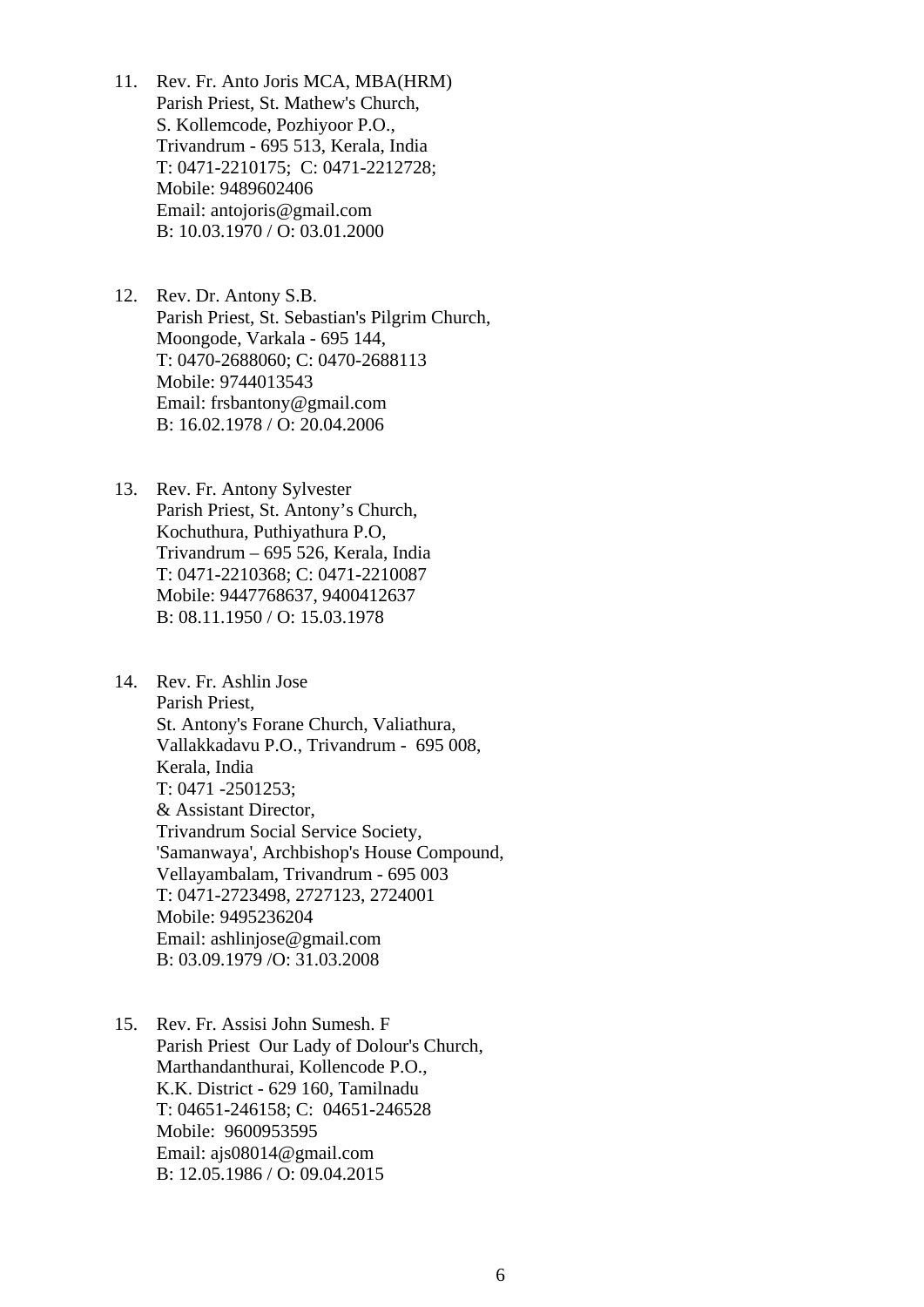- 16. Rev. Dr. Augustine John Parish Priest, St. Andrew's Church, Karumkulam, Puthiyathura P.O., Trivandrum – 695 526, Kerala, India T: 0471-2210018; C: 0471-2210079 Mobile: 9495568897 Email: [fraugustinejohn@gmail.com](mailto:fraugustinejohn@gmail.com)  B: 23.02.1966 / O: 19.12.1990
- 17. Rev. Fr. Babu Raj L. Assistant Parish Priest, St. Anne's Church, Thope, Vallakadavu P.O., Trivandrum 695008, Kerala, India T: 0471-2502351; C: 0471-2501879 Mobile: 8606214004 Email: babulouisj2014@gmail.com B: 14.07.1992 / O: 10.04.2021
- 18. Very Rev. Dr. Baby Bevinson DCL. Vicar Forane of Thoothoor Forane & Correspondent of Pius XI H.S.School, Thoothoor Galilee, Opp. to B.Ed College, Kirathoor, Kollemcode P.O. Tamilnadu - 629 160, India & Judge, Metropolitan Tribunal, Latin Archbishop's House, Vellayambalam, Trivandrum - 695 003 T: 0471-2724001; Fax: 0471-2725001 Mobile : 09443595454 Email: [bebinson1974@gmail.com](mailto:bebinson1974@gmail.com), B: 13.05.1974 / O: 24.04.2003
- 19. Rev. Fr. Beed Manoj Amado Parish Priest, Velankanni Matha Church, Nambiyathi, Puthiyathura P.O., Trivandrum - 695 526, Kerala, India & St. Paul's Church, Karichal Mobile: 9447961708, 6238476295 (whatsapp) Email: beedmanu@gmail.com B: 22.05.1969 / O: 27.12.2000
- 20. Rev. Fr. Bijin Besily Parish Priest, St. Francis Xavier Church, Pallom, Pulluvila P.O., Trivandrum - 695 526, Kerala, India T: 0471-2131431; C: 8086085921 Mobile: 9995540370; 8547188153 Email: [frbijinbisily@gmail.com](mailto:frbijinbisily@gmail.com)  B:24.06.1984 / O: 12.04.2012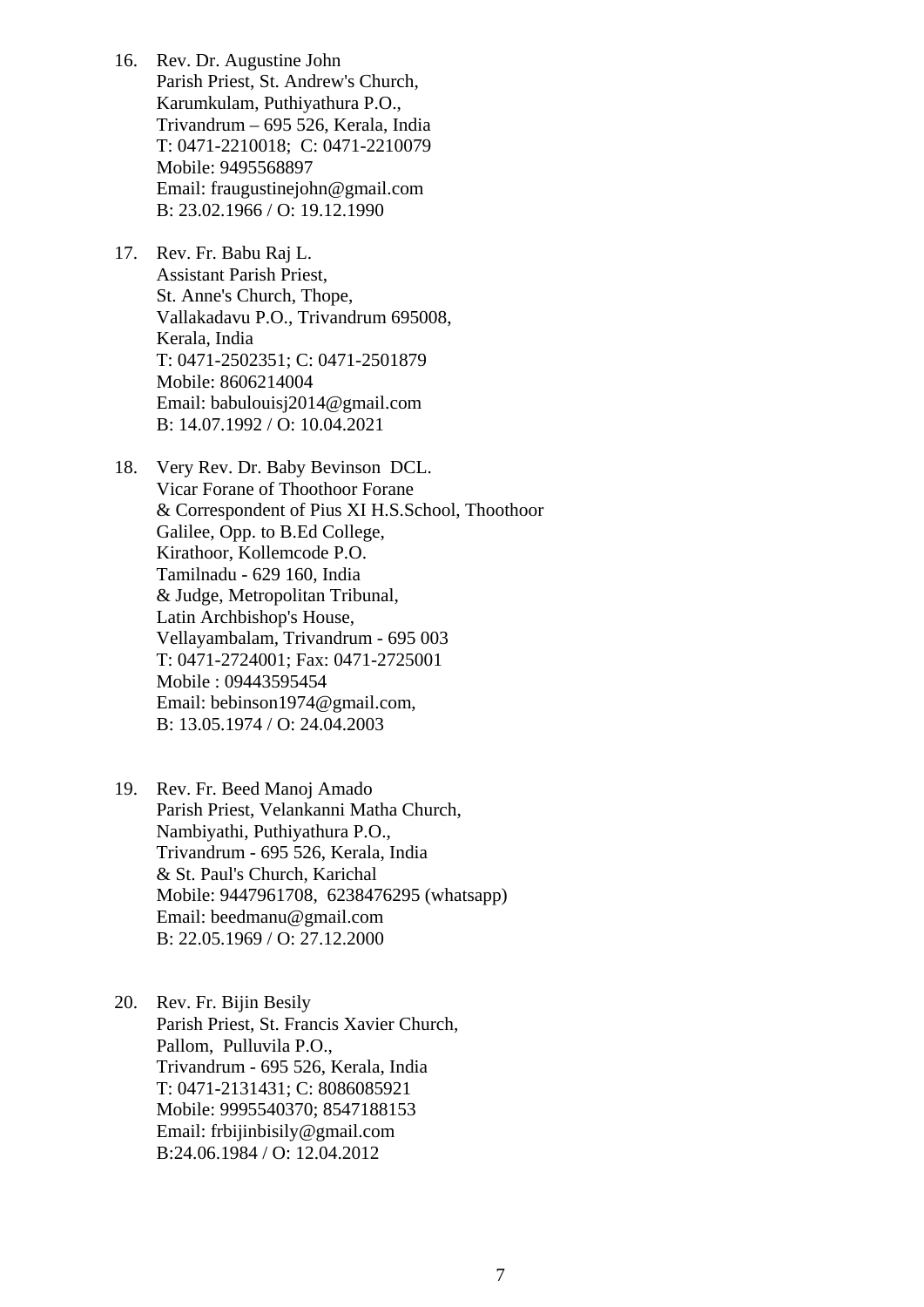- 21. Rev. Fr. Bijo Bernad Assistant Parish Priest, Madre de Deus Church, Vettucaud, Titanium P.O., Trivandrum - 695 021, Kerala, India T: 0471-2503067, 2500143 (O); C: 0471-2500426 Mobile : 9544257078 Email: anittbijo@gmail.com B: 29.09.1992 / O: 08.04.2021
- 22. Rev. Fr. Bijoy K.C. Assistant Parish Priest, St. Nicholas Church C.M. Thura, Puthiyathura Trivandrum - 695 526, Kerala, India T: 0471-2210056; C: 0471-2210160 Mobile: 9656612677 Email: bjkc20@gmail.com B: 29.07.1990 / O: 10.04.2021
- 23. Rev. Fr. Binu Joseph Alex Parish Priest, St. Roch's Church, Poothura, Anjengo P.O., Trivandrum - 695 309, Kerala, India T: 0470-2657778; C: 0470-2657779 Mobile: 9447089533 Email: [frbinualex@gmail.com](mailto:frbinualex@gmail.com)  B: 02.02.1979 / O: 12.04.2007
- 24. Rev. Dr. Charles Leon, Ph.D. Secretary, KCBC Commission for Education Regional Secretary, KRLCBC Commission for V S C Pastoral Orientation Center (POC) Civil Lane Road, Palarivattom, Ernakulam - 682 025 Mobile: +91- 9496545394 Email: [frcharlesleon@gmail.com](mailto:frcharlesleon@gmail.com)  B: 15.03.1961 / O: 21.12.1985.
- 25. Rev. Fr. Christil Rozario M.A, MSc Parish Priest, St. Jacob's Forane Church, Pulluvila P.O., Trivandrum - 695 526 Kerala, India T: 0471-2260085; C: 0471-2260159; SDS: 0471-2260315 Mobile: 9544387078 Email: [christalrozario@gmail.com](mailto:christalrozario@gmail.com), [managerleo13hsspulluvila@gmail.com](mailto:managerleo13hsspulluvila@gmail.com)  B: 01.12.1972 / O: 27.12.2000
- 26. Rev. Fr. Christy D'Cruz T.C. No. 47/845 Pallivilakam Purayidam, Opp. Bus Stand, Poonthura, Trivandrum – 695 026 Tel: 0471-2381051, Mobile: 8289933146 B: 10.05.1943 / O: 20.12.1969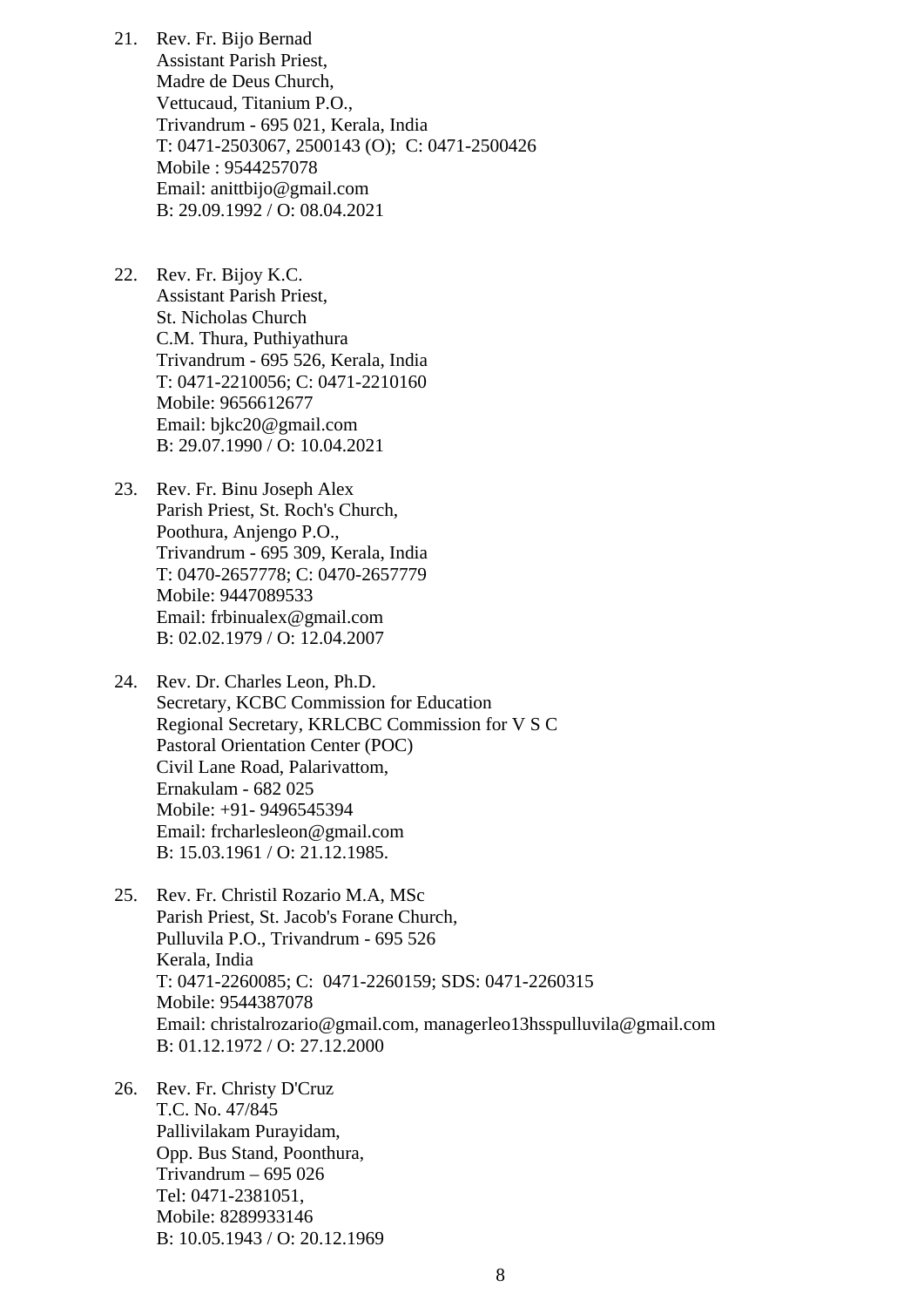- 27. Rev Fr. Christudas Philip C/o Archbishop's House, Vellayambalam, Trivandrum - 695 003, Kerala, India T: 0471-2724001; Fax: 0471-2725001 Mobile: 8089486496 Email: [christinophilip@gmail.com](mailto:christinophilip@gmail.com)  B: 22.08.1983/O: 04.04.2013
- 28. Rev. Fr. Cleetus Vincent Managing Director, Jubilee Memorial Hospital, Mead's Lane, Palayam, Trivandrum - 695 034, Kerala, India and Secretary, Senate of Priests, Latin Archdiocese of Trivandrum T: 0471-2334561; Mobile : 9447696001 Email: [jubileetrivandrum@gmail.com,](mailto:jubileetrivandrum@gmail.com) [vincleetus@gmail.com](mailto:vincleetus@gmail.com)  B: 23.05.1974 / O: 31.03.2005

29. Rev. Fr. Cosmas K. Parish Priest, St. Antony's Church, Poozhikunnu, Sathyan Nagar, Industrial Estate P.O., Trivandrum - 695 019, T: 0471-2496058 Mobile: 7510345573; 9744123120 Email: cosmasthoppil@gmail.com B: 08.09.1977 / O: 31.03.2008

30. Rev. Dr. Daisan Yesudas (Dyson) Parish Priest, Sacred Heart Church, Nanthencode, Kowdiar P.O., Trivandrum - 695 003, Kerala, India T: 0471-2319271; C: 0471-2314180 & Corporate Manager of R.C. Schools, 'Samanwaya', Archbishop's House Compound, Vellayambalam, Trivandrum - 695 003 T: 0471-2312291, 2724001; Fax: 0471-2725001; Mobile: 8281426657, 09962548856 Email: [frdyson@gmail.com](mailto:frdyson@gmail.com)  B: 14.11.1971 / O: 05.05.1999

31. Rev. Fr. Daniel R. Assistant Parish Priest St. Jacob's Forane Church, Pulluvila P.O., Trivandrum - 695 526 T: 0471-2260085; C: 0471-2260159; SDS: 0471-2260315 Mobile: 7736136131 Email: [rajamanidaniel@gmail.com](mailto:rajamanidaniel@gmail.com)  B: 16.12.1988 / O: 20.04.2017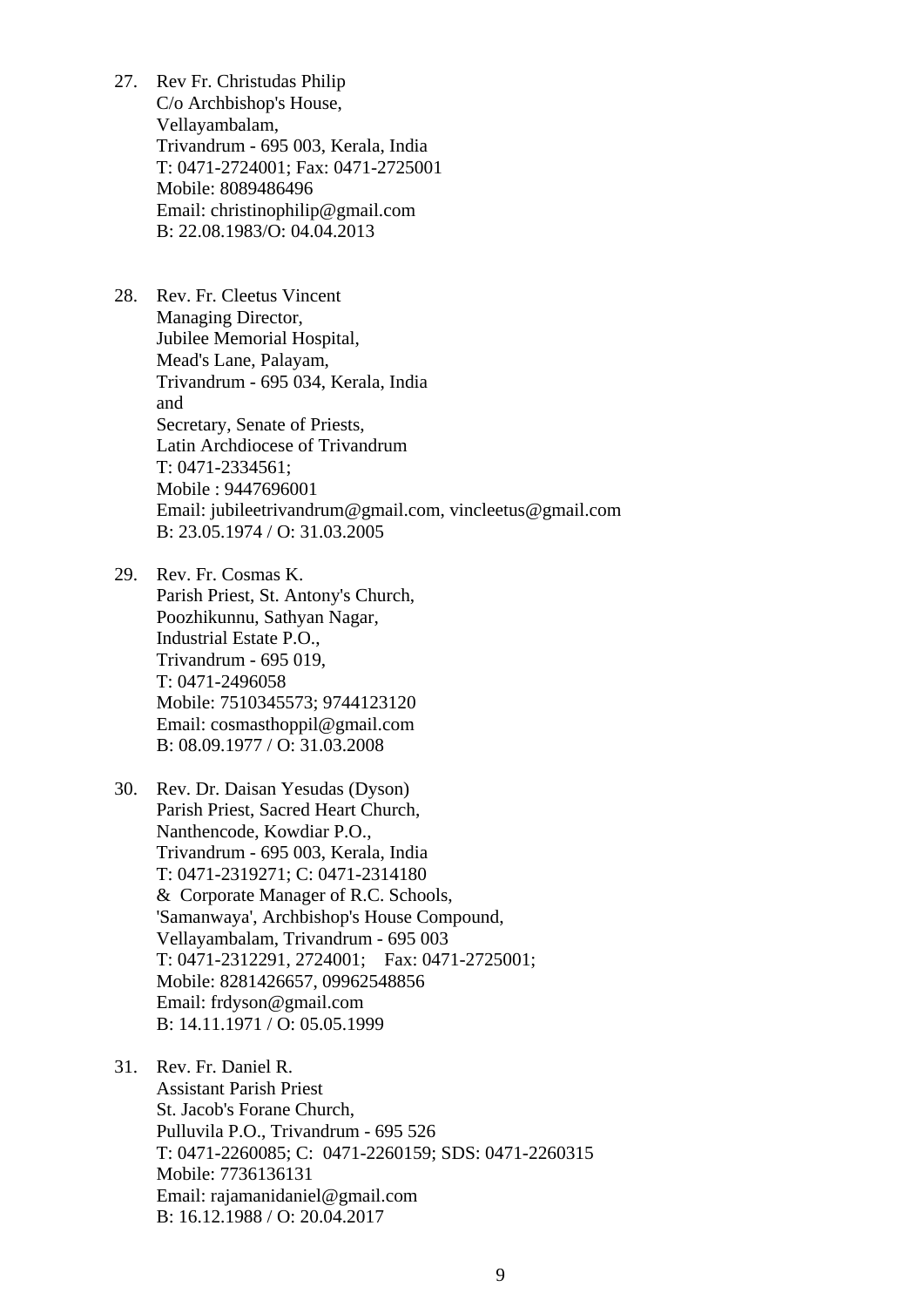32. Rev. Fr. Darvin Fernandez A. Assistant Parish Priest, St. Thomas Church, Poonthura P.O., Trivandrum - 695 026 T: 0471-2380660; C: 0471-2381263 Mobile: 9074307316 Web: www.stthomaspoonthura.in Email: [frantonydarvin@gmail.com](mailto:frantonydarvin@gmail.com)  B: 12.07.1987 / O: 28.08.2017

33. Rev. Dr. Darwin Peter Director, Pastoral Ministry 'Samanwaya', Archbishop's House Compound, Vellayambalam, Trivandrum - 695 003, Kerala, India T: 0471-2724001; Fax: 0471-2725001; Mobile: 9489169657 Email: [darwinpeter007@gmail.com](mailto:darwinpeter007@gmail.com), [pastoralministrytvm@gmail.com](mailto:pastoralministrytvm@gmail.com)  B: 17.02.1974 / O: 24.04.2003

34. Rev. Fr. Davidson Jestus Assistant Parish Priest, St. Mary Magdalene's Church, Paruthiyoor, Pozhiyoor P.O., Trivandrum - 695 513, Kerala, India T: 0471-2210184; C: 0471-2213466 Mobile: 8590000497 Email: davidsontvm[@gmail.com](mailto:jeromenetto@gmail.com)  B: 09.05.1989 / O: 05.09.2018

35. Rev. Fr. Davidson S., B.A., STL., Parish Priest, St. Anne's Forane Church, Pettah, Pallimukku P.O., Trivandrum - 695 024, Kerala, India T: 0471-2473696 C: 0471-2472490 Mobile: 9447699894 Email: [frdavidsonstl@gmail.com](mailto:frdavidsonstl@gmail.com)  [foranecentrepettah2019@gmail.com](mailto:foranecentrepettah2019@gmail.com)  B: 05.10.1967 / O: 30.12.1991

36. Rev. Fr. Deepak Anto A.J Priest-in-charge of St. Joseph's Church, Ponnumangalam, Santhivila, Vellayani, Nemom P.O. Trivandrum - 695020, Kerala, India & Executive Secretary, Archdiocesan Media Commission & Editor, Jeevanum Velichavum, Archdiocese of Trivandrum, Vellayambalam, Trivandrum T: 0471-2724001; Fax: 0471-2725001 Mobile: 9496930896, 7012810757 Email: [deepanto@gmail.com](mailto:deepanto@gmail.com)  B: 16.04.1986 / O: 22.08.2016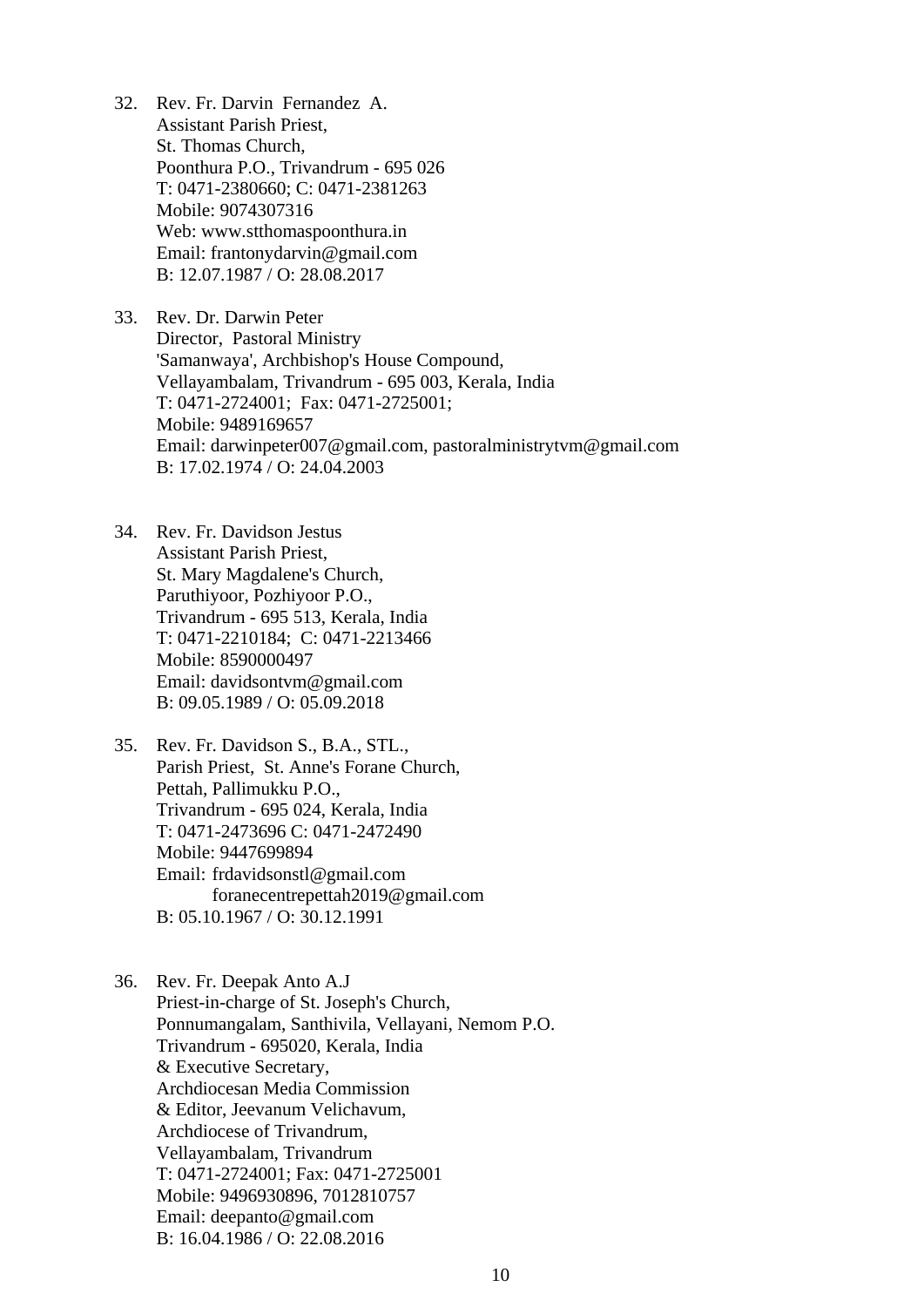37. Rev. Fr. Dony. D. Paul Parish Priest, St. Jude's Church, Chinnathurai, K.K. District, Tamilnadu - 629 176 T: 04651-290768; C: 04651-241192 Mobile: 8943086979 Email: [dony4jesus@gmail.com](mailto:dony4jesus@gmail.com)  B: 10.11.1985 / O: 24.04.2014

38. Rev. Dr. Edison Y. M., DCL, PGD.Ju. Parish Priest, St. Thomas Church, Poonthura P.O., Trivandrum - 695 026 T: 0471-2380660; C: 0471-2381263 Web: www.stthomaspoonthura.in & Promotor of Justice & Judge, Metropolitan Tribunal Latin Archbishop's House, Vellayambalam, Trivandrum - 695 003, Kerala, India T: 0471-2724001; Fax: 0471-2725001 Mobile: 9961192889 Email: [edison75tvm@gmail.com](mailto:edison75tvm@gmail.com)  B: 11.01.1975 / O: 24.04.2003

39. Very Rev. Msgr. Eugine H. Pereira Secretary, Office of Labour, Catholic Bishops Conference of India CBCI Centre, 1, Ashok Place Gole Dakkhana, New Delhi -110001. 011-23344740 (P), 011-23344470 (O) Mobile: 09447461851 Email: [fr.eugenehpereira@gmail.com](mailto:fr.eugenehpereira@gmail.com), [cbcilabour@gmail.com](mailto:cbcilabour@gmail.com)  B: 16.10.1958 / O: 02.04.1986

40. Rev. Fr. Fredy Joy Priest – in - Charge St. Jude's Church, Kachani, Kappivila, Nettayam P.O., Trivandrum – 695013, Kerala, India & Assistant Director, Jeeva Jyothi Offset Press Archbishop's House Compound, Vellayambalam, Trivandrum - 695003, Kerala, India T: 0471-2311620 Mobile: 9495934278 Email: [fredyjoy02.02.02@gmail.com](mailto:fredyjoy02.02.02@gmail.com)  B: 02.02.1986 / O: 31.03.2016

41. Rev. Fr. Fredy Solomon Parish Priest, St. John the Baptist Church Thumba, St. Xavier's College P.O., Trivandrum - 695 586, Kerala, India T: 0471-2706606; C: 0471-2706237 Mobile: 8281933542, 9656573638 Email: [fredysolomon12345@gmail.com](mailto:fredysolomon12345@gmail.com)  B: 28.01.1976 / O: 15.04.2004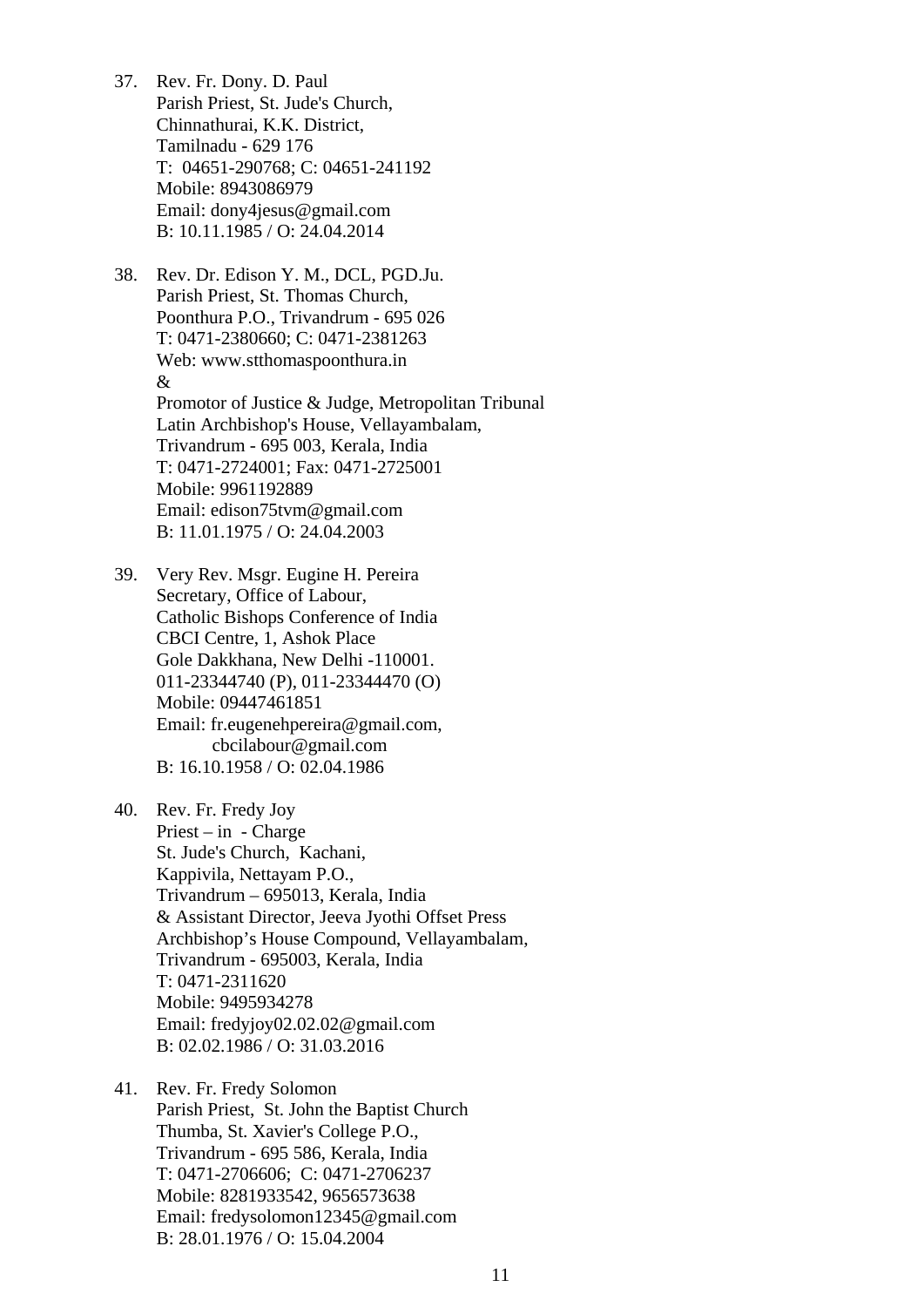- 42. Rev. Dr. George J. Gomez Parish Priest, Madre de Deus Church, Vettucaud, Titanium P.O., Trivandrum - 695 021, Kerala, India T: 0471-2503067, 2500143 (O); C: 0471-2500426 Mobile: 8281190686 Email: [frgeorgegomez@gmail.com,](mailto:frgeorgegomez@gmail.com) B: 02.04.1963 / O: 23.04.1990
- 43. Very Rev. Msgr. George Paul A. **Director** Anugraha Bhavan, Archdiocesan Retreat Centre, Menamkulam, Kazhakuttom P.O., Trivandrum - 695 582, Kerala, India T: 0471-2706643 & Co-ordinator, Archdiocesan Congregation Handmaids Of Hope, Latin Archdiocese of Trivandrum Mobile : 9446182707 Email: [frageorgepaul3@gmail.com](mailto:frageorgepaul3@gmail.com)  B: 17.09.1947 / O: 21.09.1973
- 44. Rev. Fr. Gerard Silva St. George House, Uriyarikunnu, Puthiyathura, Pulluvila P.O., Trivandrum - 695 526 Mobile : 8547880698, 9446103338 B: 05.08.1945 / O: 18.12.1970
- 45. Rev. Dr. Gladin Alex, DCL. Manager, Viswaprakash Central School & Director, Centre of Excellence (Home for Boys & Girls) & Co-ordinator of Viswaprakash Education Programme Mangattukadavu, Thirumala P.O., Trivandrum - 695 006 T: 0471-2357124, 2357999 (Boys Home); 2164732 (Girls Home), & ICO, St. George Church, Punnakkamugal, Aramada P.O. Trivandrum - 695 032 Mobile: 9447304901 Email: [alexgladin@gmail.com](mailto:alexgladin@gmail.com)  B: 27.06.1962 / O: 04.04.1990
- 46. Very Rev. Dr. Hyacinth M. Nayagam DCL., LLB Vicar Forane of Valiathura Forane, & Parish Priest, St. Anne's Church, Thope, Vallakadavu P.O., Trivandrum 695008, Kerala, India T: 0471-2502351; C: 0471-2501879 & Rector St.John Paul ll Shrine, Shanghumugham, Trivandrum Mobile: 9539423514 Email: [frhyacinth@gmail.com](mailto:frhyacinth@gmail.com)  B. 13.01.1957 / O. 21.12.1981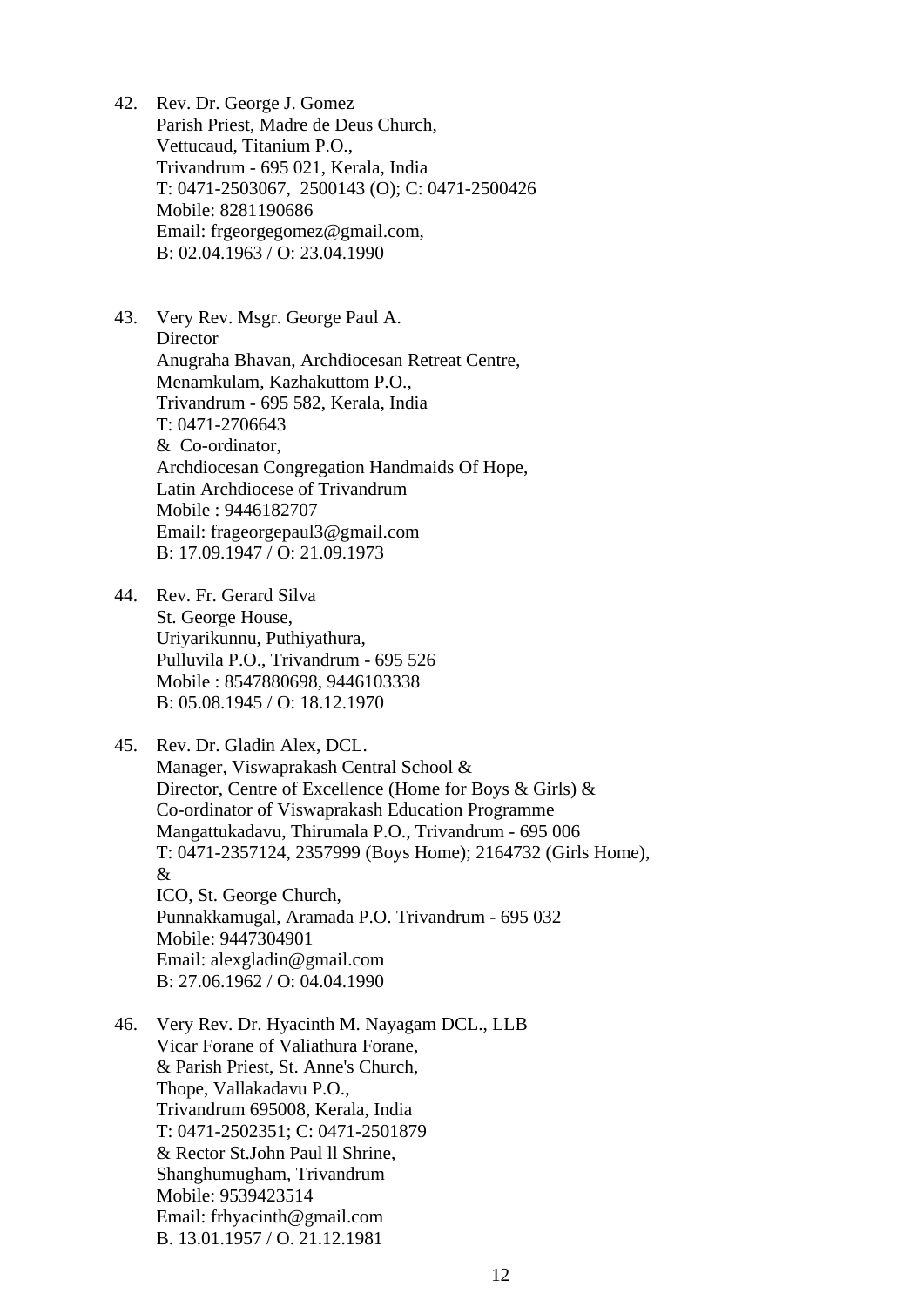47. Rev. Fr. Ignaci Rajasekaran, Parish Priest, St. Michael's Forane Church, Puthukurichy, Puthukurichy P.O., Trivandrum - 695 303, Kerala, India T: 0471-2428644; C: 0471-2428536, Mobile : 9497759589 Email: [frrajasekaran@yahoo.co.in,](mailto:frrajasekaran@yahoo.co.in) [frrajasekaran@gmail.com](mailto:frrajasekaran@gmail.com)  [stmichaelsforanechurchpky@gmail.com](mailto:stmichaelsforanechurchpky@gmail.com)  Skype ID: frrajasekaran70 B: 18.05.1970 / O: 10.04.2002

48. Rev. Fr. Immanuel Y Assistant Director, Education Ministry Louis Catholic Hostel, Palayam, Trivandrum - 695001 T: 0471-2312291, 2724001; Fax: 0471-2725001; Mobile: 8129383684 Email: immanuely1988@gmail.com B: 17.08.1988 / O: 20.04.2017

49. Rev. Fr. Jacob Stellus Parish Priest, St. Mary Magdalene Church, Paruthiyoor, Pozhiyoor P.O., Trivandrum - 695 513, Kerala, India T: 0471-2210184; C: 0471-2213466 Mobile: 9995740582, 8300404314 Email: [frjacobstellus@gmail.com](mailto:frjacobstellus@gmail.com)  B: 28.08.1980 / O: 14.04.2009

- 50. Very Rev. Msgr. James Culas Co-ordinator of the Planning Board of KRLCC 'Beth Shalom', St. Pius X Church Compound, Kumarapuram, Medical College P.O., Trivandrum - 695 011, Kerala, India T: 0471-2445371 Mobile: 9496102251 Email: [mjamesculas@gmail.com](mailto:mjamesculas@gmail.com)  B: 24.07.1951 / O: 19.12.1974
- 51. Rev. Fr. Jayan Varghese V. C/o Archbishop's House, Vellayambalam, Trivandrum – 695003 Kerala, India T: 0471-2724001; Fax: 0471-2725001 Email: [frjayan@gmail.com](mailto:frjayan@gmail.com) frjayanv@gmail.com B:23.04.1982 / O: 12.04.2012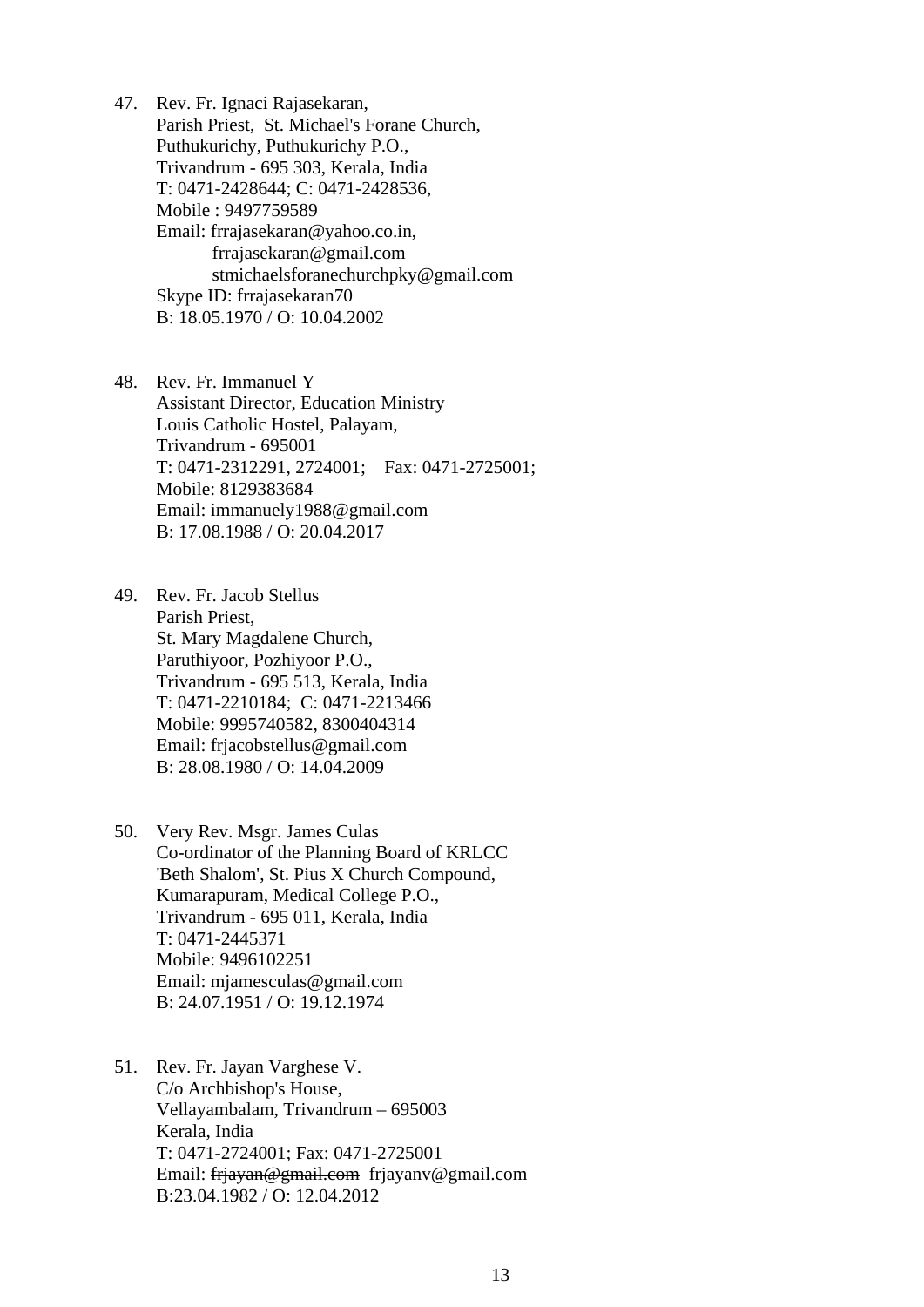- 52. Rev. Fr. Jenisten
	- Priest-in-charge of St. Sebastian's Church, Punnamood, Kalliyoor P.O., Trivandrum - 695042 & Assistant to Director, Family Ministry, 'Samanwaya', Archbishop's House Compound, Vellayambalam, Trivandrum Trivandrum - 695 003 Kerala, India T: 0471-2724001; Fax: 0471-2725001 Mobile: 8589862104 Email: [jen2014isten@gmail.com](mailto:jen2014isten@gmail.com)  B: 28.05.1975 /O: 09.04.2015
- 53. Rev. Fr. Jerard D. Parish Priest, St. Peter's Church, Kannanthura, Beach P.O., Trivandrum - 695 007, Kerala, India T: 0471/2500337, O :2508099, C: 2500072 Mobile: 9526182677 Email: [fr\\_gerardd@yahoo.com](mailto:fr_gerardd@yahoo.com)  B: 21.11.1974 / O: 15.04.2004
- 54. Rev. Fr. Jerold Savio T., Parish Priest, St. Pius Xth Church, Kumarapuram, Medical College P.O., Trivandrum - 695 011, Kerala, India T: 0471-2443323; C: FIH: 2446738; C: Oblates: 2446758; MV:2444720; SD: 2442734; Priest Home: 2445371, Mobile: 9744023339 Email: [jersavio@gmail.com](mailto:jersavio@gmail.com)  B: 23.12.1977 /O: 12.04.2007
- 55. Rev. Fr. Jerome Alphonse Parish Priest, St. Sebastian's Church, Vettuthura, Channankara P.O., Trivandrum - 695 315, Kerala, India T: 0471-2752869; C: 0471-2750356 Mobile: 9947781146 Email: [jeralph66@gmail.com](mailto:jeralph66@gmail.com)  B: 12.11.1966 / O: 27.12.1994
- 56. Rev. Fr. Jerome Amirthayyan MCL Parish Priest, St. Catherine's Church, Eraviputhenthurai, Thoothoor P.O., Tamilnadu, K.K. District 629 176 T: 04651-240630; Mobile: 8943227053 Email: [jeromiyanster@gmail.com](mailto:jeromiyanster@gmail.com)  & Judge, Metropolitan Tribunal, Archdiocese of Trivandrum Vellayambalam, Trivandrum - 695003 T: 0471-2724001; Fax: 0471-2725001 B: 24.11.1980/ O: 22.08.2012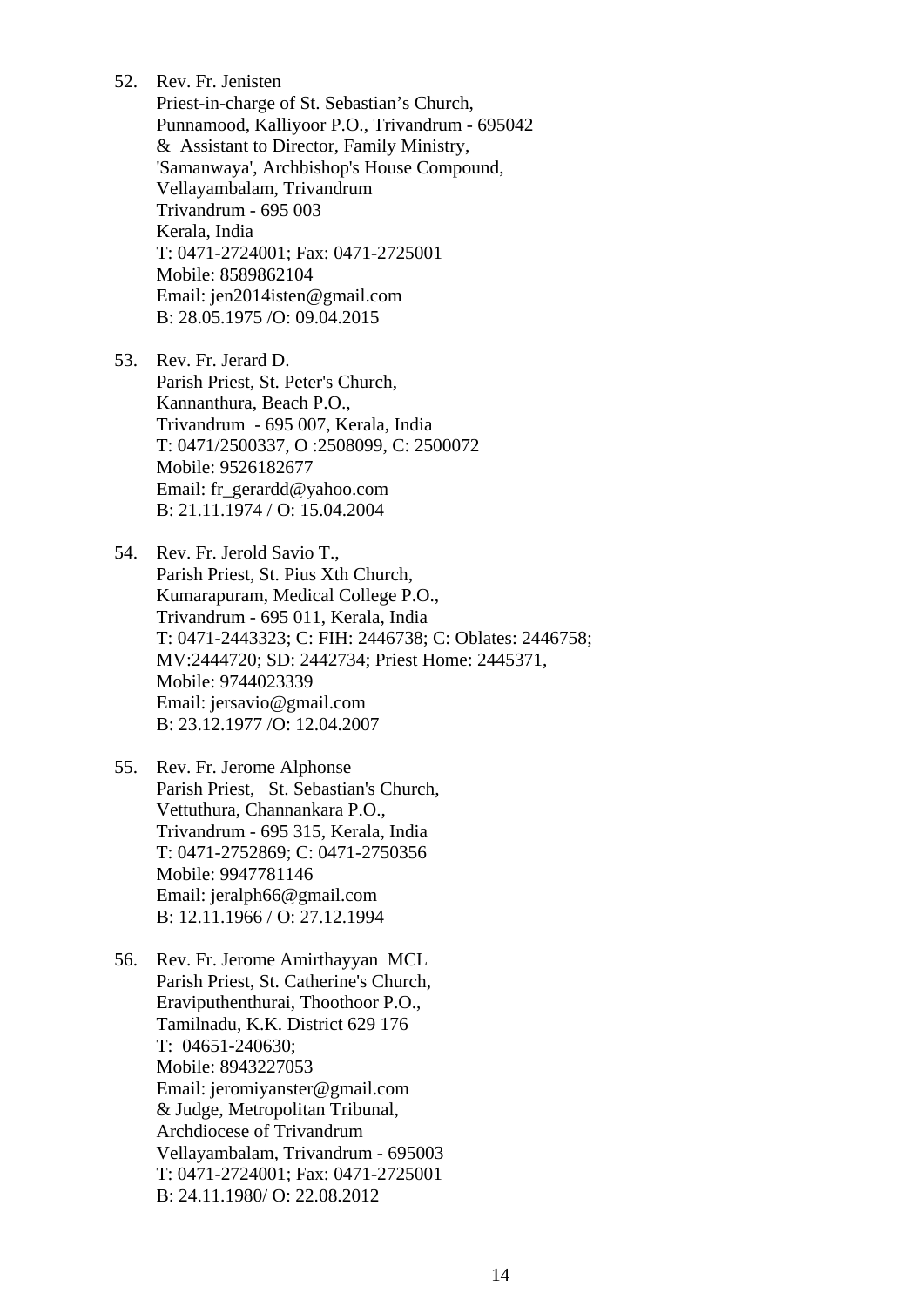- 57. Very Rev. Fr. Jerome G. Fernandez, Vicar Forane of Puthukurichy Forane & Parish Priest, St. Andrew's Church, St. Andrew's, St. Xavier's College P.O., Trivandrum - 695 586, Kerala, India T: 0471-2705013; C: 0471-2704176 Mobile : 9495311823 Email: jerr[yjeromegf@rediffmail.com](mailto:jeromegf@rediffmail.com)  B: 18.09.1966 / O: 11.07.1990
- 58. Rev. Fr. Jerome Rose P. Parish Priest, Fathima Matha Church, Fathimapuram, Chittattumukku, Trivandrum - 695 301, Kerala, India T: 0471-2706179; C:0471- 2705764, Mobile : 7907360012 Email: [frjerome84@gmail.com](mailto:frjerome84@gmail.com)  B:26.06.1984/ O: 12.04.2012

59. Rev. Dr. Jibu J. Jajin Assistant Parish Priest, St. Nicholas Church, Neerody, Kollencode P.O., K.K. District, Tamil Nadu - 629 160 T: 04651-246430; C: 04651-246163 Mobile: 6282262602 Email: [jibujajin@gmail.com](mailto:jibujajin@gmail.com)  B: 25.08.1977/ O: 22.08.2011

60. Rev. Fr. Jijo George Palliparambil, MCL Parish Priest St. Augustine of Canterbury Church Beardsley Drive, Springfield, Chelmsford, Essex, CM1 6GQ, UK Mobile : +44 7448488753 Email: [georgejijo41@gmail.com](mailto:georgejijo41@gmail.com)  B: 14.01.1973 / O: 15.04.2004

61. Rev. Fr. Jim Carvin Roach Assistant Parish Priest, St. Michael's Forane Church, Puthukurichy, Puthukurichy P.O., Trivandrum - 695 303, Kerala, India T: 0471-2428644; C: 0471-2428536, Mobile : 8270302869 Email: [carvinroch@gmail.com](mailto:carvinroch@gmail.com)  B: 04.10.1988 / O: 14.08.2019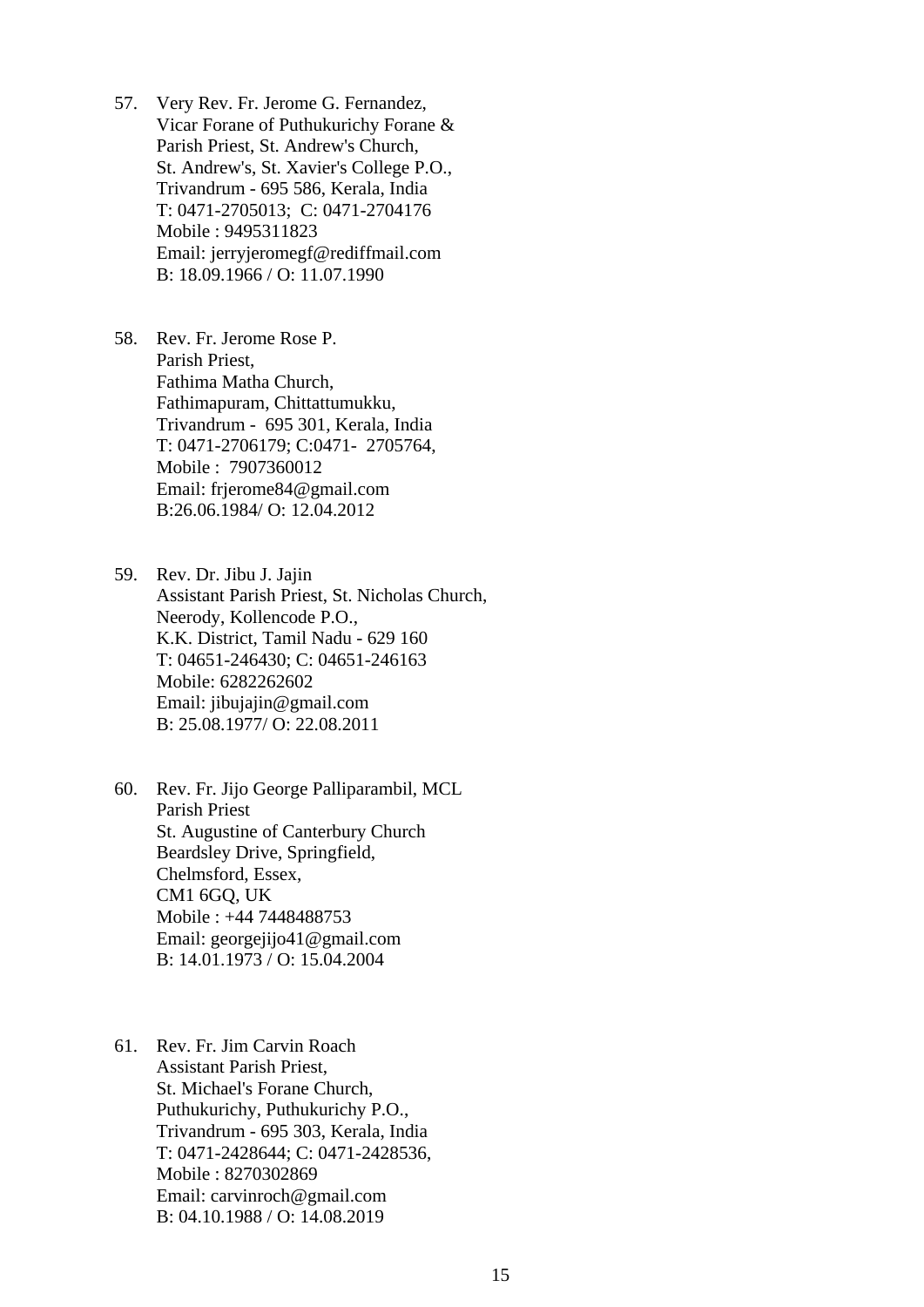62. Rev. Dr. John A. R. Director, Family Ministry 'Samanwaya', Archbishop's House Compound, Vellayambalam, Trivandrum - 695 003 Kerala, India T: 0471-2724001; Fax: 0471-2725001 Mobile: 9895092479 Email: [arjohn21@yahoo.co.in,](mailto:arjohn21@yahoo.co.in) familyministrytvm@gmail.com B: 21.04.1977 / O: 20.04.2006

- 63. Rev. Fr. John Ashirvadam C/o Archbishop's House, Vellayambalam, Trivandrum Mobile: +31621233422/ +917034810595 Email: ashlyjon007@gmail.com B: 30.07.1989 / O: 08.04.2021
- 64. Rev. Fr. John Bosco J. Parochial Administrator, Paruthikuzhy & Edayar, St. Joseph's Church, Puthuval, Paruthikuzhy, Trivandrum - 695 026. Mobile: 8086918022 Email: [john\\_bosco06@yahoo.com](mailto:john_bosco06@yahoo.com)  B: 25.03.1972 / O: 27.12.2000
- 65. Rev. Fr. John Bosco Manuel Santa Maria Della Visitazione, Via Dei Crispolti 142/144, 00159 Roma. ITALY Mobile: +39 3662210193 Email: [jhnbosco121@gmail.com](mailto:jhnbosco121@gmail.com)  B: 14.09.1979 / O: 14.04.2009

66. Rev. Fr. John Dall Executive Secretary Commission for Migrants and Labour & Director, Laity Ministry 'Samanwaya', Archbishop's House Compound, Vellayambalam, Trivandrum - 695 003, Kerala, India T: 0471-2724001; Fax: 0471-2725001 Mobile: 9400004494, 9387787933 Email: [vjdall@gmail.com](mailto:vjdall@gmail.com)  B: 14.01.1984 / O: 12.04.2012

67. Rev. Fr. John Jacob Assistant Parish Priest St. Mary's Church, Vallavilai, K.K. District - 629 160, Tamilnadu T: 04651-246157; C: 04651-246659 Mobile: 6384205265 Email: tojohnjacoba@gmail.com B: 18.10.1990 / O: 25.04.2019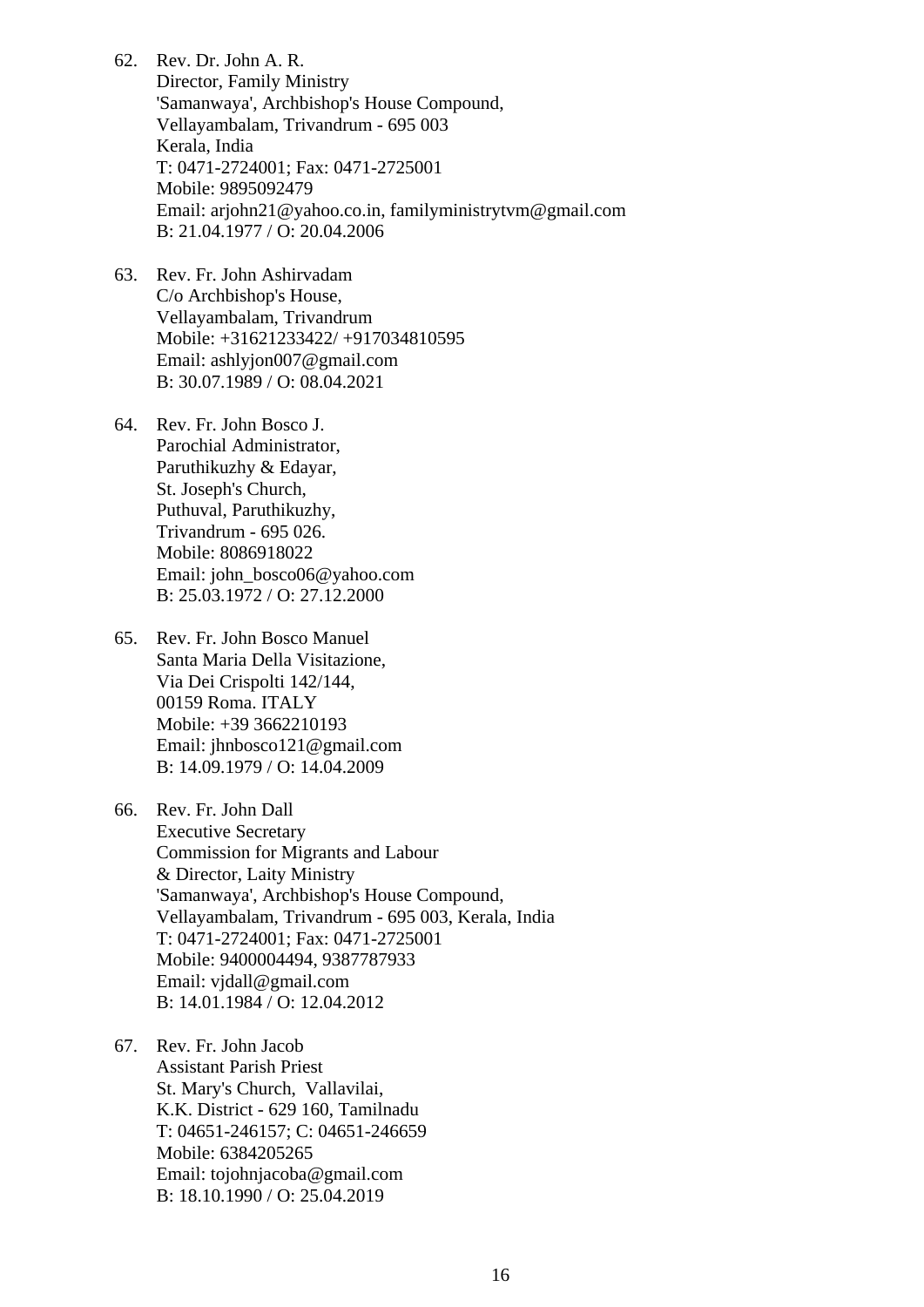- 68. Rev. Fr. Johnson Alexander Kerala Catholic Chaplain for Latin Rite Our Lady of Lourdes Church 373 Bowes Road, New South Gate London, N 11 1AA, UK Tel: 0044- 7958 376 955 Email: [fr.johnsonalexander@gmail.com](mailto:fr.johnsonalexander@gmail.com)  B: 17.08.1962 / O: 30.12.1991
- 69. Rev. Fr. John Victor C/o Archbishop's House, Vellayambalam, Trivandrum - 695 003, Kerala, India T: 0471-2724001; Fax: 0471-2725001 Email: [jovin7575ark@gmail.com](mailto:jovin7575ark@gmail.com)  B: 02.06.1975 / O: 15.04.2004
- 70. Rev. Fr. Josemon Benjamine Assistant Parish Priest, St. Thomas Church, Poonthura P.O., Trivandrum - 695 026 T: 0471-2380660; C: 0471-2381263 Mobile: 7736322448 Email: josemonb00@gmail.com Web: www.stthomaspoonthura.in B: 25.04.1993 / O: 08.04.2021
- 71. Rev. Fr. Jose Franklin B. Parish Priest, Little Flower Church, Vattiyoorkavu, Vattiyoorkavu P.O., Trivandrum - 695 013, Kerala, India T: 9495452652 Mobile: 9061005555 Email: [josefranklin19@gmail.com](mailto:josefranklin19@gmail.com)  B: 19.01.1973 /O: 31.03.2008
- 72. Rev. Fr. Jose Varghese Assistant Parish Priest, St. Catherine's Church, Eraviputhenthurai, Thoothoor P.O., Tamilnadu, K.K. District 629 176 T: 04651-240630 C: 04651-, Mobile: 9744162750 Email: [brojose2017@gmail.com](mailto:jose2017@gmail.com)  B: 20.04.1988 / O: 25.04.2019
- 73. Rev. Fr. Joseph Baskaran Parish Priest, St. Augustine's Church, Murukkumpuzha P.O., Trivandrum - 695 302 T: 0471-2420259; CCR: 0471-2423042; HC: 2420278; OIC: 2617588 Mobile: 09447781517 Email: [josephbaskar@rocketmail.com](mailto:josephbaskar@rocketmail.com), B: 18.02.1963 / O: 29.12.1996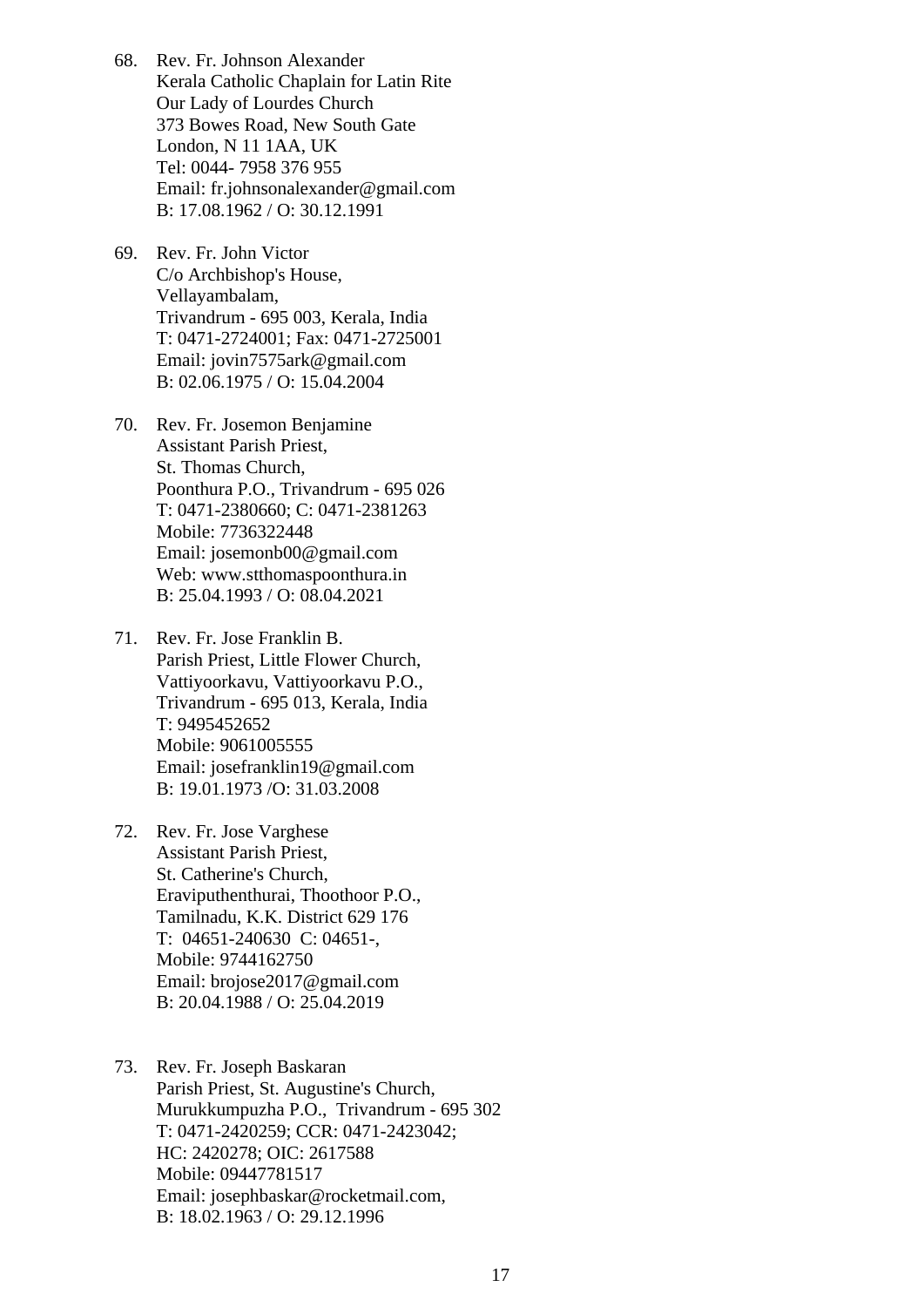74. Very Rev. Fr. Joseph Bastian Vicar Forane, Kazhakuttom Forane & Parish Priest, St. Joseph's Church, Koithoorkonam P.O., Pothencode Via, Trivandrum – 695 584, Kerala, India C: 0471-2419485 (Ros); 0471-2419206 (St. Ann's), & Spiritual Director, St. Vincent D'Paul Society, Trivandrum Zone Mobile: 8075886547 Email: [frjbastin@yahoo.in](mailto:frjbastin@yahoo.in)  B: 13.03.1966 / O: 28.12.1992

75. Rev. Fr. Joseph Elkin D. Parish Priest, St. Antony's Church, Njandoorkonam, Chempazhanthy P.O. Trivandrum - 695 587, Kerala, India T: C: 0471-2711360 Mobile: 8606556784, 9446470465 Email: [josephelkin@gmail.com](mailto:josephelkin@gmail.com) B: 01.12.1971 / O: 04.04.2002

76. Rev. Fr. Joseph Pereira, B.A. Spiritual Director, St. Vincent's Seminary Karamoodu, Mangalapuram, Thonnakkal. P.O., Trivandrum - 695 317, Kerala, India T: 0471-2618181 ; Mobile : 9446178951 Email: [joepeterekm@gmail.com](mailto:joepeterekm@gmail.com)  B: 05.05.1942 / O: 21.12.1969

77. Rev. Fr. Joseph Prasad G. MSW Parish Priest, All Saints' Church, Arayathuruthi, Chirayinkeezhu P.O., Trivandrum - 695 304, Kerala, India T: 0470-2643024; C: 0470-2646039 Mobile : 9496479625 Email: [josephgr250@gmail.com](mailto:josephgr250@gmail.com) B: 09.12.1973 / O: 31.03.2005

78. Rev. Fr. Joseph R.D'Silva 1128 Southern Trace Trail Garner, NC 27529-7419 USA Mobile : 001-910-977-5467 Home: 001-919-662-0319 Email: [joe7dsilva@gmail.com](mailto:joe7dsilva@gmail.com)  B: 01.08.1938 / O: 11.03.1967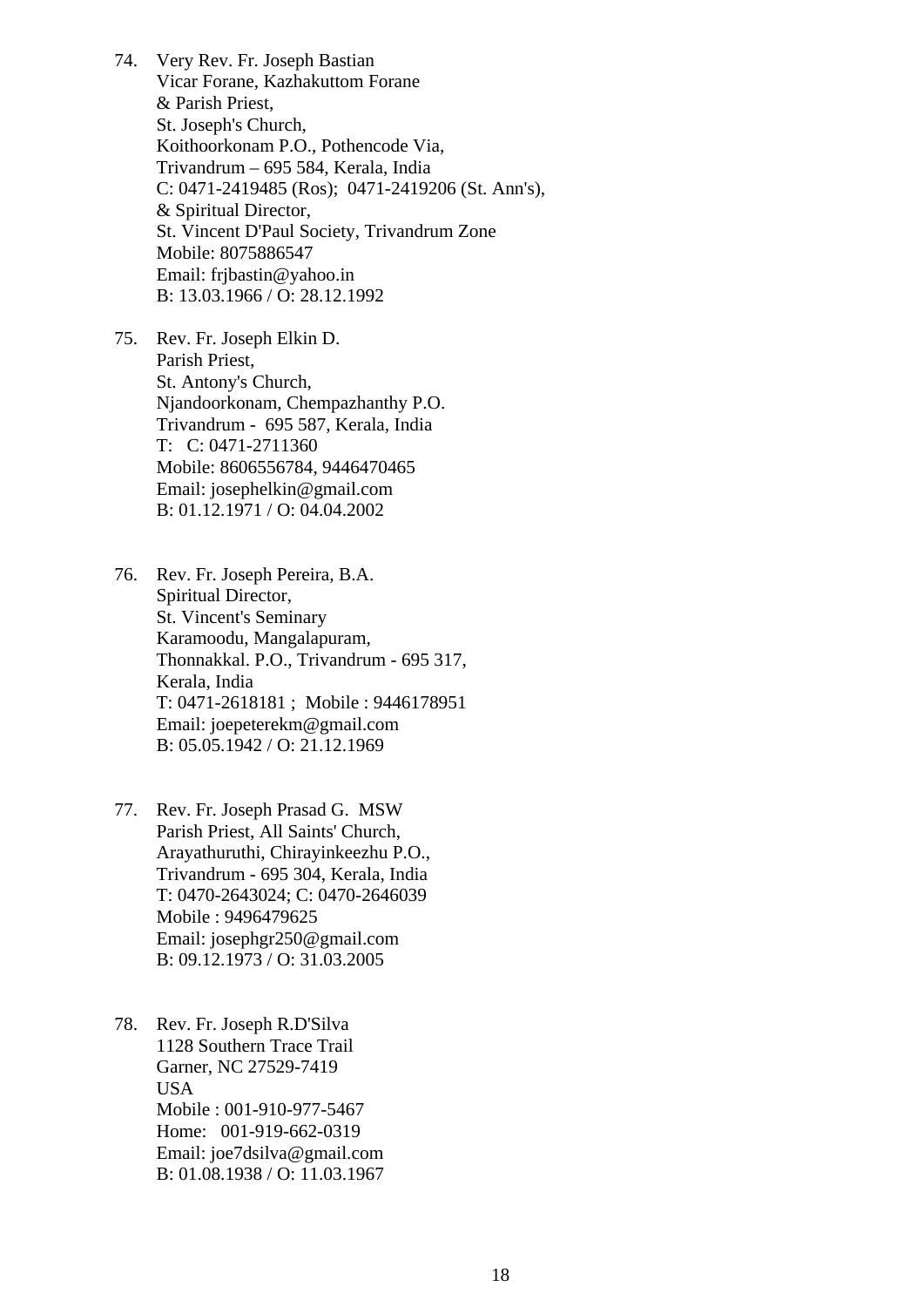- 79. Rev. Fr. Joy C. Mathew Ss. Augustine and Barnaba, Via S. Agostino n. 6 – 41121, Modena (MO), Italy Email: [frjoymathewcm@gmail.com](mailto:frjoymathewcm@gmail.com)  B: 01.04.1979 /O: 31.03.2008
- 80. Rev. Fr. Julius Savio K.M. Prefect, Vincent's Seminary Karamoodu, Mangalapuram, Thonnakkal. P.O. Trivandrum - 695 317, Kerala, India T: 0471-2618181 Mobile: 9400951166 Email: [juliussavio@gmail.com](mailto:juliussavio@gmail.com)  B: 12.06.1987 / O: 28.08.2017
- 81. Very Rev. Fr. Justin Judin Vicar Forane of Anjengo Forane Parish Priest, Holy Spirit Church, Mampally, Anjengo P.O., Trivandrum - 695 309, Kerala, India T: 0470-2656780; C: 0470-2656401 Mobile: 9946125067 Email: [justinjudin@gmail.com](mailto:justinjudin@gmail.com), [anjengoforane2018@gmail.com](mailto:anjengoforane2018@gmail.com)  B: 26.09.1971 / O: 27.12.2000
- 82. Rev. Fr. Kiran Leen (Kiran Markose) Assistant Director, Centre of Excellence Mangattukadavu, Thirumala P.O., Trivandrum - 695 006 Mobile: 7306750877 Email: kiranleen@gmail.com B : 07.07.1989 / O: 01.10.2020
- 83. Rev. Fr. Laberin Yesu R. LL.M Anugraha Bhavan, Menamkulam, Kazhakuttom P.O., Trivandrum - 695 582, Kerala, India Mobile : 9495201208 Email: [ylaberin@gmail.com](mailto:ylaberin@gmail.com)  B: 20.12.1968 / O: 06.05.1995
- 84. Rev. Dr. Laurence Culas, M.A, M.Th, S.T.D. Parish Priest, St. Mary's Church, Pongummoodu, Medical College P.O., Trivandrum - 695 011 T: 0471-2443566; C: 0471-2448479 Mobile: +91 9497014973 & Executive Secretary KRLCBC Commission for Bible Email: [lalujculas@gmail.com](mailto:lalujculas@gmail.com)  B: 02.11.1969 / O: 10.04.1996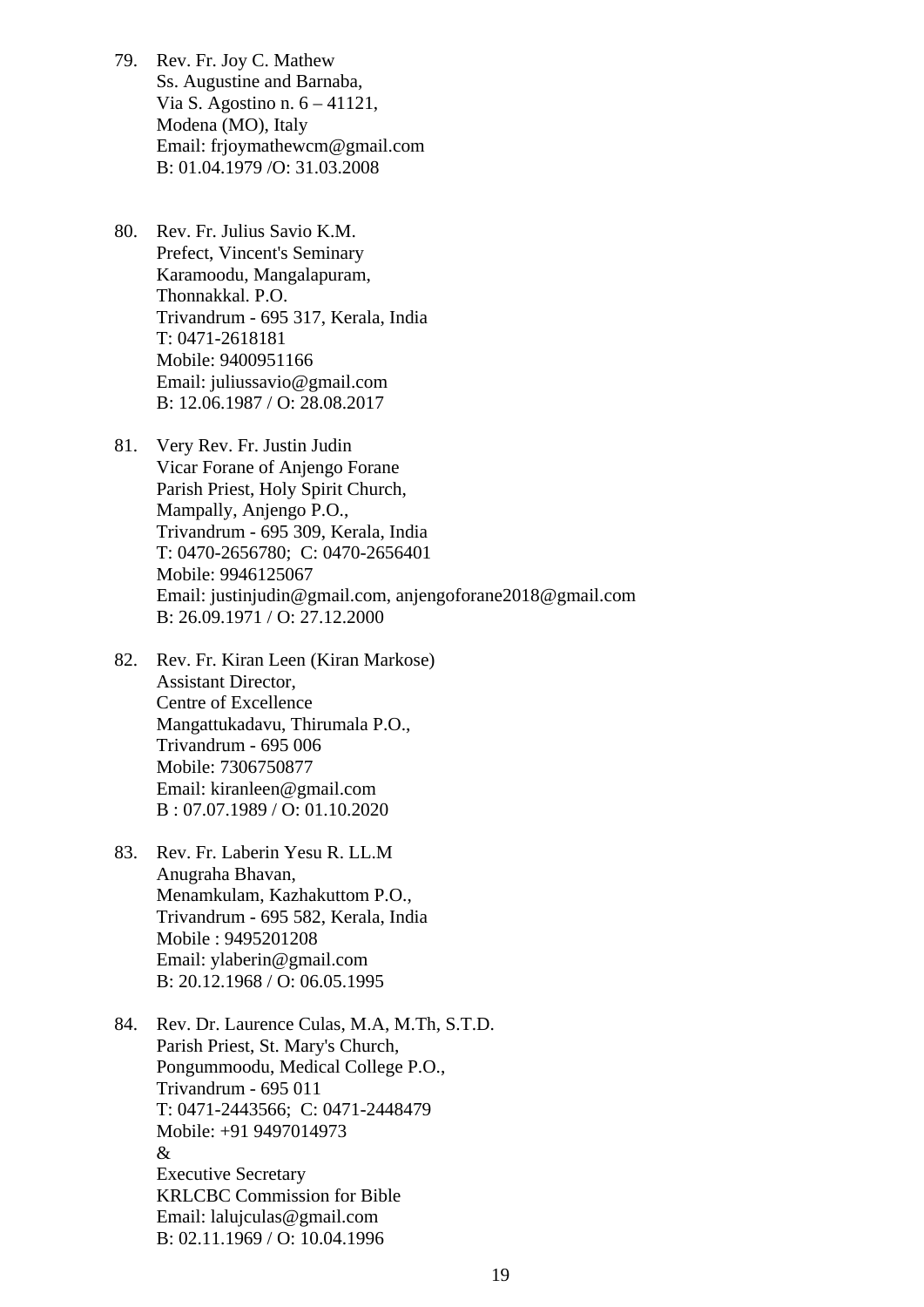- 85. Rev. Fr. Lawrence Lucas Parish Priest, Christ the King Church Kariavattom, Trivandrum – 695 581 T: 0471-2414248; C: 0471-2167548 Mobile: 8714285833 Email: [lawrencelr@gmail.com](mailto:lawrencelr@gmail.com)  B: 14.06.1979 / O: 22.08.2012
- 86. Very Rev. Fr. Lazar Benedict, Vicar Forane of Kovalam Forane & Parish Priest, St. Michael's Church, Peringamala, Kalliyoor P.O., Trivandrum - 695 542, Kerala, India T: 0471-2401593; C: 0471-2405591 Mobile: 9495719837 Email: [lazardict@gmail.com](mailto:lazardict@gmail.com)  B: 26.08.1966 / O: 30.12.1991
- 87. Rev. Fr. Lenin Fernandez, Parish Priest, St. Mary Magdelene Church, Pallithura P.O., St. Xavier's College (Via) Trivandrum - 695 586, Kerala, India T: 0471-2705416; C: 0471-2704110 Mobile: 9947168300 Web: [www.pallithuraparish.org](http://www.pallithuraparish.org/) Email: [leninfer@yahoo.com](mailto:leninfer@yahoo.com) ; [frleninfr@gmail.com](mailto:frleninfr@gmail.com)  B: 08.06.1976 / O: 31.03.2005
- 88. Rev. Fr. Lenin Raj St. Therese Parish 6400 Saint Therese Way, San Diego California,92120, USA, Mobile: +1 8587528374 Email: [lenintvm@gmail.com](mailto:lenintvm@gmail.com)  B: 13.12.1977 / O: 20.04.2006
- 89. Rev. Fr. Lucians Thomas Parish Priest, St. Peter's Forane Church, Anjengo, Anjengo P.O., Trivandrum - 695 309, Kerala, India T: 0470-2656648; C: 0470-2656646 Mobile : 09787644328 Email: [luciansthomas1312@gmail.com](mailto:luciansthomas1312@gmail.com)  B: 12.12.1965 / O: 14.04.1993
- 90. Rev. Fr. Malbin Soosai Parochial Administrator, Our Lady of Mount Carmel Church, Chembavu, Kadakkavoor P.O., Trivandrum - 695 306, Kerala, India Mobile: 9444160821, 9747406667 Email: [malbinsoosai10@gmail.com](mailto:malbinsoosai10@gmail.com)  B: 15.01.1978 / O: 14.05.2009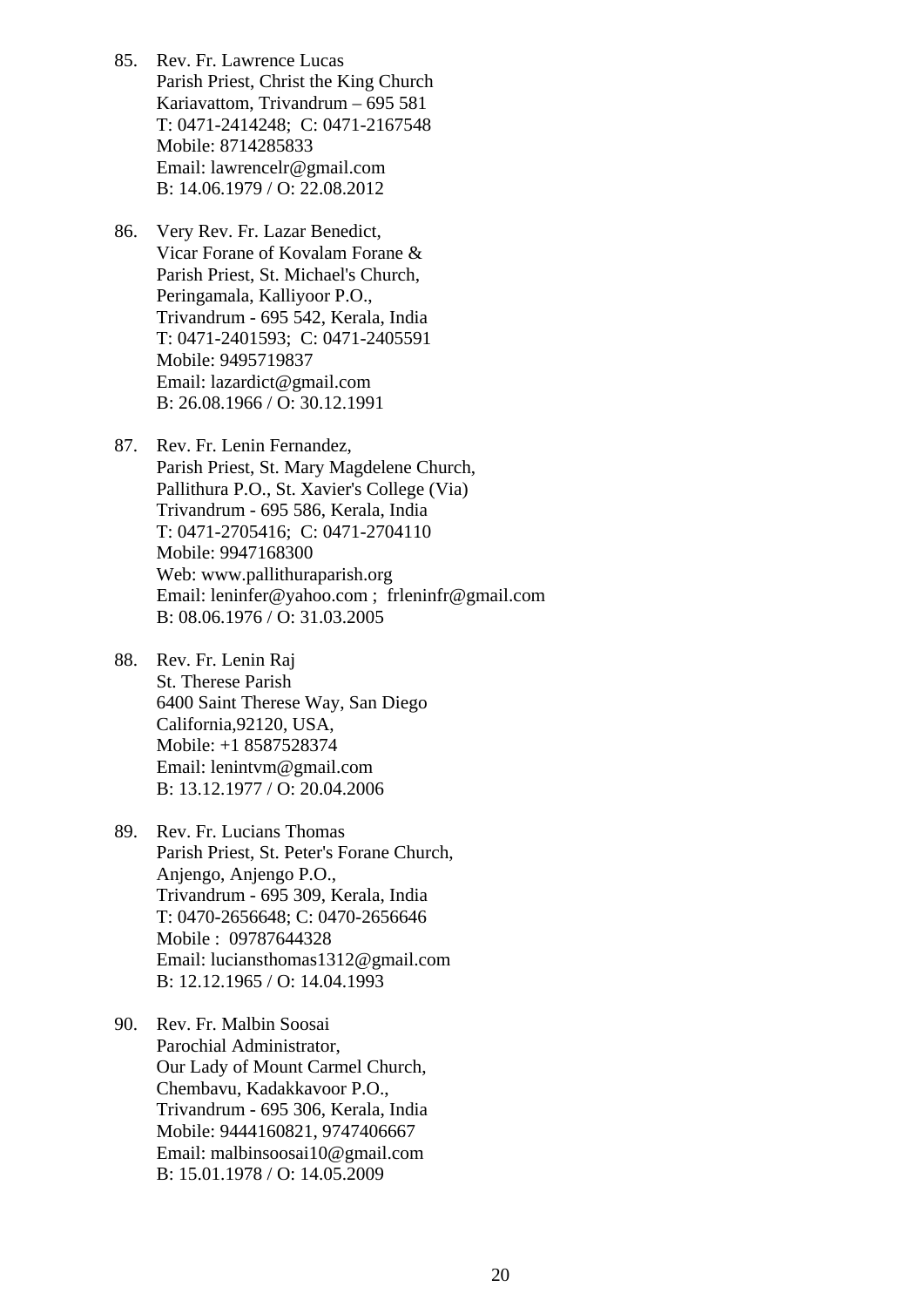- 91. Rev. Fr. Manish Peter Assistant Parish Priest, Our Lady of Assumption Church Marianad, Puthukurichy P.O. Trivandrum - 695 303, Kerala, India Mobile : 9400089454 Email: frpeterma[n@gmail.com](mailto:jeromenetto@gmail.com)  B: 20.06.1986 / O: 05.09.2018
- 92. Rev. Fr. Maria Dominic Z., M.A. B.Ed., Parish Priest, St. Dominic's Church, St. Dominic's Vettucaud, St. Xavier's College P.O., Trivandrum - 695 586, Kerala, India T: 0471-2704583, Mobile : 9447269866 B: 03.04.1951 / O: 15.03.1978
- 93. Rev. Fr. Maria Jebin Assistant Parish Priest, St. Antony's Forane Church, Valiathura, Vallakkadavu P.O., Trivandrum - 695 008, Kerala, India T: 0471-2501253; C: 0471-2502685 Mobile: 8903414900 Email: B: 20.12.1990 / O: 01.10.2020
- 94. Rev. Fr. Maria Michael F. St. Joseph Pontifical Seminary, Carmelgiri, P.B. No. 604, U.C. College P.O., Aluva - 683 102 Email: [fjmariamicheal@gmail.com](mailto:fjmariamicheal@gmail.com)  B: 29.07.1979 / O: 12.04.2007
- 95. Rev. Fr. Marthoma Alexander Dorpsstraat 12, 6277 NE Slenaken The Netherlands Mobile: 0031648266328 Email: [marthomalexander@yahoo.nl](mailto:marthomalexander@yahoo.nl)  B: 20.06.1989 / O: 25.04.2019
- 96. Rev. Fr. Mathias Oliverkunju. C/o Archdiocese of Vienna, Austria Welingergasse 5, 1230 Vienna, Austria Email: [olivermathias08@gmail.com](mailto:olivermathias08@gmail.com) B: 21.09.1975 / O: 20.04.2006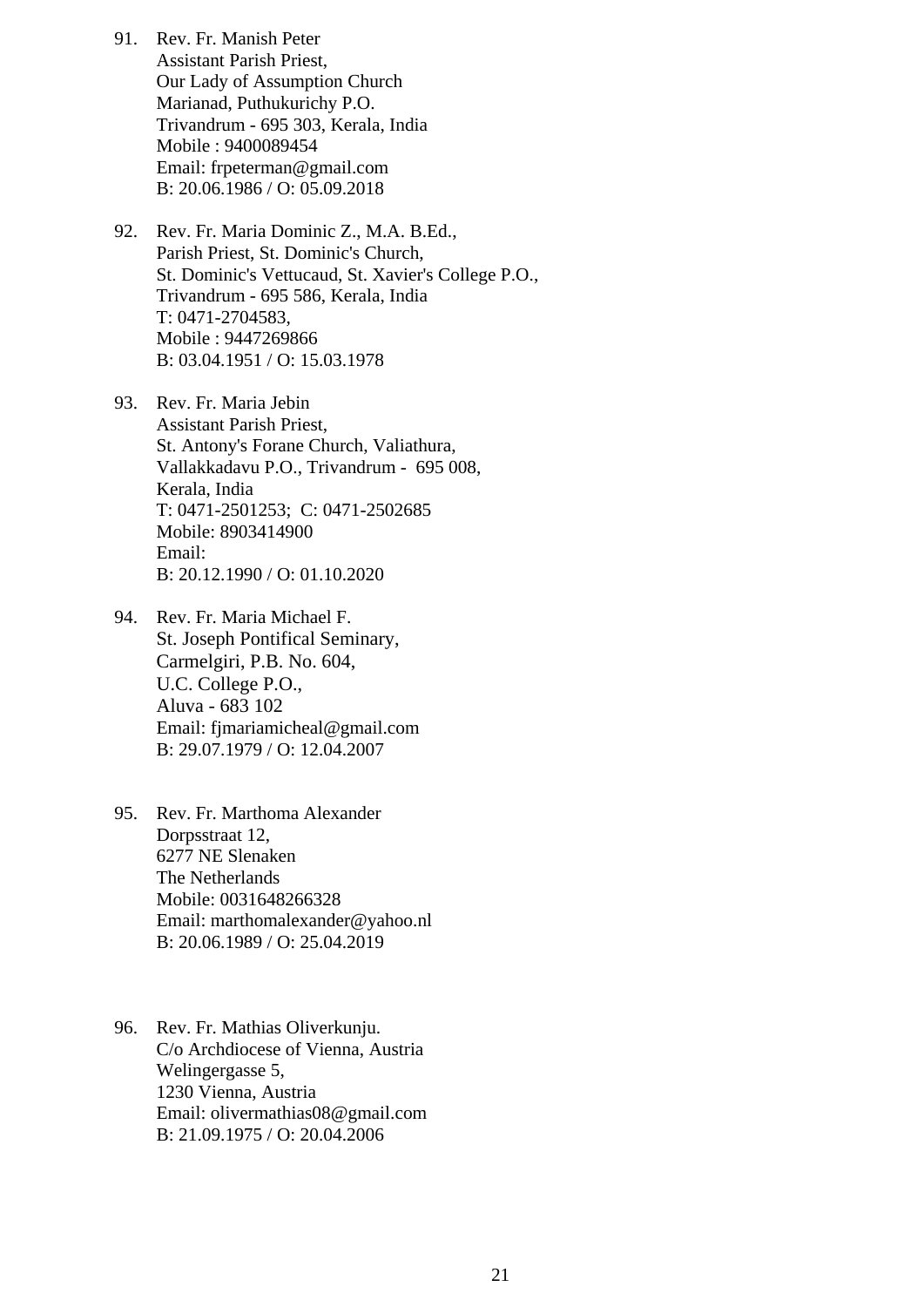97. Rev. Fr. Melkon. J Director, Ministry for Education 'Samanwaya', Archbishop's House Compound, Vellayambalam, Trivandrum - 695 003 T: 0471-2312291, 2724001; Fax: 0471-2725001; & Manager of St. Joseph's Higher Secondary School, General Hospital Jn., Trivandrum - 695 001, Kerala, India T: 0471-2470970 & Manager, Marian College of Arts & Science Menamkulam, Kazhakuttom P.O., Trivandrum - 695 582 T: 0471-2705413; Mobile: 9495159792 Email: [melkonjerome@gmail.com](mailto:melkonjerome@gmail.com)  B: 19.06.1978 / O: 12.04.2007

- 98. Rev. Dr. Michael Thomas Parish Priest, Our Lady of Good Voyage Church, Vizhinjam, Kottapuram P.O., Trivandrum - 695 521, Kerala, India T: 0471-2480248; C: 0471-24780732 Mobile: 9895231072 Email: [frmichaelthomas@gmail.com](mailto:frmichaelthomas@gmail.com)  B: 16.01.1972 / O: 04.04.2002
- 99. Rev. Fr. Muthappan Appoli Assistant to Managing Director, Jubilee Memorial Hospital, Mead's Lane, Palayam, Trivandrum - 695 034, Kerala, India T: 0471-2334561 Mobile: 9495244790; Email: [muthappanappoli@gmail.com](mailto:muthappanappoli@gmail.com)  B: 16.03.1980 / O: 12.04.2007
- 100. Very Rev. Msgr. Dr. Nicholas T., M.A., S.T.D., Ph.D., Vicar Forane of Palayam Forane & Parish Priest, St. Joseph's Metropolitan Cathedral, Palayam, Vikas Bhavan P.O., Trivandrum - 695 033, Kerala, India T: 0471-2320132; C: 0471-2320183 Mobile: 09447893149 Email: [tharsiuse\\_nichi@yahoo.co.in](mailto:tharsiuse_nichi@yahoo.co.in)  Web: www.stjosephmetropolitancathedraltrivandrum.org B: 30.05.1961 / O: 23.12.1986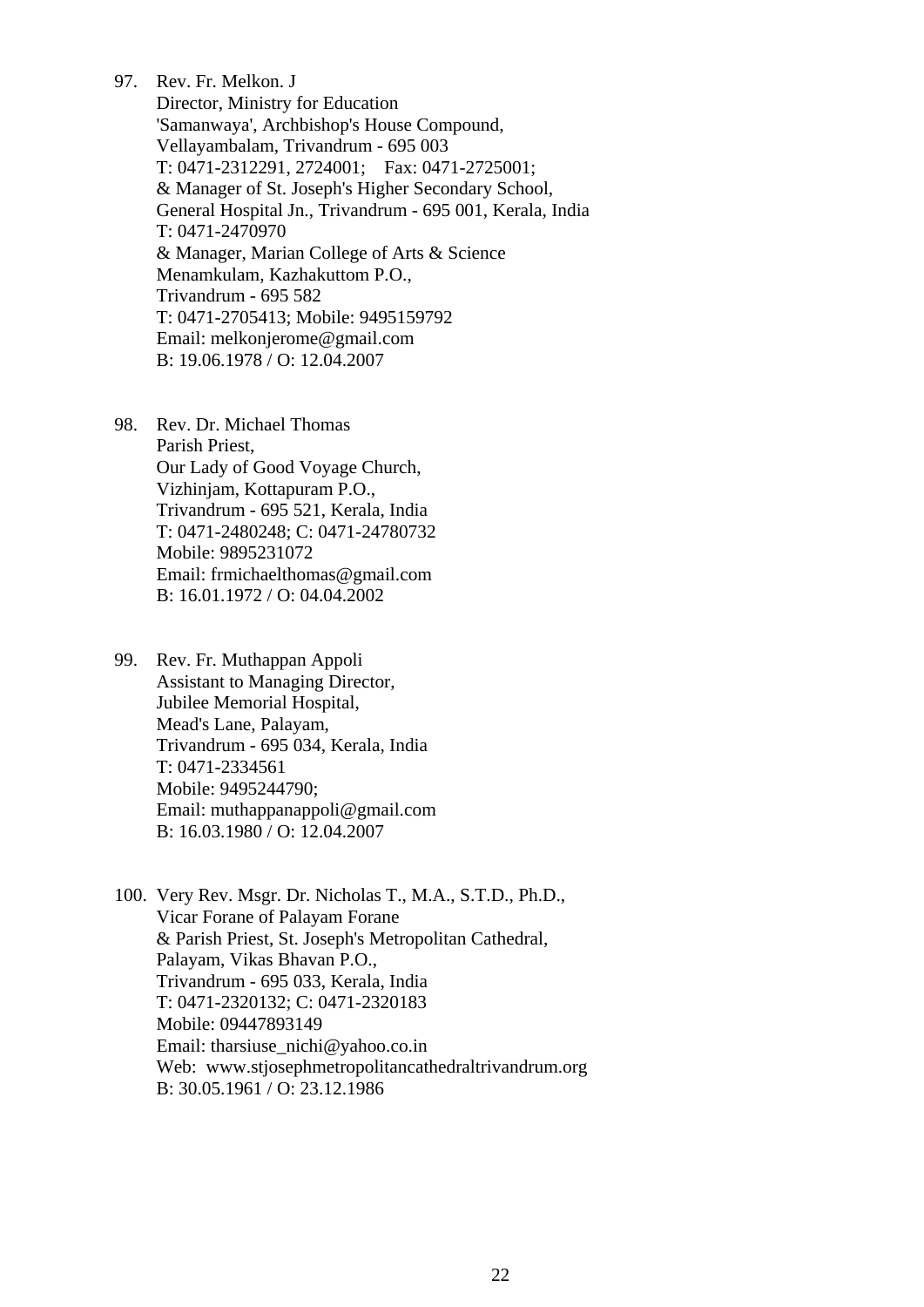101. Rev. Fr. Niju Ajith Parish Priest, St. Sebastian's Church, Malamukal, Kodunganoor P.O., Trivandrum - 695 013 T: 0471/2914079,C: 0471-2334037 & Executive Secretary to Child Ministry 'Samanwaya', Archbishop's House Compound, Vellayambalam, Trivandrum - 695 003 Kerala, India T: 0471-2723498, 2727123, 2724001; Fax: 0471-2725001; Mobile: 9895463211 Email: [nijuajith@gmail.com](mailto:nijuajith@gmail.com)  B: 11.04.1984 / O: 31.03.2016

102. Rev. Fr. Nishan N Bursar, Marian College of Arts & Science Menamkulam, Kazhakuttom P.O., Trivandrum - 695 582 T: 0471-2705413 & Assistant Director Anugraha Bhavan, Retreat Centre, Menamkulam, Kazhakuttom P.O., Trivandrum - 695 582, Kerala, India Mobile: 8592037071 Email: [nishnicholas@gmail.com](mailto:nishnicholas@gmail.com)  B: 31.10.1987 / O: 31.03.2016

103. Rev. Fr. Pancretius A (Pankiras Arulappan) 'Beth Shalom', St. Pius X Church Compound, Kumarapuram, Medical College P.O., Trivandrum - 695 001, Kerala, India T: 0471-2445371 Mobile: 8281628884 Email: [pankyarul2020@gmail.com,](mailto:pankyarul2020@gmail.com,) [pankyerayumanthurai@gmail.com,](mailto:pankyerayumanthurai@gmail.com,) [erayummanpanky@hotmail.com](mailto:erayummanpanky@hotmail.com) B: 28.01.1955 (10.05.1955 as in civil records) / O: 22.12.1980

104. Rev. Fr. Paul G. Parish Priest, St. Joseph's Church, Kochuveli, Titanium P.O., Trivandrum - 695 021, Kerala, India T: 0471-2500900; C: 0471-2500615 & Notary, Archdiocesan Tribunal, Vellayambalam, Trivandrum - 695 003 T: 0471-2724001; Fax: 0471-2725001; Mobile: 9447029438 Email: [frpaulgs@gmail.com](mailto:frpaulgs@gmail.com)  B: 18.10.1966 / O: 24.04.1997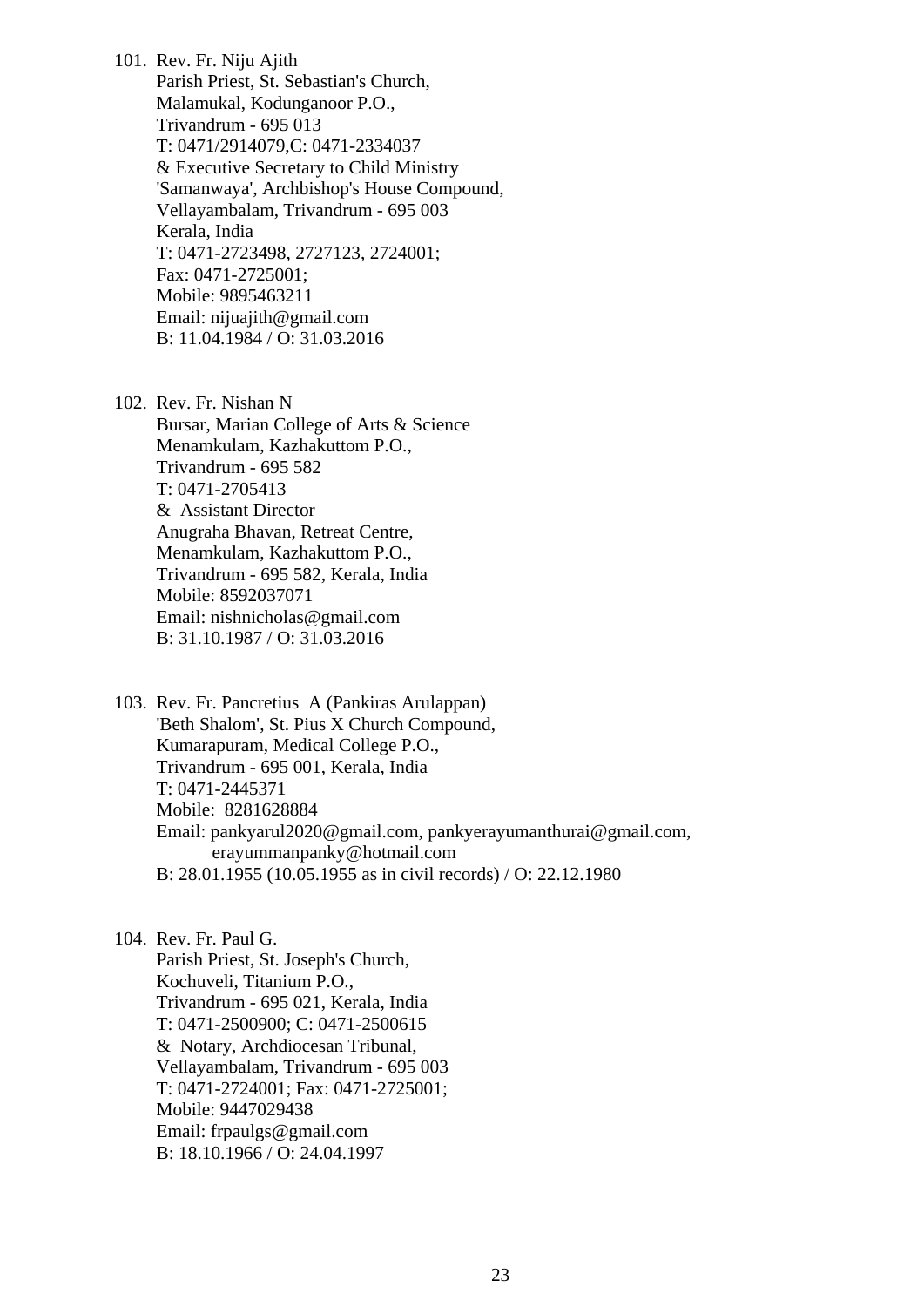105. Rev. Fr. Paul Sunny Collegium Lateranense Via Alessandrino, 675 - 00172 Roma, Italy Mobile: +39 388 1207540 Email: [paulsunny28@gmail.com](mailto:paulsunny28@gmail.com)  B: 28.03.1979 / O: 31.03.2008

106. Rev. Fr. Prabal J. P. Parish Priest, Christ the King Church, Christurajapuram, Kodunganoor P.O., Panankara, Trivandrum - 695 013, Kerala, India & Assistant Director, Pastoral Ministry 'Samanwaya', Archbishop's House Compound, Vellayambalam, Trivandrum - 695 003, Kerala, India T: 0471-2724001; Fax: 0471-2725001; Mobile: 8089682925 Email: [prabaljp@gmail.com](mailto:prabaljp@gmail.com)  B: 10.05.1985 / O: 09.04.2015

107. Rev. Fr. Prabin S.M.

C/o Archbishop's House Vellayambalam Trivandrum – 695 003, Kerala, India Mobile: 9544931441 Email: [prabins2@gmail.com](mailto:prabins2@gmail.com), prabinsmp@gmail.com B: 15.08.1986 / O: 09.04.2015

108. Rev. Fr. Pramod.P Prefect, St. Vincent's Seminary Karamoodu, Mangalapuram, Thonnakkal. P.O. Trivandrum - 695 317, Kerala, India T: 0471-2618181 Mobile: 8304915883 Email: [pramodps912@gmail.com](mailto:pramodps912@gmail.com)  B: 22.02.1991 / O: 25.04.2019

109. Rev. Fr. Pratheeb Joseph Parish Priest, Our Lady of Lourdes Church, Lourdepuram, Kanjiramkulam P.O., Trivandrum - 695 524 T: 0471-2260463; C: 0471-2260039 Mobile: 9446173767; Email: [pratheebjoseph@gmail.com](mailto:pratheebjoseph@gmail.com)  B: 01.02.1975 / O: 31.03.2005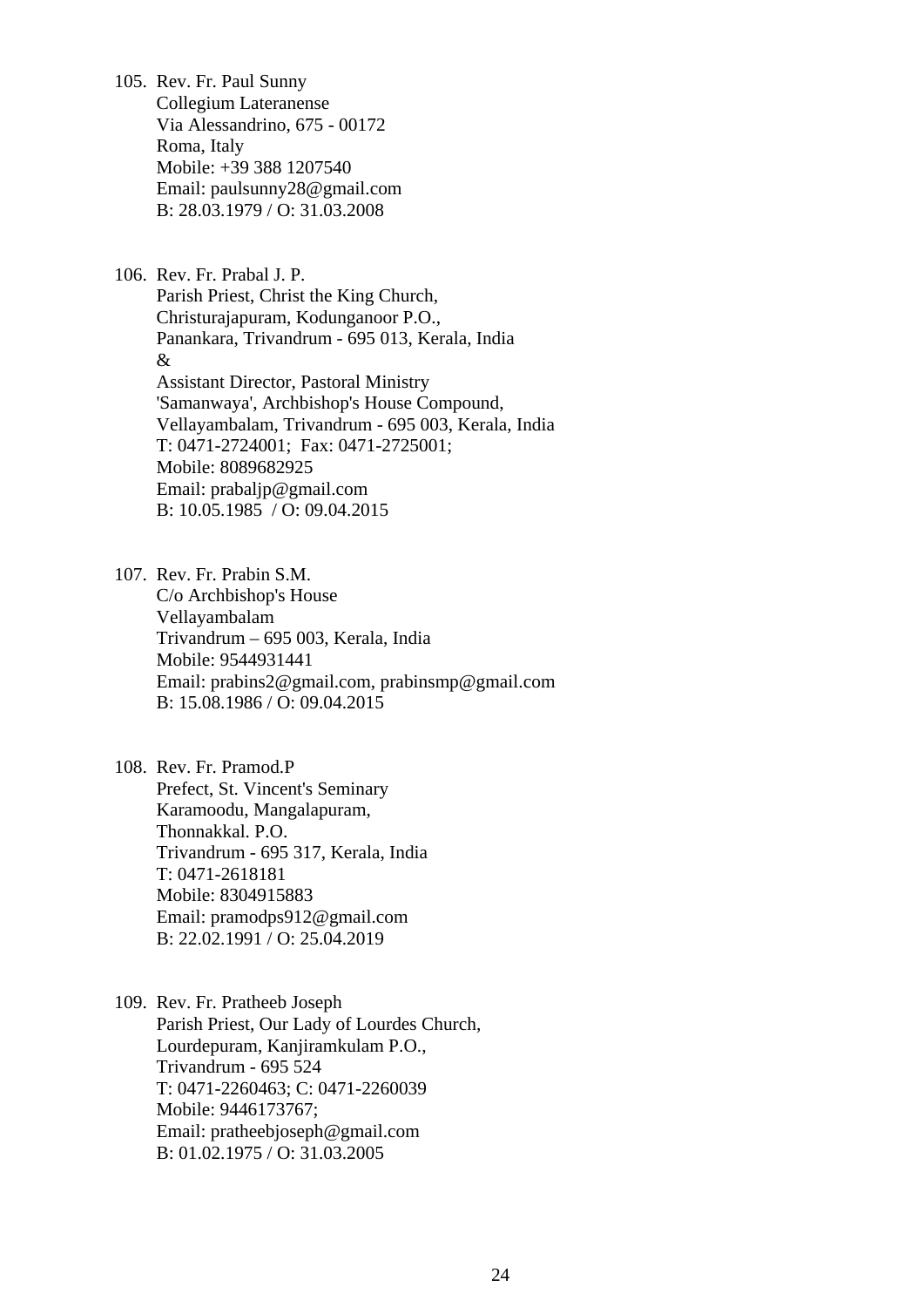110. Rev. Fr. Rajeesh V. Rajan. Assistant Parish Priest, Our Lady of Good Voyage Church, Vizhinjam, Kottapuram P.O., Trivandrum - 695 521, Kerala, India T: 0471-2480248; C: 0471-24780732 Mobile: 8547341369 Email: rjshrj[n@gmail.com](mailto:russelignatius@gmail.com)  B: 21.01.1983 / O: 04.04.2018

111. Rev. Fr. Rajesh Babu Parish Priest, St. Lucia's Church, Eraimanthurai, Poothurai P.O., K.K. District, Tamilnadu - 629 176 T: 04651-240638; C: 08903429372 Mobile: 8281774652 Email: [rajeeshrraju@gmail.com](mailto:rajeeshrraju@gmail.com)  B: 05.06.1986 / O: 09.04.2015

- 112. Rev. Fr. Raju B. Selvaraj Our Lady of Grace Church 225, Bellevue Ave Penndel PA-19047, U.S.A Email: [rbselvaraj@yahoo.com](mailto:rbselvaraj@yahoo.com)  B: 17.06.1955 / O: 31.10.1981
- 113. Rev. Fr. Reni Rudolf Holy Spirit College Naamsestraat 40 3000 Leuven, Belgium Email: [renyrudolf@gmail.com](mailto:renyrudolf@gmail.com)  B:17.05.1984 / O: 12.04.2012

114. Rev. Fr. Rex Morais S.M., Parish Priest, St. Joseph's Church, Kazhakuttom, Trivandrum - 695 582, Kerala, India T: 0471-2412131 Mobile: 9495102057 Email: [frrexmorais@gmail.com](mailto:frrexmorais@gmail.com)  B: 15.09.1971 / O: 14.04.2009

115. Rev. Fr. Richard Sacharias Parish Priest, St. Mary's Church, Vallavilai, K.K. District - 629 160, Tamilnadu T: 04651-246157; C: 04651-246659 Mobile: 9746178877 Email: [richuzacha@gmail.com](mailto:richuzacha@gmail.com)  B: 11.04.1981 / O: 22.08.2011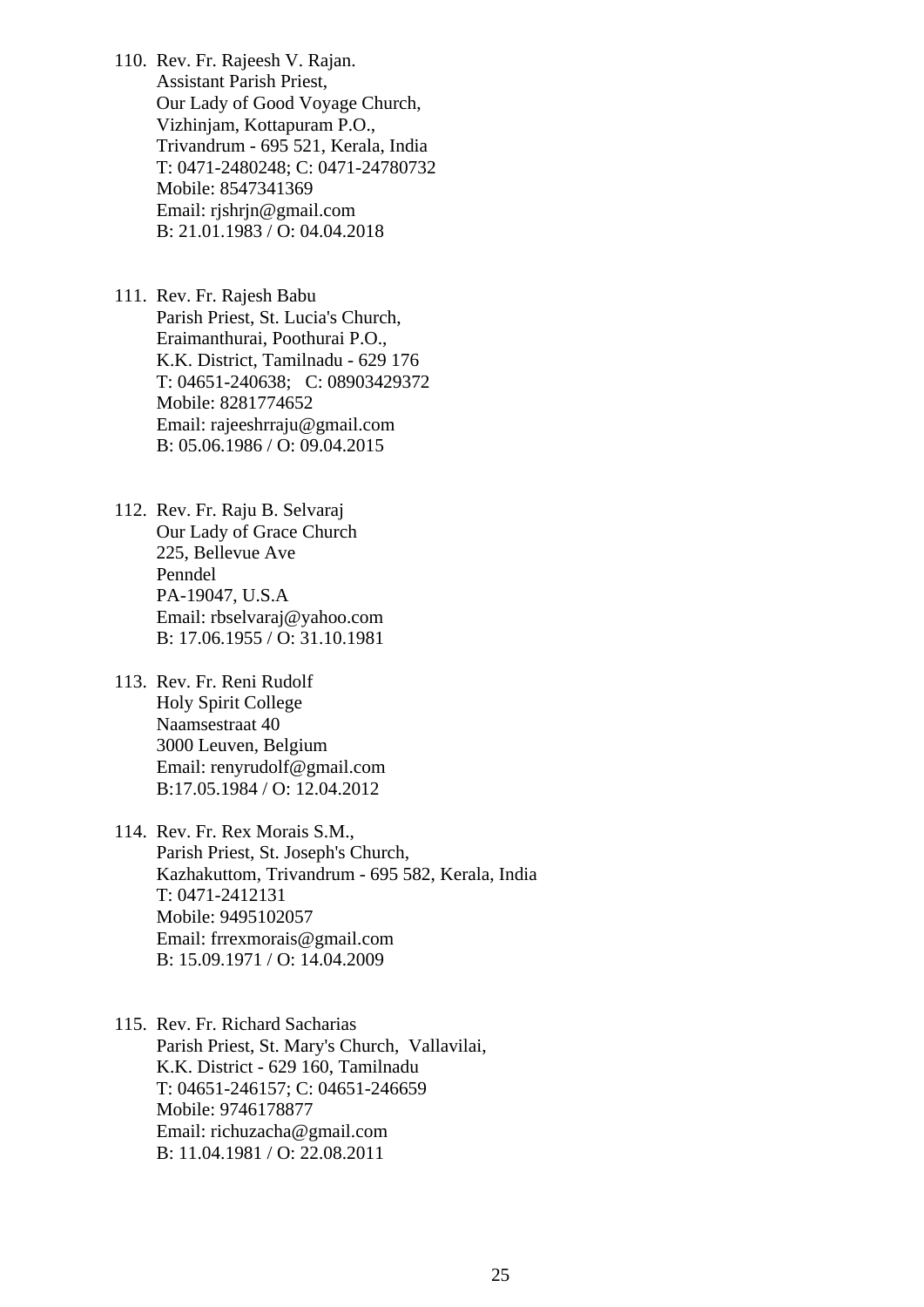116. Very Rev. Fr. Robinson F. Vicar Forane of Pettah Forane & Parochial Administrator St. Joseph's Church, Vikas Nagar, Sreekariyam P.O., Trivandrum - 695017, Kerala, India Mobile: 9447661809, 9846407267 Email: [robinsonfrtvm@gmail.com](mailto:robinsonfrtvm@gmail.com)  B: 18.02.1962 / O: 20.12.1985

117. Rev. Fr. Rodrig Kutty Parish Priest, Fathima Matha Church, Kochuthope, Vallakkadavu P.O., Trivandrum - 695 008, Kerala, India & Secretary, Priests' Welfare Fund Board Latin Archdiocese of Trivandrum T: 0471-2507138;C: 0471-2502685 Mobile: 7025482432 Email: [kutty5927@gmail.com](mailto:kutty5927@gmail.com)  B: 25.10.1973 / O: 24.04.2003

118. Rev. Fr. Rojan S. Robert Assistant Parish Priest, St. Thomas Church Valiaveli, Trivandrum - 695 021, Kerala, India T: 0471-2705873, 0471-2167095; C: 0471-2705106 Mobile: 8547951625 Email: [srrojan@gmail.com](mailto:srrojan@gmail.com) B: 20.08.1990 / O: 04.04.2018

119. Rev. Fr. Romanse L. 'Beth Shalom', St. Pius X Church Compound, Kumarapuram, Medical College P.O., Trivandrum - 695 001, Kerala, India T: 0471-2445371; Mobile: 9995462168 B: 27.01.1942 / O: 20.12.1971

120. Rev. Fr. Rose Babu Casa San Giuseppe Via Appia Nuova, 150, 00047 Marino RM, Italy Phone: +393282124626 Email: [rosebabu\\_ambrose@yahoo.co.in](mailto:rosebabu_ambrose@yahoo.co.in)  B: 12.10.1977 / O: 20.04.2006

121. Rev. Fr. Roshan R Director - Boys Town, Yuva Deepthi Press, Monvila, Kulathoor P.O. Trivandrum- 695 583, Kerala, India Tel: (Press) 2598073, 2595449; Press Mobile : 9447195449 Tel: 0471/2597487 (Boys Town) Mobile: 9744358998 Email: [roshrichard@gmail.com,](mailto:roshrichard@gmail.com) [boystown1962@gmail.com](mailto:boystown1962@gmail.com) B: 02.06.1985 / O: 04.04.2013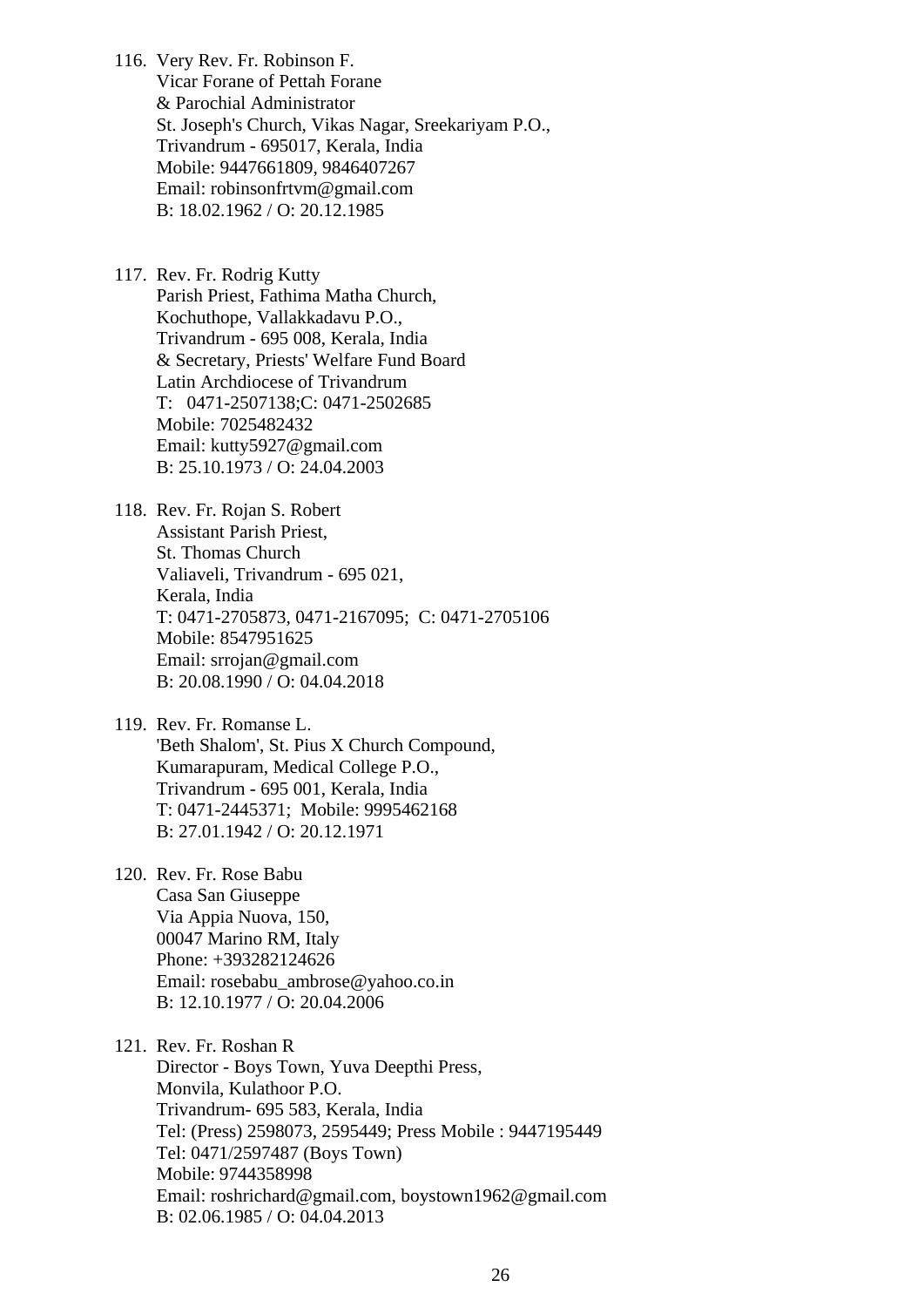122. Rev. Dr. Sabbas Ignatius G.N Secretary, Trivandrum Social Service Society, & Director, Social Action Ministry, TSSS Golden Jubilee Building, Archbishop's House Compound, Vellayambalam, Trivandrum - 695 003 T: 0471-2723498, 2727123, 2724001; Fax: 0471-2725001; Mobile: 9496668667 Email: [sabbasignatius@gmail.com,](mailto:sabbasignatius@gmail.com) [admin@tsss.in](mailto:admin@tsss.in)  B: 16.09.1974 / O: 24.04.2003

123. Rev. Fr. Sajith Solomon Assistant Parish Priest, Our Lady of Good Voyage Church, Vizhinjam, Kottapuram P.O., Trivandrum - 695 521, Kerala, India T: 0471-2480248; C: 0471-24780732 Mobile: 7034288162 Email: [sajithsolomon@gmail.com](mailto:sajithsolomon@gmail.com) B: 10.03.1986 / O: 11.06.2020

124. Rev. Fr. Saju Roldon Parish Priest, St. Nicholas Church C.M. Thura, Puthiyathura Trivandrum - 695 526, Kerala, India T: 0471-2210056; C: 0471-2210160 Mobile : 8593018671 Email: [frsajuroldon@gmail.com](mailto:frsajuroldon@gmail.com) B: 23.12.1979 /O: 31.03.2008

125. Rev. Fr. Saneesh S.M Parish Priest, Good Shepherd Church, Thrikkannapuram, Aramada P.O., Trivandrum - 695 032, Kerala, India Mobile: 8714495558 Email: [santjesusmary@gmail.com](mailto:santjesusmary@gmail.com)  B: 08.06.1987 / O: 31.03.2016

126. Rev. Fr. Santhappan M, M.A., M.Th., Rector and Parish Priest St. Jude's Shrine, Killipalam, CIT Road, Karamana, Trivandrum - 695 002 T: 0471-2343306, C: 0471-2346218 Mobile: 9495339616 Web: [www.stjudetvm.com](http://www.stjudetvm.com/)  Email: [santhappan67@gmail.com](mailto:santhappan67@gmail.com)  B: 07.06.1967 / O: 27.12.1994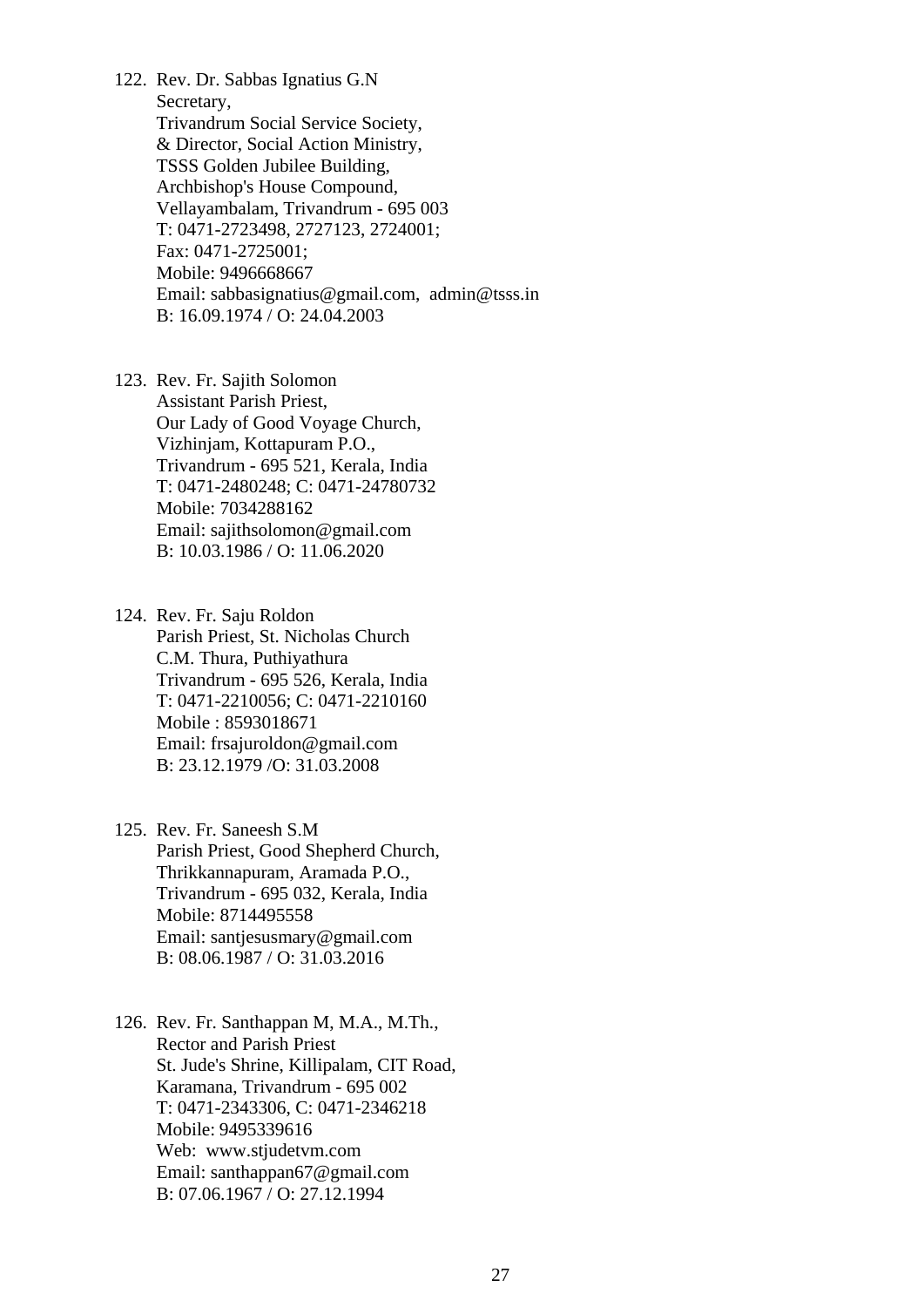127. Rev. Fr. Santhosh Kumar Paniyadima Parish Priest, Assumption Church, Cheriyathura, Vallakkadavu P.O., Trivandrum - 695 008, Kerala, India T: 0471-2503644; C: 0471-2500310 & Director, Youth Ministry (KCYM) Samanwaya, Archbishop's House Compound, Vellayambalam, Trivandrum - 695 003 T: 0471-2724001; Mobile: 8086919139 Email: [santhoshph@gmail.com,](mailto:santhoshph@gmail.com) [kcymtvmlatin@gmail.com,](mailto:kcymtvmlatin@gmail.com) B: 17.09.1980 /O: 22.08.2012

128. Rev. Fr. Sanu Ouseph Chaplin & Italian National Coordinator for KRLCC Via di Ponte Quattro Capi 39, 00186 Roma , Italy Email: [sanuouseph@gmail.com](mailto:sanuouseph@gmail.com)  B: 16.09.1977 / O: 31.03.2005

129. Rev. Fr. Shabin Leen Priest-in-Charge, St. Thomas Forane Church, Thoothoor P.O., K.K. District, Tamilnadu - 629 176 T: 04651-240640; C: 04651-241232 Mobile: 9495123645, 09442549820 Email: [shabinlean@gmail.com](mailto:shabinlean@gmail.com)  B: 16.02.1981 / O: 14.04.2009

130. Rev. Fr. Shaiju Selestin C/o Archbishop's House Vellayambalam, Trivandrum - 695003 Mobile: 0031 687534599 / 0091 8129402123 Email: smshaiju@gmail.com B: 27.05.1990 / O: 08.04.2021

131. Rev. Fr. Shaji Silva Parochial Vicar & Chaplain of Indian Latin Community in Archdiocese of Philadelphia Corpus Christi Parish 900 Sumneytown Pike, Lansdale, 19446 Pennsylvannia, USA Mobile: +1-267-245-0231 Office: +1-215-855-311 Extn: 114 Email: [edooth@gmail.com](mailto:edooth@gmail.com)  B: 11.02.1979 / O: 31.03.2008

132. Rev. Fr. Shajin Jose A. Director, Fisheries Ministry TSSS Golden Jubilee Building, Archbishop's House Compound, Vellayambalam, Trivandrum - 695 003 T: 0471-2723498, 2727123, 2724001 Mobile: 9495058627 Email: [shaju890@gmail.com](mailto:shaju890@gmail.com)  B: 08.10.1976 / O: 12.04.2007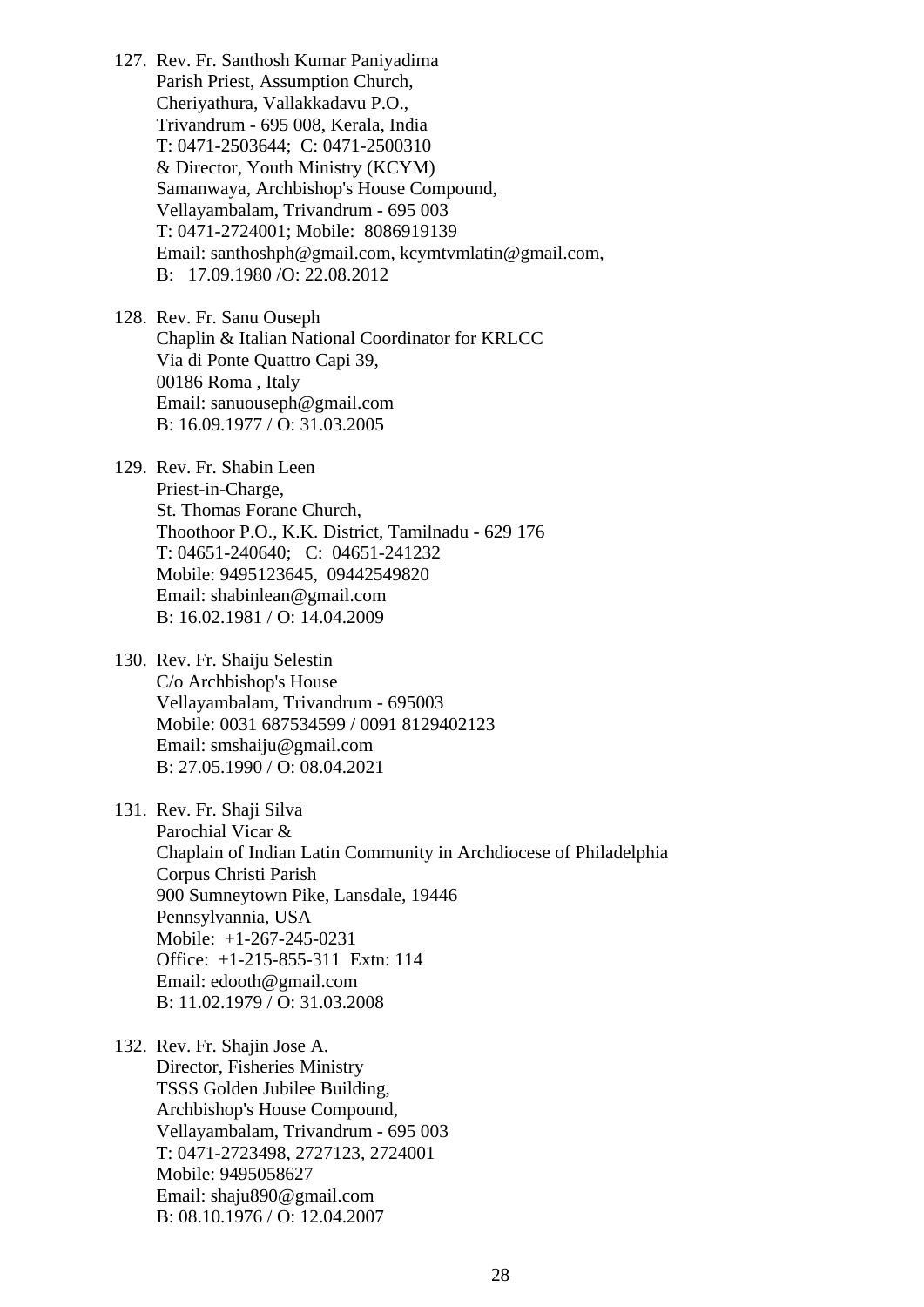133. Rev. Fr. Shaju William, MCL Priest-in-charge, Nithyasahaya Matha Church, Kunninpuram, Muttada Trivandrum - 695 025, Kerala, India & Defender of the Bond, Metropolitan Tribunal, Latin Archbishop's House, Vellayambalam, Trivandrum - 695 003 T: 0471-2724001; Fax: 0471-2725001 Mobile: 9048933707 Email: shajkumar8@gmail.com B: 08.06.1971 / O: 07.01.1998

134. Rev. Fr. Shijin A. Assistant Parish Priest, St. Anne's Forane Church, Pallimukku, Pettah P.O., Trivandrum - 695 024, Kerala, India T: 0471/ 2473696; Mobile: 8891926918 Email: [shimishijin@gmail.com](mailto:shimishijin@gmail.com)  B: 03.02.1990 / O: 20.04.2017

135. Rev. Fr. Shynish Bosco Parish Priest, St. Joseph's Church, Santhipuram, Pudukurichy P.O., Trivandrum - 695 303, Kerala, India T: 0471-2753289; C: 0471-2756989 Mobile: 9961856136 Email: [shynish007@gmail.com](mailto:shynish007@gmail.com)  B: 06.03.1987 / O: 22.08.2016

136. Very Rev. Fr. Silvester Kuris Vicar Forane of Pulluvila Forane & Parish Priest, St. Peter's Church, Kochupally, Pulluvila P.O., Trivandrum - 695 526, Kerala, India T: 0471-2262667; C: 0471-2260145 & Executive Secretary, Archdiocesan Heritage Commission & President, Priests' Welfare Fund Board Latin Archdiocese of Trivandrum Vellayambalam, Trivandrum – 695003 Mobile: 8848393001 Email: [fr\\_silver@yahoo.com](mailto:fr_silver@yahoo.com); skuris@gmail.com B: 17.02.1966 / O: 12.04.1994

137. Rev. Fr. Solomon Elias Aresseril Parish Priest, St. Thomas Church, Ayroor, Hariharapuram P.O., (Via) Varkala, Trivandrum – 695 310, Kerala, India T: 0470-2666019; C: 0470-2667964 Mobile: 9633907775 Email: [frkunjusolo.7@gmail.com](mailto:frkunjusolo.7@gmail.com)  B: 20.05.1970 / O: 31.03.2008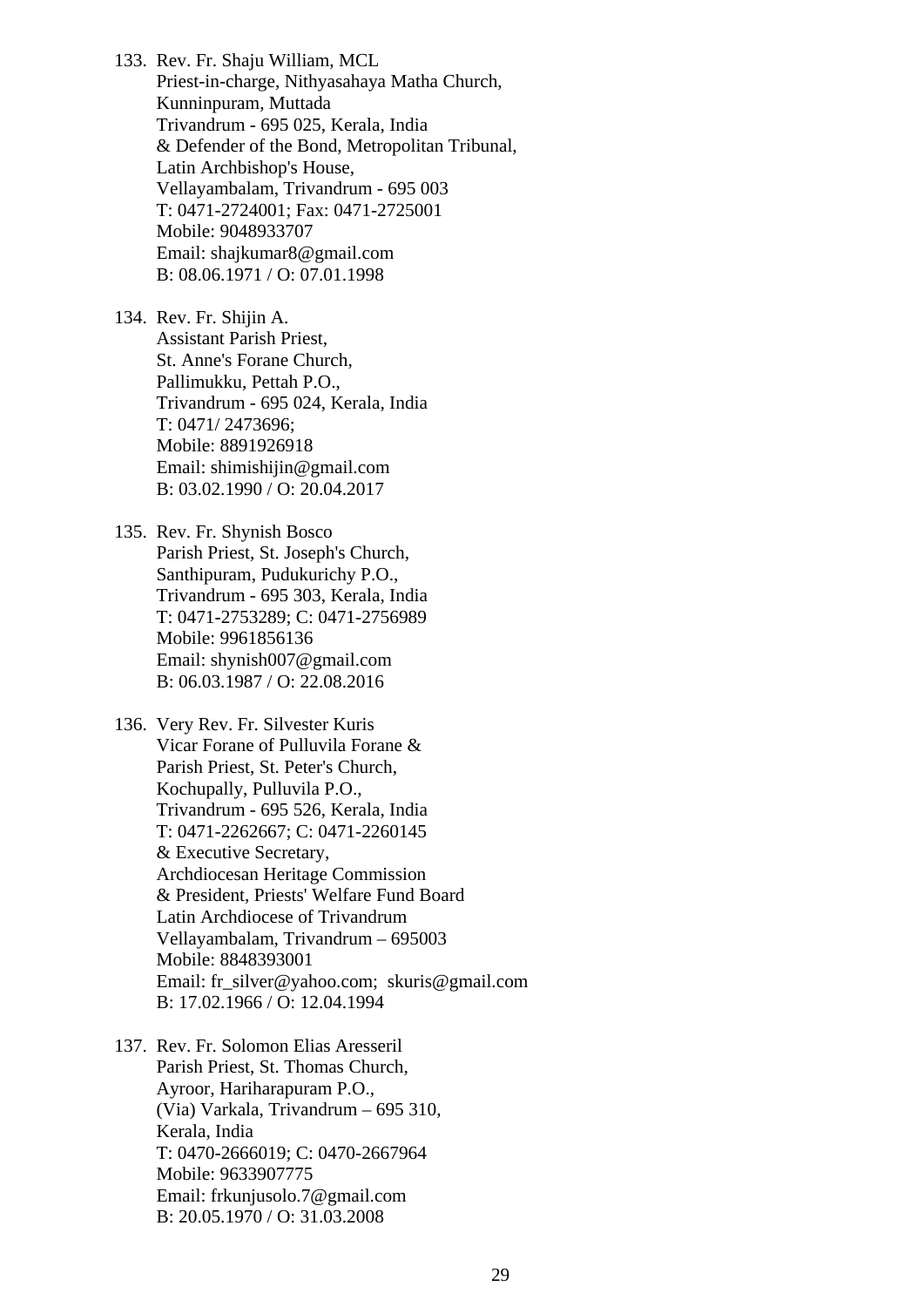138. Rev. Fr. Soosai Antony Assistant Parish Priest St. Mathew's Church, S. Kollemcode, Pozhiyoor P.O., Trivandrum - 695 513, Kerala, India T: 0471-2210175; C: 0471-2212728 Mobile: 8270921598 Email: soosaiantony34@gmail.com B: 31.12.1980 / O: 25.04.2019

139. Rev. Fr. Stalin Fernandez A Parish Priest, Fathima Matha Church, Vilayilkulam, Menamkulam Kazhakuttom P.O., Trivandrum - 695 582 Kerala, India T: 0471-2706079 C: 0471-2706816 Mobile: 7034536940 Email: [stalinnov@gmail.com](mailto:stalinnov@gmail.com)  B: 11.11.1986/ O: 24.04.2014

140. Rev. Fr. Stanislaus Theesmas Parish Priest, St. Antony's Church, Karakkamandapam, Nemom P.O., Trivandrum - 695 020, Kerala, India T: 0471-2492870; C: 0471-2490202; Mobile: 8330888099 Email: [chinnafr@gmail.com](mailto:chinnafr@gmail.com)  B: 13.08.1967 / O: 27.12.1994

141. Rev. Fr. Stelin Jesenther Assistant Parish Priest, St. Jude's Church, Chinnathurai, K.K. District, Tamilnadu - 629 176 T: 04651-240708; C: 04651-241192 Mobile: 8940009842 Email: brostelin@gmail.com B: 24.10.1981 / O: 27.04.2021

142. Rev. Fr. Stephen M.T., M.A., L.L.M. 'Beth Shalom', St. Pius X Church Compound, Kumarapuram, Medical College P.O., Trivandrum - 695 011, Kerala, India T: 0471-2445371 Mobile: 9497886722 Email: [fr.stephenmt065@gmail.com](mailto:fr.stephenmt065@gmail.com)  B: 08.09.1963 / O: 19.12.1990

143. Rev. Fr. Sudheesh .A Bursar, Marian Engineering College, Menamkulam, Kazhakuttom P.O., Trivandrum - 695 582, Kerala, India T: 0471-2704339; 2707111, 2707222 Mobile: 9746915257 Email: [sudheeshdas1@gmail.com](mailto:sudheeshdas1@gmail.com)  B: 18.06.1986/ O: 24.04.2014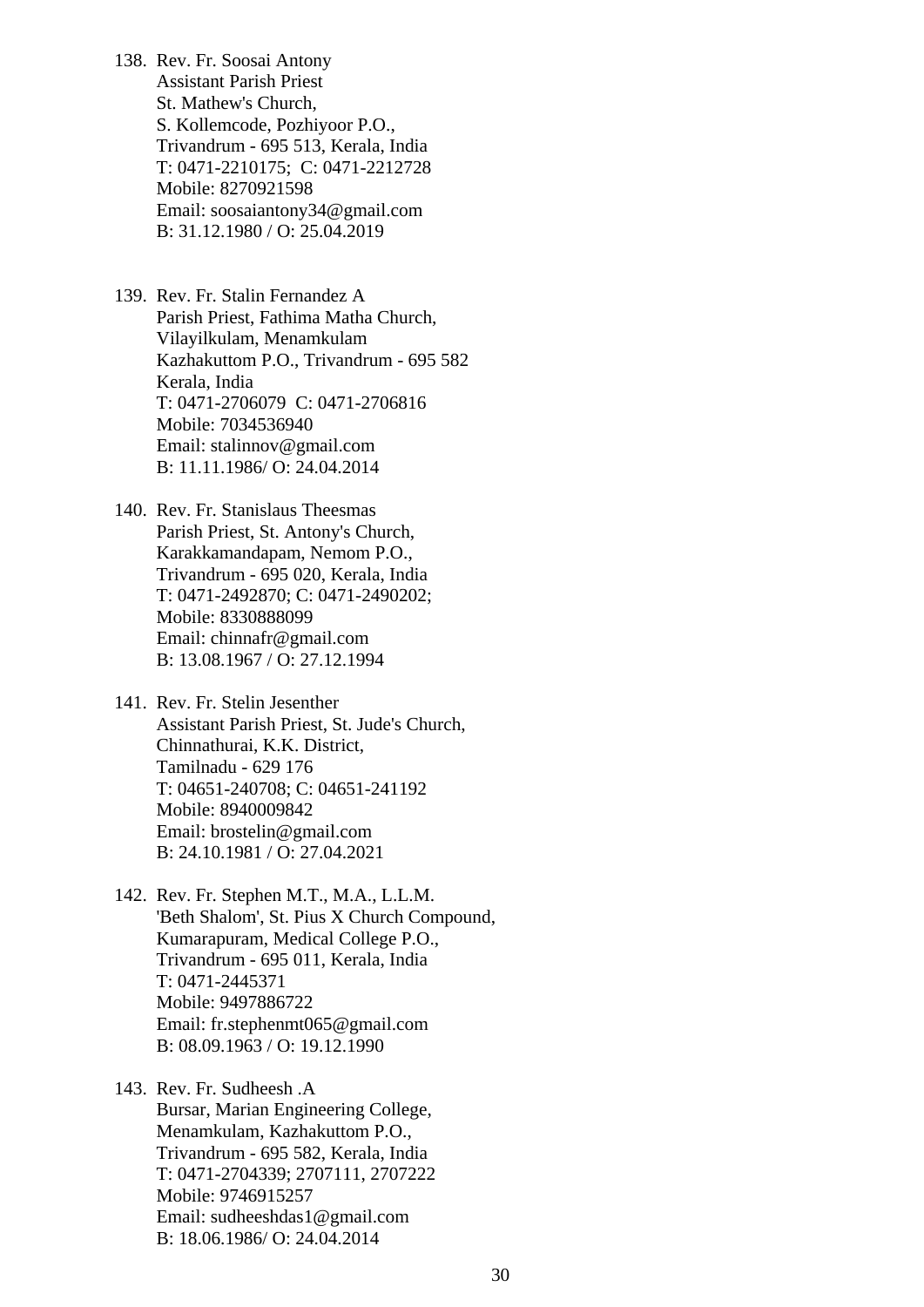- 144. Rev. Dr. Sujan Amurutham PhD, LLB President, Pontifical Institute, Alwaye PIA Central Administrative Office U.C.College, P.O, P.B. No. 624 Aluva, 683102, Kerala Mobile: 9496177189 Email: [s.amurutham@yahoo.co.in](mailto:s.amurutham@yahoo.co.in) B: 11.05.1970 / O: 27.12.1994
- 145. Rev. Fr. Suresh D. Antony C/o Bishop's House, Neyyattinkara, Trivandrum - 695 123, Kerala, India T: 0471-2223133; Fax: 0471-2222262; Mobile: 9447389131 B: 21.08.1967 / O: 27.12.1994

146. Rev. Fr. Suresh Pius M Executive Secretary to BCC 'Samanwaya', Archbishop's House Compound, Vellayambalam, Trivandrum - 695 003, Kerala, India T: 0471-2724001 Fax: 0471-2725001 Mobile: 8921369851 Email: sureshmuthayan[@gmail.com](mailto:sudheeshdas1@gmail.com)  & Parochial Administrator, St. Antony's Church, Kulashekaram Trivandrum, Kerala, India B: 15.11.1985 / O: 09.04.2015

- 147. Rev. Fr. Sylvester Morais Manager, St.Jude's College, Thoothoor, K.K. District, Tamilnadu - 629 176 Mobile: 9946058687 B: 12.06.1944 / O: 18.12.1970
- 148. Rev. Fr. Syrus B. Kalathil Parish Priest, Our Lady of Assumption Church Marianad, Puthukurichy P.O. Trivandrum - 695 303, Kerala, India T: 0471-2751879; C: 0471-2752641 Mobile: 9447264004 Email: [syruskalathil@gmail.com](mailto:syruskalathil@gmail.com), B: 20.05.1968 / O: 24.04.1995
- 149. Rev. Fr. Taison Taitus Potterieplein 33, 6216VB, Maastricht, The Netherlands. Mobile: +31 651627758 Email: [titustaison895@gmail.com](mailto:titustaison895@gmail.com) B: 20.05.1989 / 17.06.2020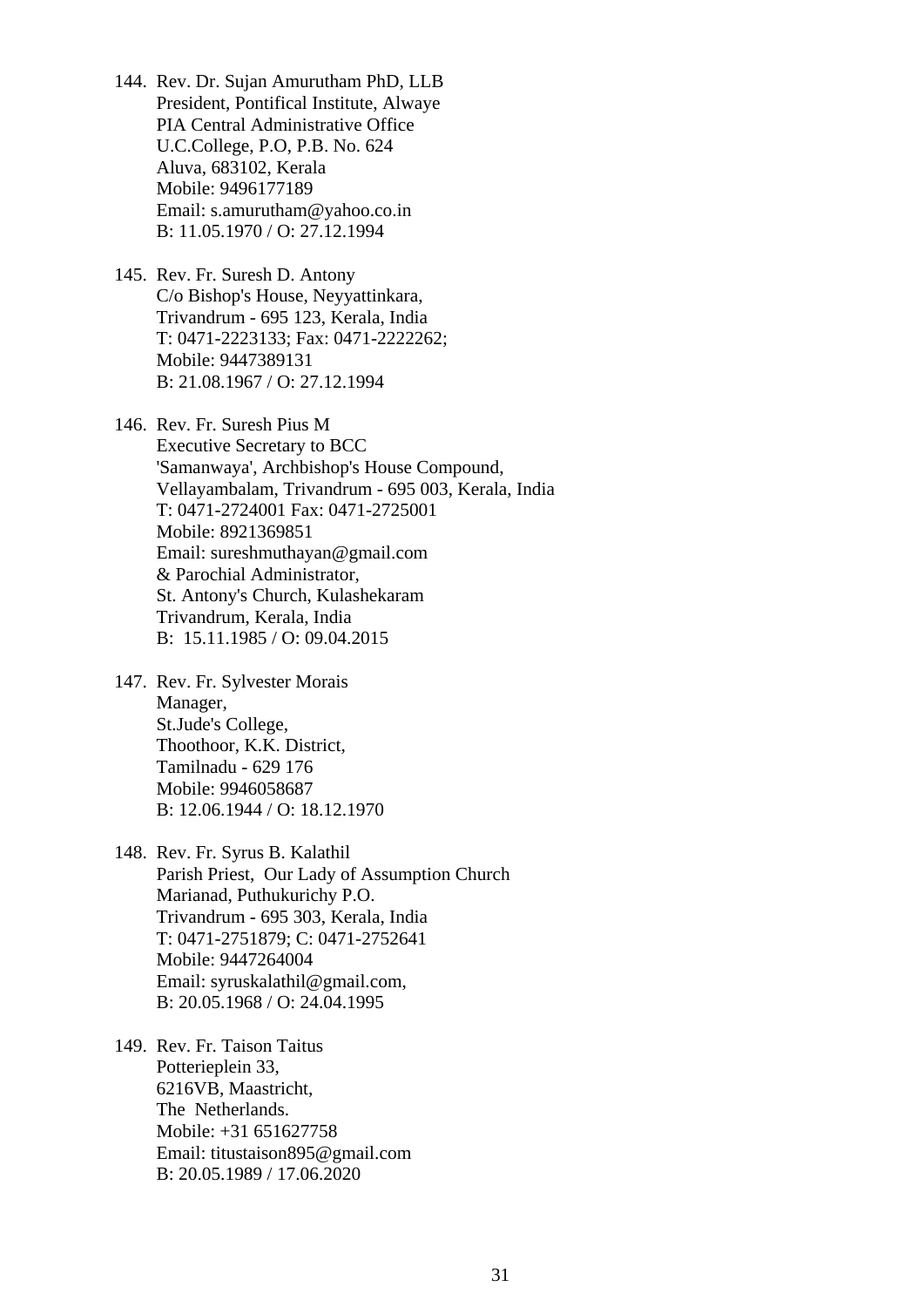- 150. Rev. Dr. Thadayoose Philip Vice-Principal & Bursar St.Jacob's B.Ed College Menamkulam, Kazhakuttom P.O., Trivandrum - 695 582 T: 0471-2705413 Mobile: 9895419430 Email: thadayoosep@gmail.com B: 03.03.1975 / O: 31.03.2005
- 151. Rev. Fr. Thadeus Arulappan Priest-in-Charge Immaculate Conception Church, Nelliyode, Thiruvallam P.O. Trivandrum, Kerala, India – 695 027 Mobile: 8547016676 Email: [thadeusarulappan@gmail.com](mailto:thadeusarulappan@gmail.com)  B: 15.07.1974 / O: 31.03.2016
- 152. Rev. Fr. Thiyadatious A D'cruz Parish Priest, St. Christopher Church, Chavadimukku, Sreekariyam P.O., Trivandrum – 695 017, Kerala, India T: 0471-2167113; Mobile: 9446288211 Email: [atdcruz@gmail.com](mailto:atdcruz@gmail.com)  B: 10.01.1969 / O: 10.04.1996
- 153. Very Rev. Fr. Thomas D. Parish Priest, St. Thomas Aquinas Church, Kochuthura, Pallithura P.O., Trivandrum – 695 586 T: 0471/2704476 Email: [fr.dthomas@yahoo.com](mailto:fr.dthomas@yahoo.com)  B: 10.04.1950 / O: 27.05.1976
- 154. Rev. Fr. Thomas R. Parochial Administrator Ascension Church Kakkamoola, Kalliyoor.P.O., Trivandrum - 695 042, Kerala, India T: 0471-2404787 Mobile : 9605075096, Email: [thomasrajupal@gmail.com](mailto:thomasrajupal@gmail.com)  B: 17.07.1976 / O: 31.03.2008
- 155. Rev. Fr. Tomy Thomas Assistant Parish Priest, St. Joseph's Metropolitian Cathedral, Palayam, Vikas Bhavan P.O., Trivandrum - 695 033, Kerala, India T: 0471-2320132; C: 0471-2320183 Mobile: 8129227402 Email: [meettomy04@gmail.com](mailto:meettomy04@gmail.com)  B: 15.05.1990 / O: 25.04.2019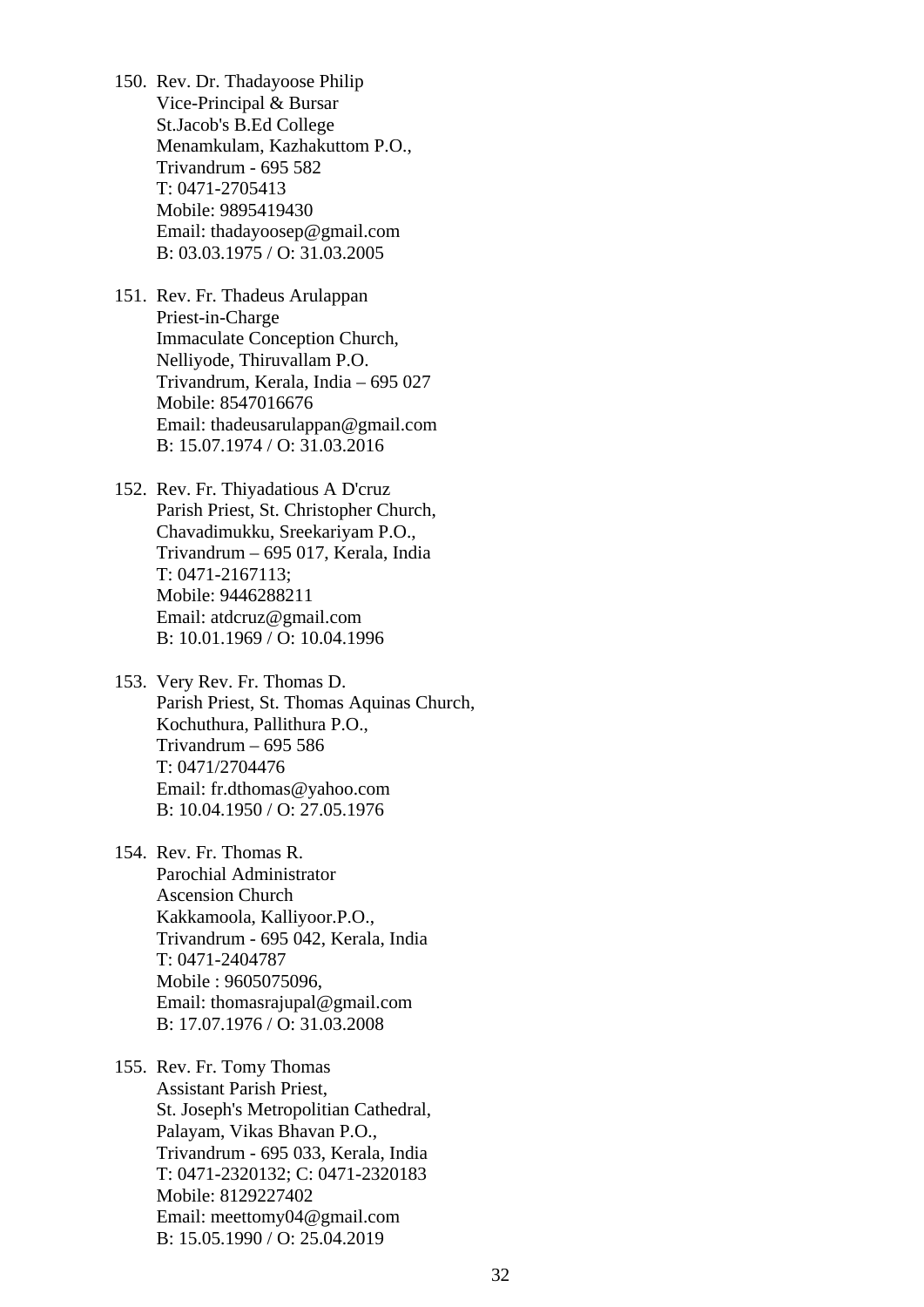- 156. Rev. Fr. Tony Hamlet A. Parish Priest, St. Nicholas Church, Neerody, Kollencode P.O., K.K. District, Tamil Nadu - 629 160 T: 04651-246430; C: 04651-246163 Mobile: 9745490959 Email: [cahamlet@gmail.com](mailto:cahamlet@gmail.com), B: 21.03.1976 / O: 20.04.2006
- 157. Rev. Fr. Varghese Joseph Assistant Parish Priest, St. Jacob's Forane Church, Pulluvila P.O., Trivandrum - 695 526 T: 0471-2260085; C: 0471-2260159; SDS: 0471-2260315 Mobile: 9809268650 Email: vargheselvi@gmail.com B: 02.12.1992 /O: 10.04.2021
- 158. Rev. Fr. Vigil George Assistant Parish Priest, Madre de Deus Church, Vettucaud, Titanium P.O., Trivandrum - 695 021, Kerala, India T: 0471-2503067, 2500143 (O); C: 0471-2500426 Mobile: 8304938655 Email: [vigilgeorge1589@gmail.com](mailto:vigilgeorge1589@gmail.com) B: 15.08.1989 / O: 13.06.2020
- 159. Rev. Fr. Vishal V. Assistant Parish Priest, St. Peter's Forane Church, Anjengo, Anjengo P.O., Trivandrum - 695 309, Kerala, India T: 0470-2656648; C: 0470-2656646 Mobile: 9747213697 Email: [vishalvargheese@gmail.com](mailto:vishalvargheese@gmail.com)  B: 28.01.1988 / O: 20.04.2017

160. Very Rev. Msgr. Wilfred E. Manager, Marian Engineering College & College of Architecture and Planning, Menamkulam, Kazhakuttom P.O., Trivandrum - 695 582 T: 0471-2707111, 2707150 & Director of Little Flower Football Academy Latin Archbishop's House, Vellayambalam, Trivandrum - 695 003, Kerala, India T: 0471-2724001; Fax: 0471-2725001; Mobile: 9447587269 Email: [wilfredemilias@gmail.com](mailto:wilfredemilias@gmail.com)  B: 22.03.1960 / O: 21.12.1984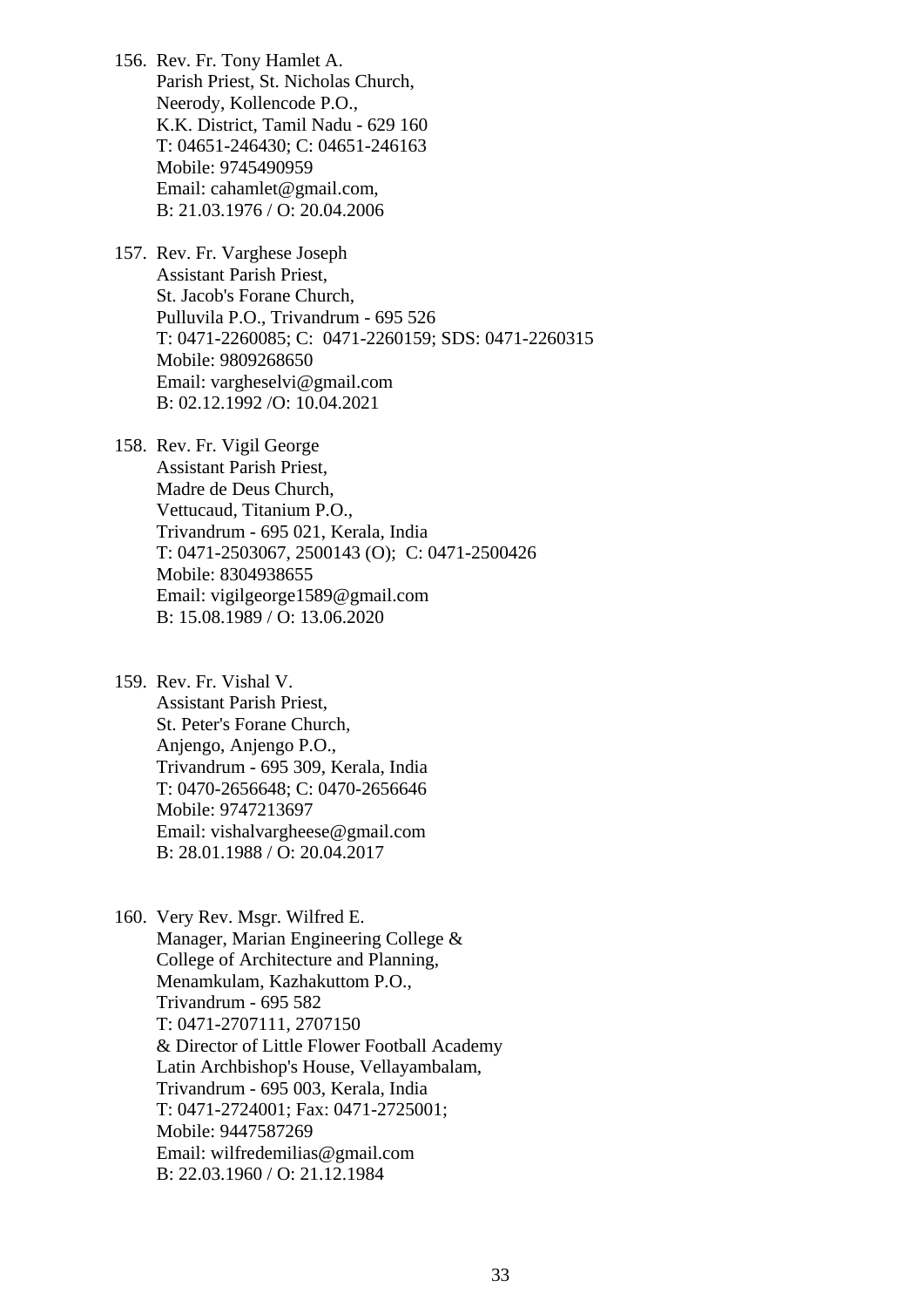- 161. Rev. Fr. Wilfred V. Parish Priest, Good Shepherd Church Mission Junction Attingal, - 695 101, Kerala, India T: 0470-2624031 Mobile: 9188028187 Email: B: 13.05.1964 / O: 19.12.1990
- 162. Rev. Dr. William Cyril C/o Latin Archbishop's House, Vellayambalam, Trivandrum - 695 003, Kerala, India Email: [willsareno@yahoo.com](mailto:willsareno@yahoo.com)  B: 07.09.1966 / O: 25.04.1992
- 163. Rev. Fr. Wingston V Parish Priest, Assumption Church, Thycaud. P.O., Trivandrum - 695 014 Mobile : 9645711163 Email: [wingston163@gmail.com](mailto:wingston163@gmail.com)  B: 22.05.1984 /O: 04.04.2013
- 164. Rev. Dr. Yesudasan Mathias Parish Priest, St. Thomas Church, Valiaveli, Trivandrum - 695 021, Kerala T: 0471-2705873, 0471-2167095; C: 0471-2705106 Mobile: 8281472781 Email: [yesudasmathias@yahoo.co.in](mailto:yesudasmathias@yahoo.co.in) B: 18.06.1965 / O: 28.12.1992

165. Rev. Dr. Yesudasan Remias Postdoc Researcher, University of Paderborn Haselackstr 21, 58239 Schwerte, Germany T: +4923044680206 Email: [yesuremias@gmail.com,](mailto:yesuremias@gmail.com) B: 23.02.1980 / O: 31.03.2008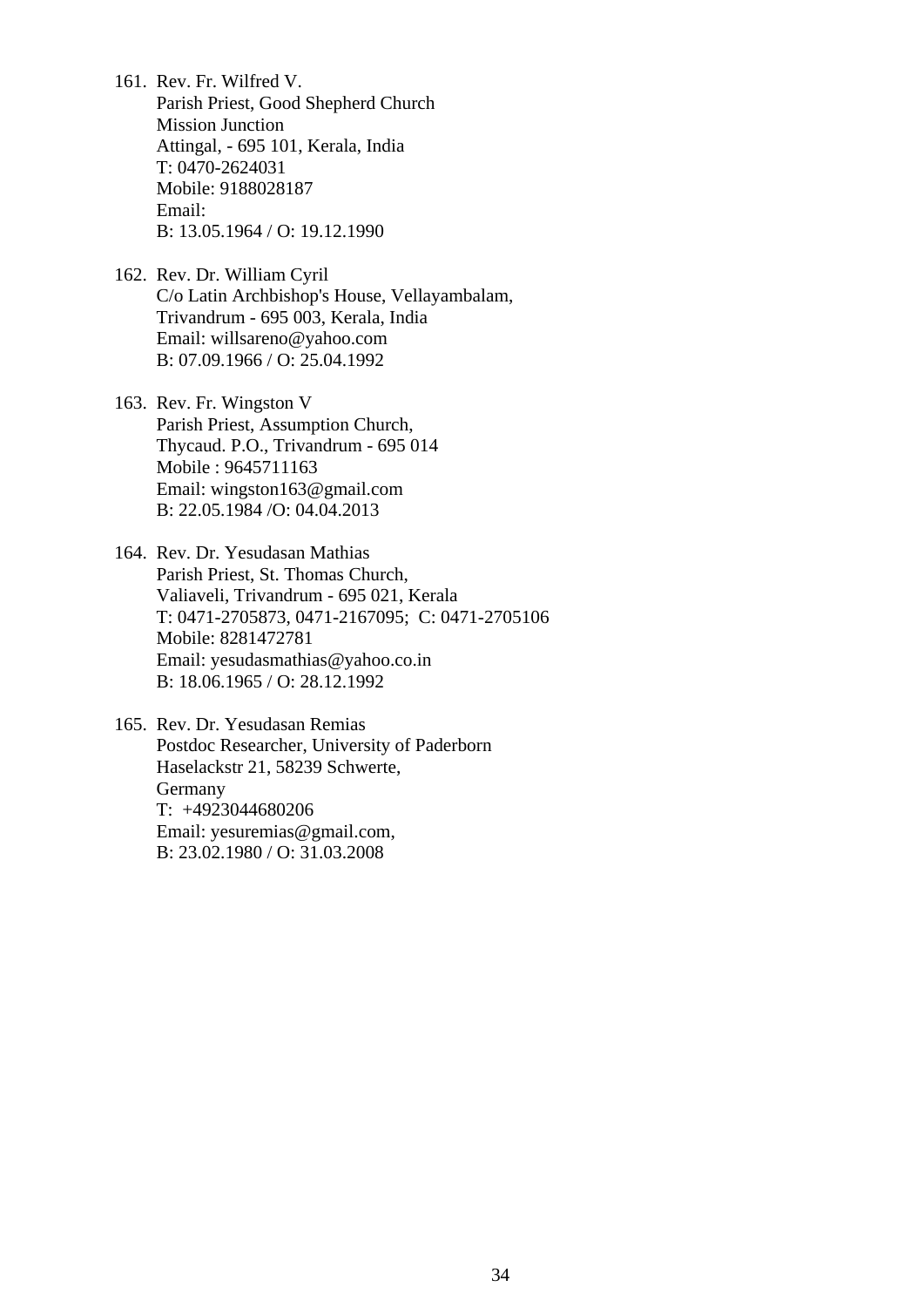### **PRIESTS FROM OTHER DIOCESES & RELIGIOUS COMMUNITIES WORKING IN THE ARCHDIOCESE**.

- 1. Rev. Fr. Aldrin Joseph, OFM Cap Parish Priest, Our Lady of Fatima Church, Marygiri Ashram, Kudappanakkunnu P.O., Trivandrum - 695 043, Kerala, India T: 0471-2732002; Mob: 9744160382 Email: [aldrin.jo.cap@gmail.com](mailto:aldrin.jo.cap@gmail.com)  B: 17.11.1972/ O: 28.12.2006
- 2. Rev. Fr. Anil Xavier Perapilly OSJ Parish Priest, Mount Carmel Church, Vennicode P.O., Varkala, Trivandrum - 695 318, Kerala, India C: 0470-2610810 Mobile: 9497432969 Email: xavier.anil57@gmail.com B: 14.01.1978 /O: 07.01.2008
- 3. Rev. Fr. Ansel Antony CMF Parish Priest, St. John the Baptist Church, Poothurai, Poothurai P.O., K.K. District, Tamilnadu - 629 176 T: 04651-240713; C: 04651-240864 Mobile: 9080633645 Email: [anselantony@gmail.com](mailto:anselantony@gmail.com)  B: 25.01.1978 / O: 28.12.2005
- 4. Rev. Fr. Antony Sony Panakkal IV Dei Parish Priest, Holy Cross Church, Palapoor, Vellayani P.O. Trivandrum- 695 521 Mobile: 9400020028 Email: antonysonypanakka[l@gmail.com](mailto:lantony2003@gmail.com)  B: 08.08.1978 / O: 29.12.2009
- 5. Rev. Fr. Deejo Pathrose OFM Cap. Parish Priest, St. Sebastians Church, Cheruvettucadu, Beach Post, Trivandrum - 695 007 T: 0471-2500350; Mobile: 8129382740 Email: [deejopathrose@gmail.com](mailto:deejopathrose@gmail.com)  B:15.12.1985 / O: 26.12.2016
- 6. Rev. Fr. Denson Joosai IVDei Assistant Parish Priest, Fathima Matha Church, Adimalathura, Chowara P.O., Trivandrum, Kerala, India – 695 501 Mobile : 8921765279 Email: [densonjoosa@gmail.com](mailto:densonjoosa@gmail.com)  B: 30.05.1982/ O: 29.12.2009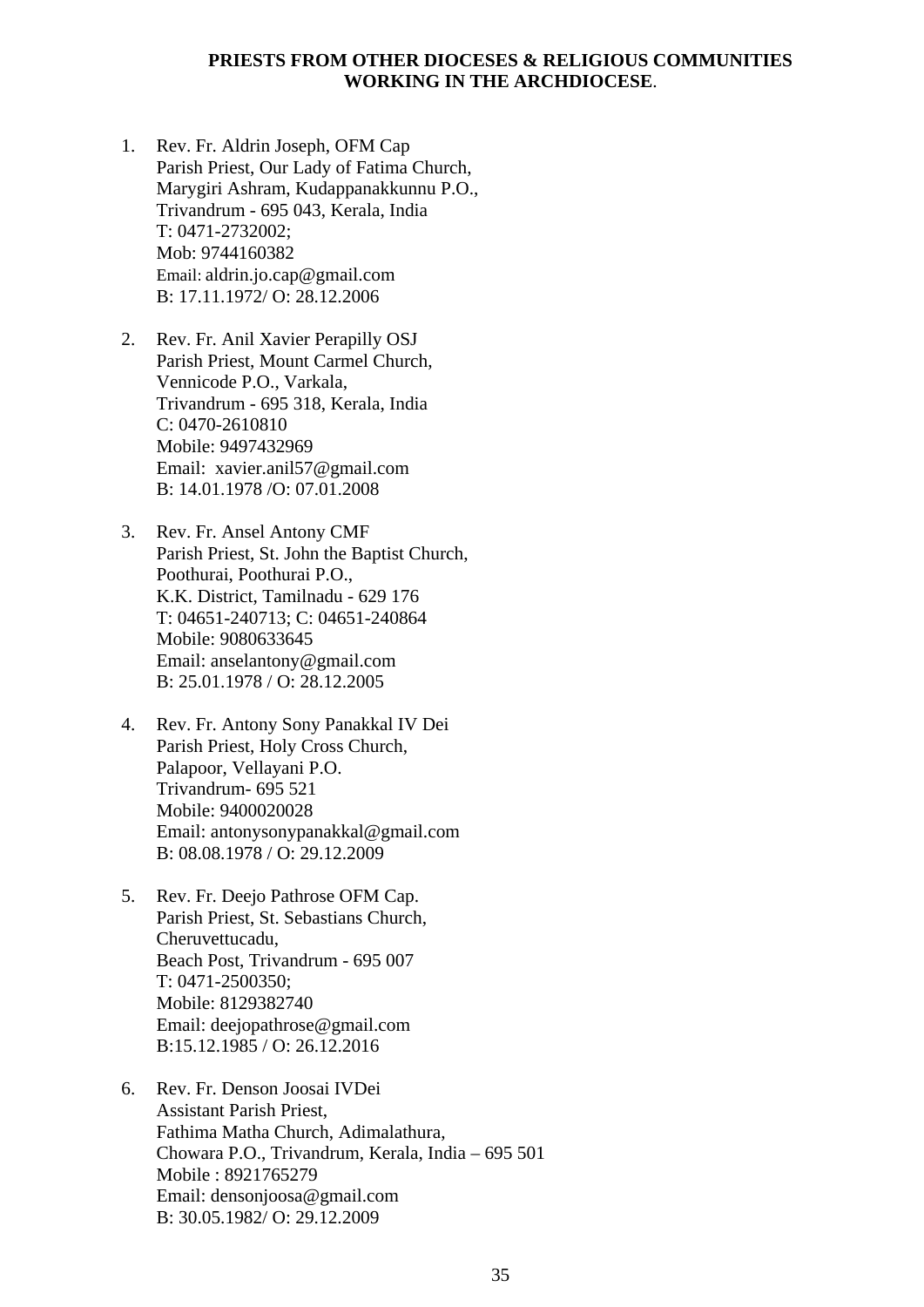- 7. Rev. Fr. Devasia Mangalam, C.Ss.R., Parish Priest, Holy Cross Church, Muttada, Trivandrum - 695 025, Kerala, India T: 0471-2541475, 2541628; C: 0471-2545951 Mobile. 9446548475 Email: [devacssr@yahoo.co.in](mailto:devacssr@yahoo.co.in)  B: 29.10.1953 / O: 05.11.1981
- 8. Rev. Fr.Johny Jackson OCD Priest–in–Charge of Mission stations Chowara & Mulloor St.Peter's Monastry, Mulloor P.O., Trivandrum 695 521 Mobile: 8075673931 Email: johnytag572@gmail.com B:11.08.1980 / O: 27.12.2008
- 9. Very Rev Fr Johny Puthenveetil, IVDei Parish Priest, Christ the King Church, Azhakulam, Vizhinjam P.O., Trivandrum - 695 521, Kerala, India T: 0471-2487577; Mobile: 8848991607 Email: [revjohnyivd@gmail.com](mailto:revjohnyivd@gmail.com)  B.18.05.1975 / O.27.03.2008
- 10. Rev. Fr. Joseph James, OFM Cap. Parish Priest, St. Jude's Church, Vazhayila, Peroorkada P.O., Trivandrum 695 005, Kerala, India. T: 0471-2732002; C: 0471-2374761 Mobile: 9446908683 Email: josephthillery[@gmail.com](mailto:lantony2003@gmail.com)  B: 04.03.1978 / O: 28.12.2005
- 11. Rev. Fr. Joseph Roy, Ofm Cap Judge, Metropolitan Tribunal, Archdiocese of Trivandrum Vellayambalam, Trivandrum - 695003 T: 0471-2724001; Fax: 0471-2725001 Mobile: 9495182463 Email: [roythottam73@yahoo.com](mailto:roythottam73@yahoo.com)  B: 30.05.1973 / O: 05.01.2002
- 12. Rev. Fr. Joy Muthappan IV Dei Assistant Parish Priest, Our Lady of Good Voyage Church, Vizhinjam, Kottapuram P.O., Trivandrum - 695 521, Kerala, India T: 0471-2480248; C: 0471-24780732 Mobile: 8129418095 Email: [joymuthappan@gmail.com](mailto:joymuthappan@gmail.com) B: 03.01.1992 / O: 18.06.2020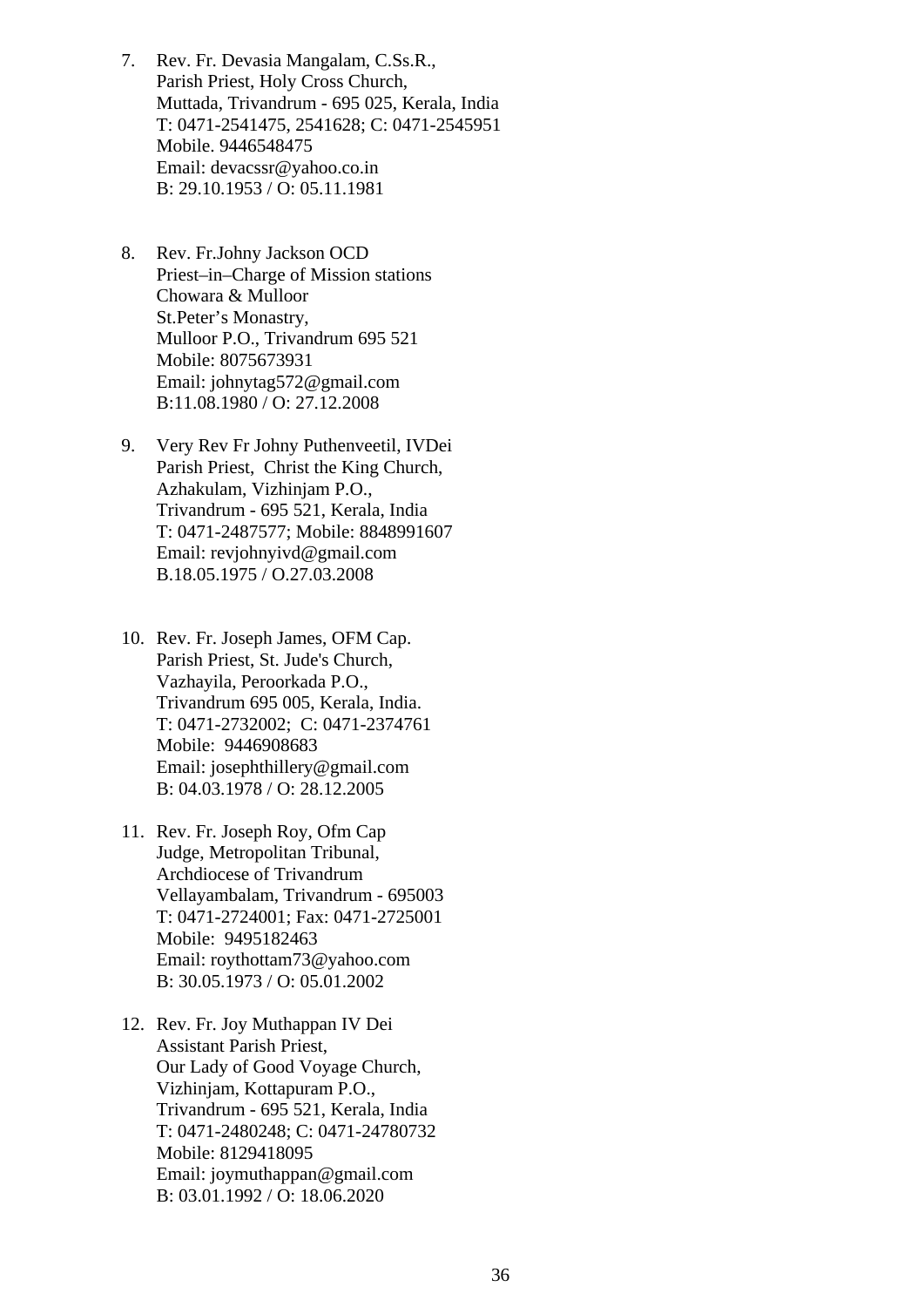- 13. Rev. Fr. Mackins Mathew, O.Praem Assistant Parish Priest, St. Joseph's Metropolitian Cathedral, Palayam, Vikas Bhavan P.O., Trivandrum - 695 033, Kerala, India T: 0471-2320132; C: 0471-2320183 Mobile: 7902382092 Email : mackinsmathew@gmail.com B: 20.11.1986 / O: 19.01.2019
- 14. Rev. Fr. Martin Vithayathil CMF Parish Priest, St. Xavier's Church Valiathura, Vallakkadavu P.O. Trivandrum - 695 008, Kerala, India Mobile: 8867062986 Email: marvithayathil@yahoo.com B: 29.12.1977 / O: 01.01.2007
- 15. Rev. Fr. Napolean Gomez. IVDei Parish Priest, Our Lady of Lourdes Church, Thundathil P.O., Kariavattom, Trivandrum - 695 581, Kerala, India T: 0471-2713175; C: 0471-2712952 Mobile: 9447661848 Email: frnapoleonivd@gmail.com B: 13.12.1962 /O: 22.07.1991
- 16. Rev. Fr. Paulose Vazhakala OCD Parish Priest, Mary Rani Church, Mudavanmugal, Poojapura P.O., Trivandrum - 695 012, Kerala, India R: 0471-2324404; C: 0471-2340787, Mobile: +91 9446974745 Email: B:12.05.1950 / O: 18.05.1980
- 17. Rev. Fr. Reji Kunnatheth S.J. Priest-in-Charge Velankanni Matha Church, Cheruvaikal, Sreekariyam.P.O. Trivandrum 695 017, Kerala, India Mobile: 9496775579 Email: [rejiksj@gmail.com](mailto:rejiksj@gmail.com)  B: 25.05.1965 / O: 23.12.2004
- 18. Rev Fr. Sebastian Kalambaden SDB Parish Priest, Sahaya Matha Church, Manacaud, Trivandrum - 695 009, Kerala, India T: 0471-2465910, 2463681; Mobile: 9747556620 Email: [skalambadan@gmail.com](mailto:skalambadan@gmail.com)  B: 02.08.1959 / O: 04.01.1992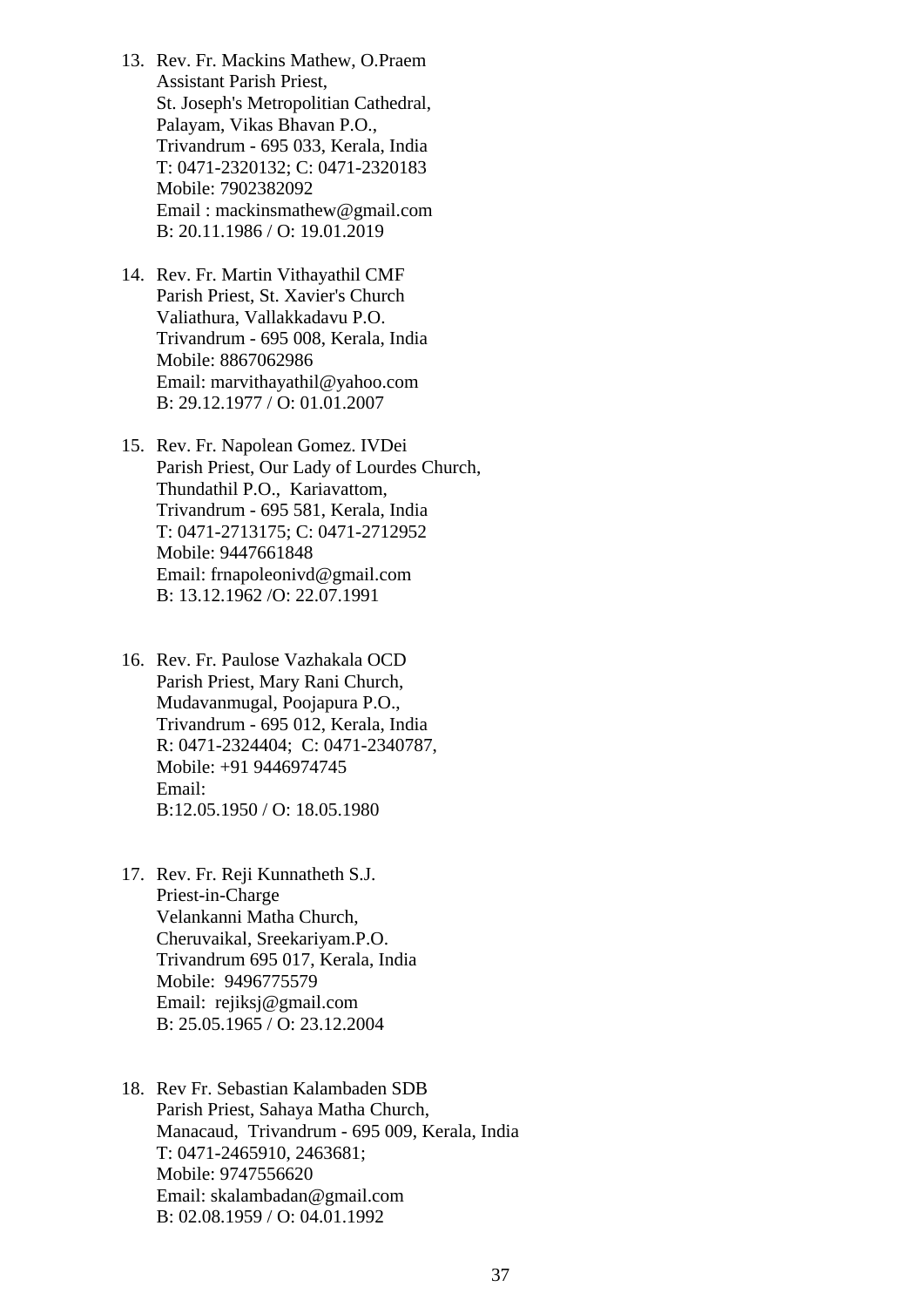- 19. Rev. Fr. Shyam C. CMF Assistant Parish Priest, St. John the Baptist Church, Poothurai, Poothurai P.O., K.K. District, Tamil Nadu 629 176, T: 04651-240713; C: 04651-240864 Mobile: 9524612185 Email: shyamcmf@gmail.com B: 31.12.1992/ O: 20.04.2021
- 20. Rev. Fr. Tomy Philip SAC Priest-in-Charge of Risen Christ Church CRPF Pallippuram Rector, Pallottigiri, Pallottigiri, Monvila, Kulathoor P.O. Trivandrum . 695 583 T: 0471/2598097, 2596497 Mobile: 9645288895 Email: [frtomysac@gmail.com](mailto:frtomysac@gmail.com)  B: 23.03.1974 /O: 05.05.2004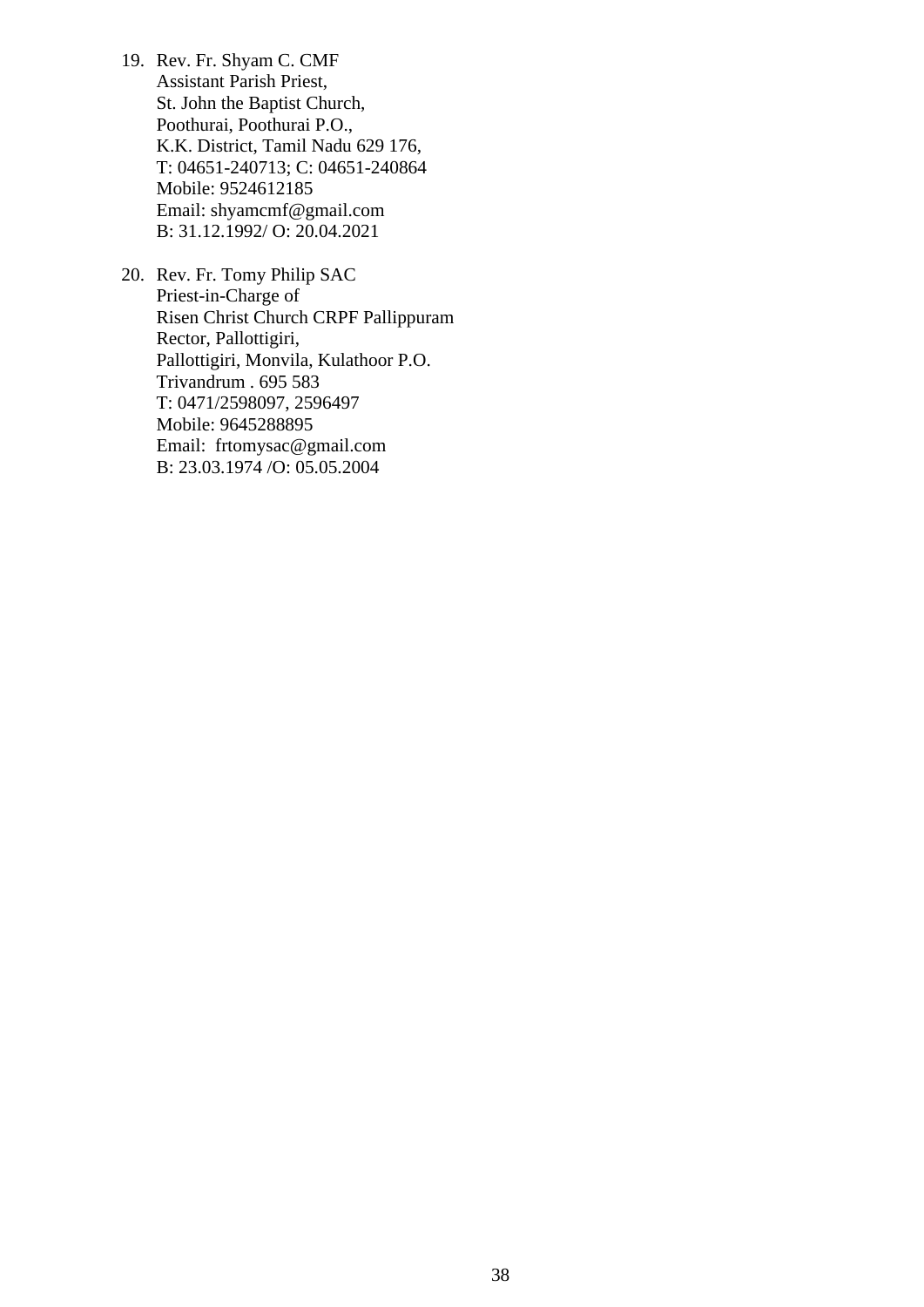### **PRIESTS WORKING OUTSIDE INDIA**

- 1. Rev. Fr. Jijo George Palliparambil, London
- 2. Rev. Fr. Johnson Alexander, London
- 3. Rev. Fr. John Victor, London
- 4. Rev. Fr. Joseph R. D'. Silva, U.S.A.
- 5. Rev. Fr. Raju B. Selvaraj, U.S.A
- 6. Rev. Fr. Shaji Silva, U.S.A.
- 7. Rev. Dr. William Cyril, Italy

### **PRIESTS WORKING OUTSIDE THE ARCHDIOCESE IN INDIA**

- 1. Very Rev. Msgr. Eugine H. Pereira New Delhi 2. Rev. Dr. Charles Leon - Aluva
- 
- 3. Rev. Dr. Sujan A. Aluva
- 4. Rev. Fr. Maria Micheal -

### **PRIESTS STUDYING ABROAD**

- 1. Rev. Fr. Christudas Philip, Rome
- 2. Rev. Fr. Joy C Mathew, Rome
- 3. Rev. Fr. John Bosco Manuel, Rome
- 4. Rev Fr. Lenin Raj, USA
- 5. Rev. Fr. Mathias O, Belgium
- 6. Rev. Fr. Marthoma Alexander, Netherlands
- 7. Rev. Fr. Paul Sunny, Rome
- 8. Rev. Fr. Rose Babu, Rome.
- 9. Rev. Fr. Reni Rudolf, Belgium
- 10. Rev. Fr. Sanu Ouseph, Rome
- 11. Rev. Fr. Yesudas Remias, Belgium
- 12. Rev. Fr. Shaiju Selestin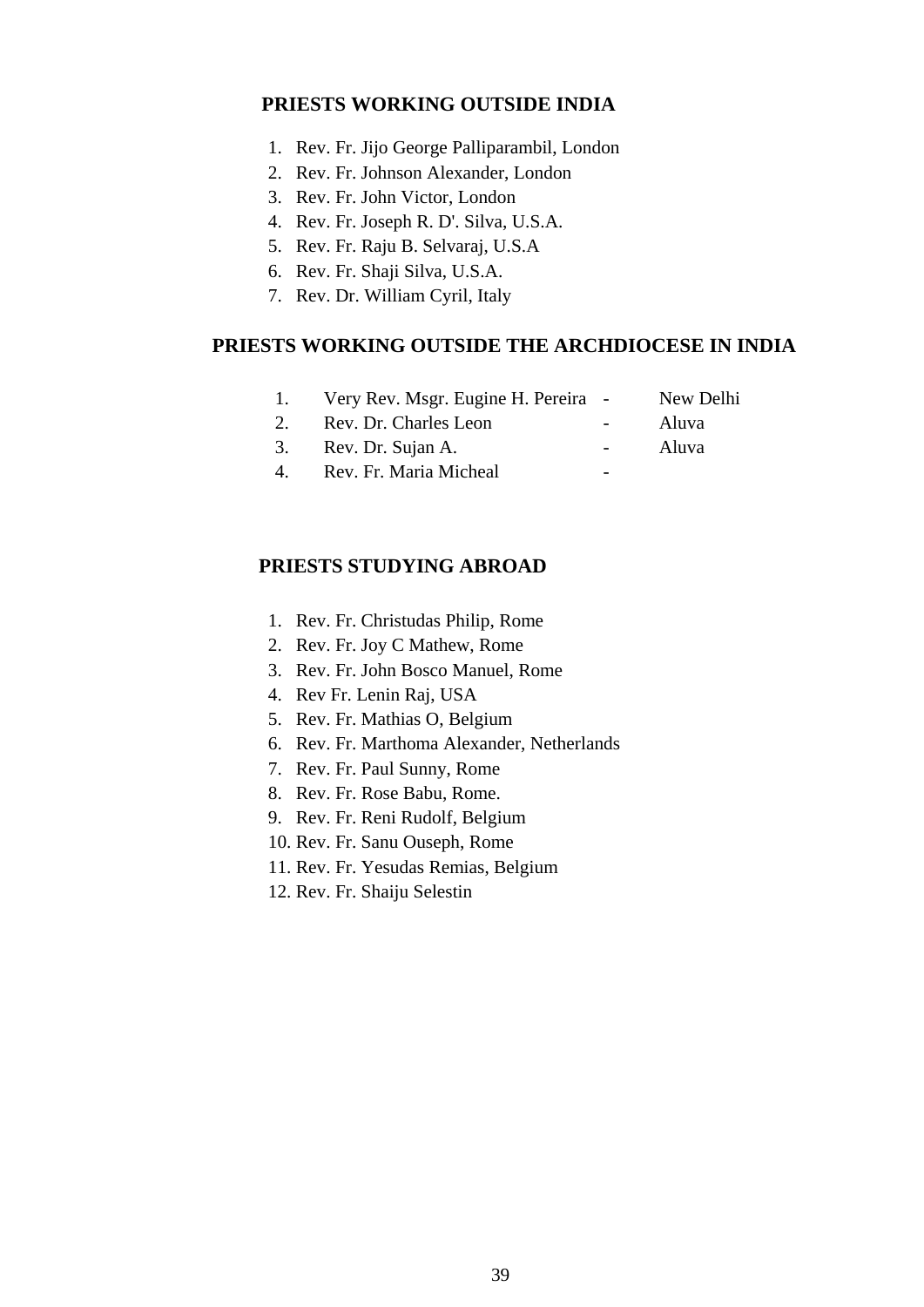### **RELIGIOUS I. ORDER OF DISCALCED CARMELITES (OCD)**

### **A. MALABAR PROVINCE**

### **MONASTERIES AND CONVENTUALS**

Mount Carmel Provincial House Cotton Hill, Trivandrum 695 014 Email: [mlbrocd@yahoo.com](mailto:mlbrocd@yahoo.com) Web: www.malabarprovinceocd.com *Phone: 0471- 2328103, 2736757* (office)*, Fax: 0471- 2328191;* 

### **PROVINCIAL OFFICE BEARERS**

| 1. Very Rev. Fr. Jacob Ettumanookaran, OCD | Provincial<br>Mobile: 9447066776, 9961017965<br>Email: jettumanookaran@tiscali.it,<br>jkatteparambil@gmail.com<br>B: 13.01.1952 / O: 16.04.1979                                      |
|--------------------------------------------|--------------------------------------------------------------------------------------------------------------------------------------------------------------------------------------|
| 2. Rev. Fr. Mathew Azhakath, OCD           | $1ST$ Pro. Councillor, Spirituality<br>Mobile: 9995142757<br>Email: azhakath7@hotmail.com<br>B: 30.11.1958 / O: 07.01.1989                                                           |
| 3. Rev. Fr. Mathew Thekkel, OCD            | 2 <sup>ND</sup> Prof. Councillor, Finance<br>Mobile: 9495240441<br>Email: mthekkel@gmail.com<br>B: 23.10.1962 / O: 09.02.1991                                                        |
| 4. Rev. Fr. Martin Kurisinkal, OCD         | 3 <sup>RD</sup> Pro. Councillor, Formation<br>Mobile: 9686201415, 9497676114<br>Email: kurisinkalm@yahoo.com<br>B: 11.06.1970 / O: 27.04.1999                                        |
| 5. Rev. Fr. Thomas Kuzhiyalil, OCD         | 4 <sup>TH</sup> Pro. Councillor, Mission & Apostolate<br>Mobile: 9496400026<br>Email: thkuzhyalil@gmail.com<br>B: 15.08.1978 / O: 17.04.2007                                         |
| 6. Rev. Fr. Jacob Vadakkel, OCD            | <b>Provincial Bursar</b><br>Mobile: 9400474610<br>Email: shajuvadakkel@gmail.com<br>B: 20.06.1974 / O: 01.03.2003                                                                    |
| 7. Rev. Fr. Thomas Areeckal, OCD           | Provincial Secretary<br>Phone: 0471-2328103, 2736757<br>Mobile: 9447111891, 8304042681<br>Email: secretarymlbrocd@gmail.com,<br>thareeckal@gmail.com<br>B: 24.02.1986 / O: 02.01.217 |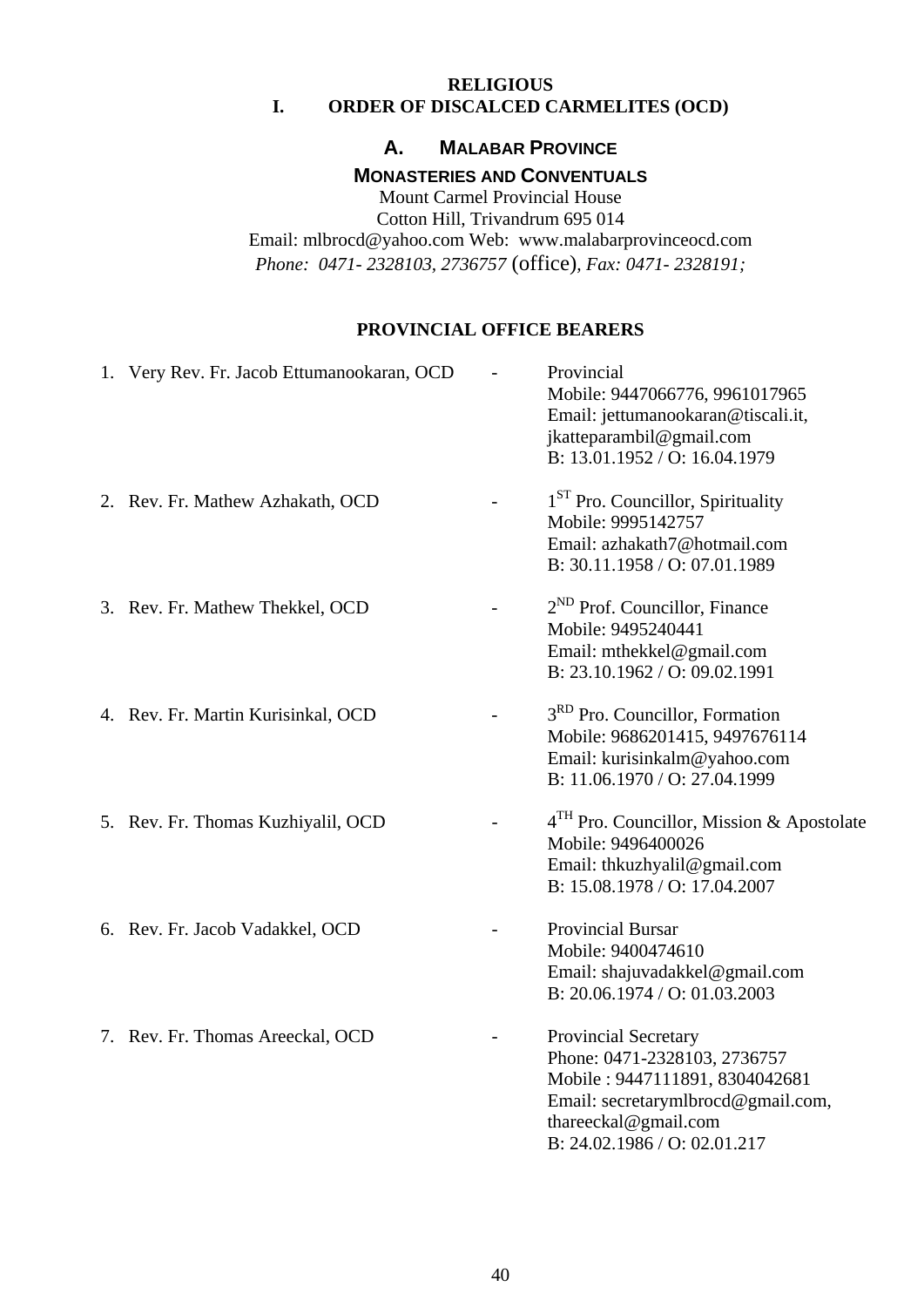# **MOUNT CARMEL PROVINCIAL HOUSE: COMMUNITY MEMBERS**

| 1. Rev. Fr. Augustine Puthiyedathucahlil, OCD | Superior<br>Mobile: 9539109090<br>Email: kunjagasthy@gmail.com<br>B: 12.06.1977 / O: 29.03.2005                      |
|-----------------------------------------------|----------------------------------------------------------------------------------------------------------------------|
| 2. Rev. Fr. Paulose Vazhakala, OCD            | Vicar, Mary Rani Church<br>Mudavanmugal, Poojapura P.O<br>Mobile: 9446974745<br>B: 12.05.1950 / O: 18.05.1980        |
| 3. Rev. Bro. Mathew Kunnapillil, OCD          | Manager, Carmel Book Stall<br>Mobile: 9449280163<br>B: 26.05.1958                                                    |
| 4. Rev. Bro. Sebastian Indanthuruthil, OCD    | Asst. Manager, St. Joseph's Press<br>Mobile: 9446206247<br>B: 05.02.1962                                             |
| 5. Rev. Bro. Sebastian Vettikuzhakunnel, OCD  | Asst. Manager, St. Joseph's Press<br>Mobile: 9277005929<br>B: 12.03.1962                                             |
| 6. Rev. Fr. Mathew Thekkel, OCD               | Manager, St. Joseph's Press<br>Mobile: 9495240441<br>B: 23.10.1962 / O: 09.02.1991                                   |
| 7. Rev. Fr. Jacob Vadakkel, OCD               | <b>Provincial Bursar</b><br>Mobile: 9400474610<br>B: 20.06.1974 / O: 01.03.2003                                      |
| 8. Rev. Fr. James Alakuzhiyil, OCD            | $Director -$<br><b>Carmel International Publishing House</b><br>Mobile: 9400996373<br>B: 04.12.1980 / O: 04.02.2009  |
| 9. Rev. Fr. Thomas Areeckal, OCD              | <b>Provincial Secretary</b><br>Mobile: 9447111891, 8304042681<br>B: 24.2.1986/ O: 02.01.217                          |
| 10. Rev. Fr. Joseph Nellikaseril, OCD         | Asst. Director-<br><b>Carmel International Publishing House</b><br>Mobile: 9605428730<br>B: 25.09.1991/O: 31.12.2019 |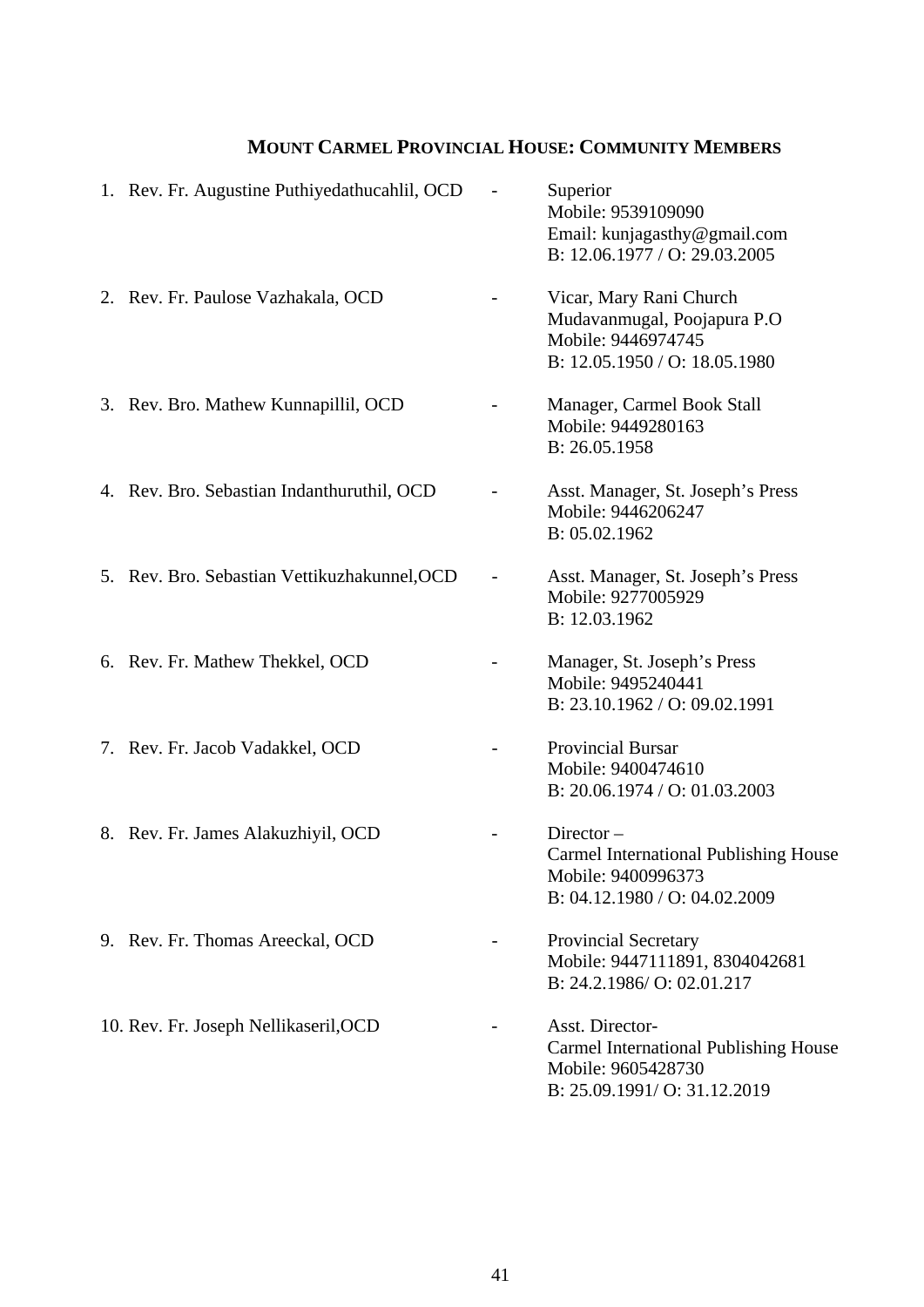## **CARMEL HILL MONASTERY & CARMEL HILL PHILOSOPHY COLLEGE**

Cotton Hill, Trivandrum 695 014 [Email: pchakkiath@gmail.com](mailto:pchakkiath@gmail.com), Web: www.malabarprovinceocd.com *Phone: 0471- 2324404, 2335812 Fax: 0471/2328191* 

| 1. Rev. Fr. Peter Chakkiath, OCD         | Rector<br>Mobile: 8075246127<br>B: 06.06.1951/ O: 17.05.1981                              |
|------------------------------------------|-------------------------------------------------------------------------------------------|
| 2. Rev. Fr. Antony Attuthundiyil, OCD    | Vice-Rector and Master of Students<br>Mobile: 9446685609<br>B: 28.04.1981 / O: 03.02.2009 |
| 3. Rev. Fr. Patrick Mootheril, OCD       | Mobile: 9496453342<br>B: 18.12.1932 / O: 09.04.1961                                       |
| 4. Rev. Fr. Zacharias Varickamakkal, OCD | Professor<br>Mobile: 9495157417<br>B: 23.04.1953 / O: 17.05.1981                          |
| 5. Rev. Fr. Zacharias Kariyilakulam, OCD | Professor<br>Mobile: 8078798675<br>B: 30.11.1954 / O: 17.09.1983                          |
| 6. Rev. Fr. Rockose Kolenchery, OCD      | Professor<br>Mobile: 9847751591<br>B: 17.09.1960 / O: 14.02.1990                          |
| 7. Rev. Fr. John Mangakulam, OCD         | Professor<br>Mobile: 8129180891<br>B: 01.11.1971 / O: 04.01.2000                          |
| 8. Rev. Fr. Kurian Alumkal, OCD          | Professor<br>Mobile: 8547939641<br>B: 27.03.1973 / O: 29.01.2002                          |
| 9. Rev. Fr. Joseph Chakkalakudy, OCD     | Professor<br>Mobile: 9446685609<br>B: 09.03.1981 / O: 05.02.2009                          |
| 10. Rev. Fr. Antony Munjanattu, OCD      | <b>Bursar</b><br>Mobile: 9188852891<br>B: 22.08.1991/O: 28.12.2018                        |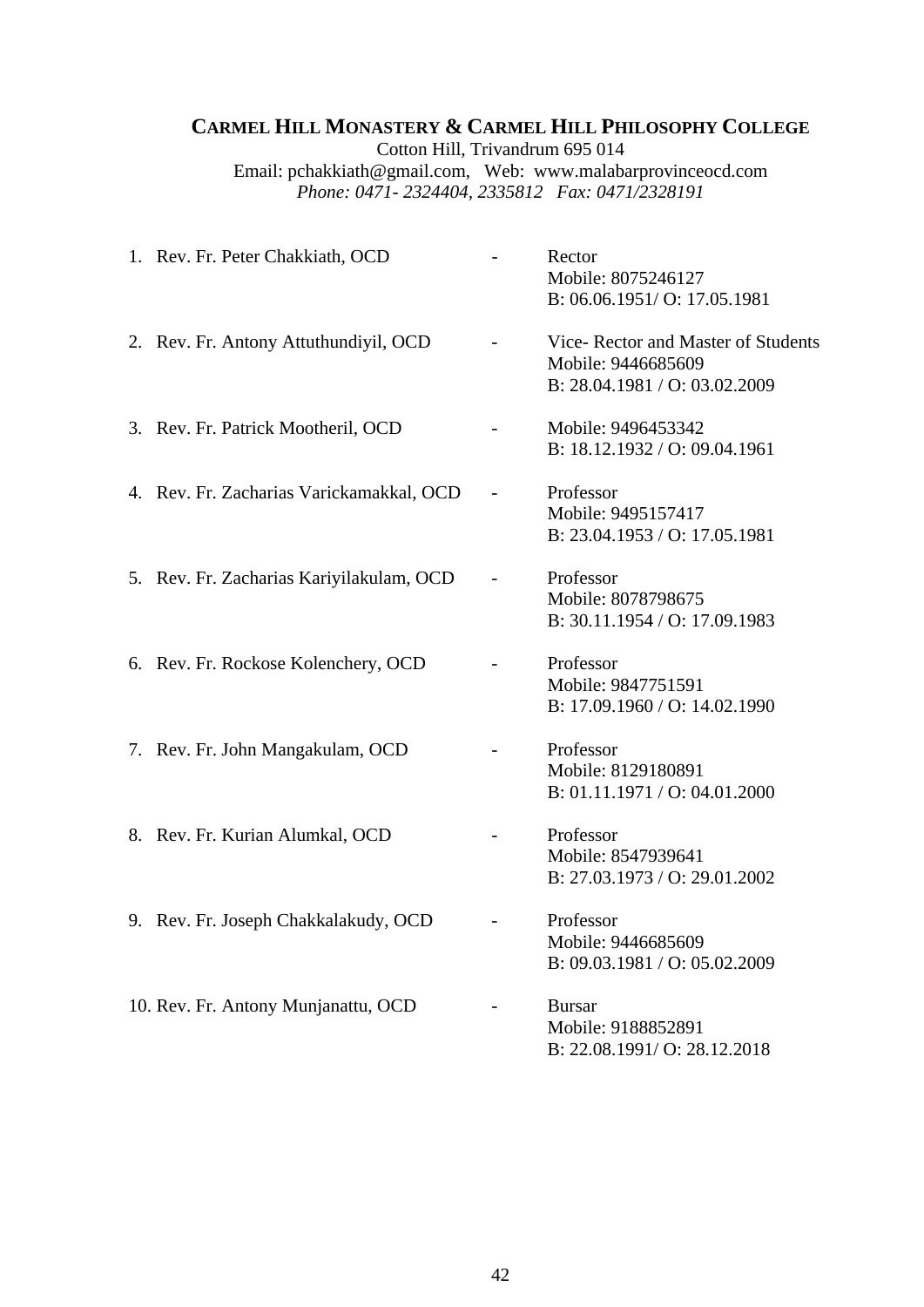### **B. SOUTH KERALA PROVINCE**

### **B1. BETHSAIDA**

St.Peter's Monastry, (Bethsaida Ashramam) & Bethsaida Retreat Centre, Mulloor P.O., Vizhinjam, Trivandrum 695 521 *Phone: 0471/2267553*

| 1. | Very Rev. Fr. Sabu Xavier OCD | Superior<br>Mobile: 9400730127<br>Email: sabuocd@gmail.com<br>B: 29.03.1981 / O: 28.12.2009                                   |
|----|-------------------------------|-------------------------------------------------------------------------------------------------------------------------------|
| 2. | Rev. Fr. Abel Anselem OCD     | Mobile: 9497522913<br>Email: abelanselm@yahoo.co.in<br>B: 23.07.1981 / O: 28.12.2009                                          |
| 3. | Rev. Fr. Johny Jackson OCD    | Priest in Charge, Chowara & Mulloor<br>Mobile: 8075673931<br>Email: johnytag572@gmail.com<br>B: $11.08.1980 / O$ : 27.12.2008 |
| 3. | Rev. Fr. Raymond Shaiju OCD   | Procurator<br>Mobile: 9544133575<br>Email: raymond.shiju@gmail.com<br>B: 10.01.1983 / 27.12.2010                              |
| 4. | Bro. Charlson Jose OCD        | Mobile: 9061598921<br>B: 03.03.1976                                                                                           |

### **B1-A. INRI, BETHSAIDA RETREAT CENTER,**

Pulinkudy, Mulloor P.O., Vizhinjam, Thiruvananthapuram - 695521 Phone : 0471-2967574, 9495133612 Email : [ocdinribethsaida@gmail.com](mailto:ocdinribethsaida@gmail.com) 

| 1. | Rev. Fr. Hencilin OCD           | Director & Priest-in-Charge,<br>Phone: 9495133612<br>Email: hencilinocd@gmail.com<br>B: $30.05.1978 / O: 16.04.2015$     |
|----|---------------------------------|--------------------------------------------------------------------------------------------------------------------------|
| 2. | Rev. Fr. Joy Muzolini OCD       | <b>Assistant Director, INRI</b><br>Mobile: 8289917853.<br>Email: joymussolini@gmail.com<br>B: 31.05.1972 / O: 27.12.2007 |
| 3. | Rev. Fr. Joseph Sebastian OCD   | Mobile: 9495903740<br>Email: josephsebastianthayil@gmail.com<br>B: 10.02.1960 / O: 30.12.1994                            |
| 4. | Rev. Bro. Pradeep Yesudasan OCD | Regent<br>B: 23.10.1997                                                                                                  |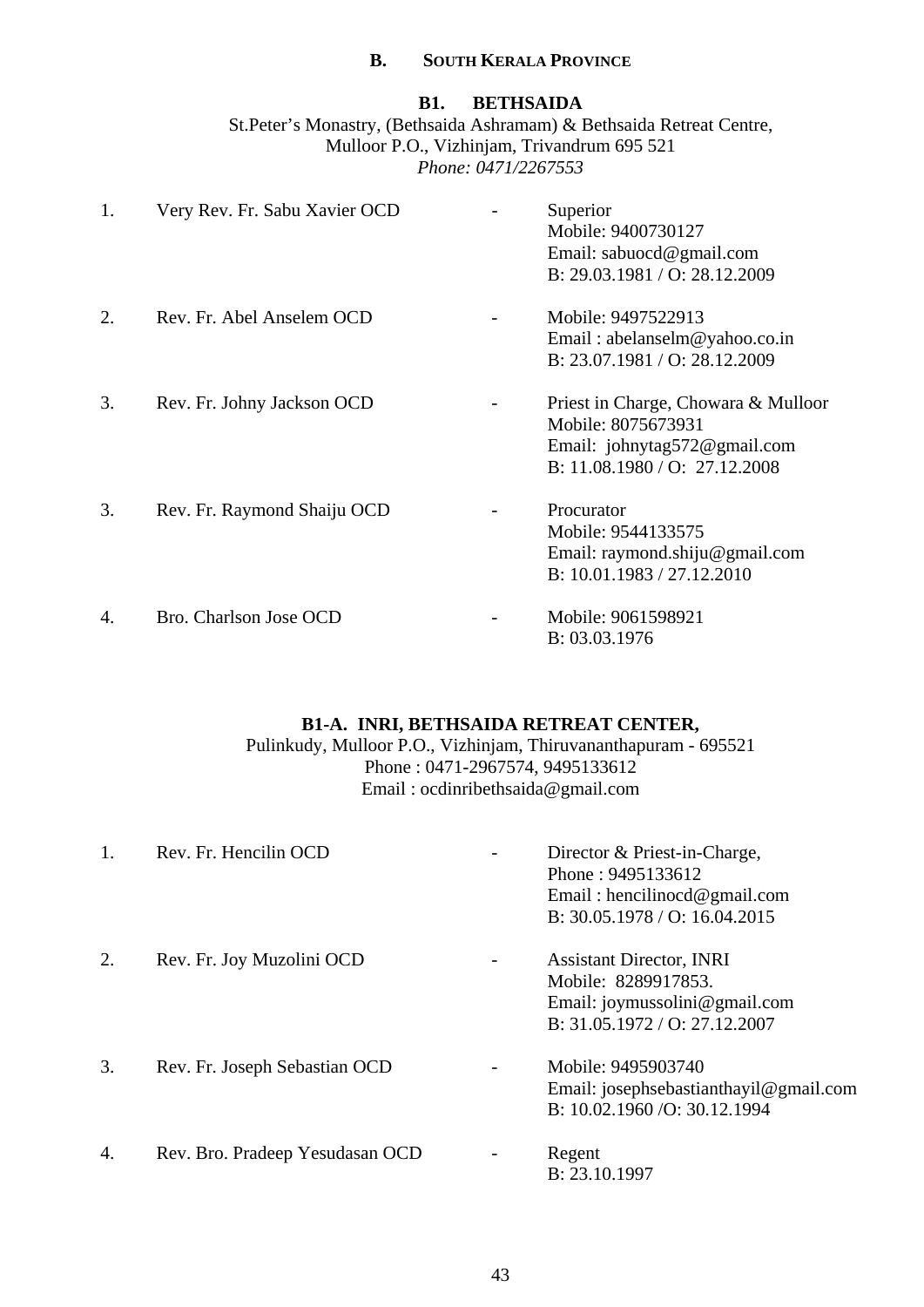### **B2. CARMEL ASHRAM**

Kalpana Road, Chittattumukku P.O., Trivandrum 695 301 Mob: 9745388173

| 1. Very Rev. Fr. Jacob Maria OCD      | Superior<br>Mob: 9745388173 / 9074516782<br>Email: bnovember25@gmail.com<br>B: 25.11.1981 / O: 28.12.2009               |
|---------------------------------------|-------------------------------------------------------------------------------------------------------------------------|
| 2. Rev. Fr. Christopher Fernandez OCD | Director of the Aspirants<br>Mob: 8289819950<br>Email: chrisfernandezocd@gmail.com<br>B: 07.01.1979 / O: 27.12.2007     |
| 3. Rev. Fr. Joseph Elanjikal OCD      | <b>Community Member</b><br>Mob: 9447095004<br>Email: elanjikaljoseph@gmail.com<br>B: 19, 06.1974 / O: 14.12.2002        |
| 4. Rev. Fr. Dennis Laiju OCD          | Procurator<br>Mob: 9961369919<br>Email: laijufocd@gmail.com<br>B: 08.11.1983 / O: 24.04.2014                            |
| 5. Rev. Fr. Ashish Badaset OCD        | Assistant Director of the Aspirants<br>Mob: 6289833961<br>Email: ashisbadaset@yahoo.in<br>B: 20.05.1983 / O: 14.05.2019 |
| 6. Rev. Fr. Muthappan Beneet OCD      | Mob: 8304035876<br>Email: muthappanbeneet@gmail.com<br>B: 22.03.1988 / O: 27.12.2016                                    |

### **B3. CARMELITES OF DIVINE MERCY (CDM) Divine Mercy Centre**

*Mukkola, Mulloor P.O., Trivandrum – 695 521 Ph: 0471-2482093/ 9446572093*  [www.carmelitesofdivinemercy.com](http://www.carmelitesofdivinemercy.com/)  [info@carmelitesofdivinemercy.com](mailto:info@carmelitesofdivinemercy.com) 

Very Rev. Fr. Bernardine M. Louis OCD - **Founder and Director,** 

 Mobile: 9446572093 Email: [frbernardine@hotmail.com](mailto:frbernardine@hotmail.com)  B. 31-12-1937/ O. 14-03-1965/ F. 20-05 **and** *and* **Promoter Infant Jesus Devotion**  Shrine of Prince of Peace Chowara, Balarampuram (via) Chowara P.O, Trivandrum- 695501 Ph: 0471-2482093/ 9446572093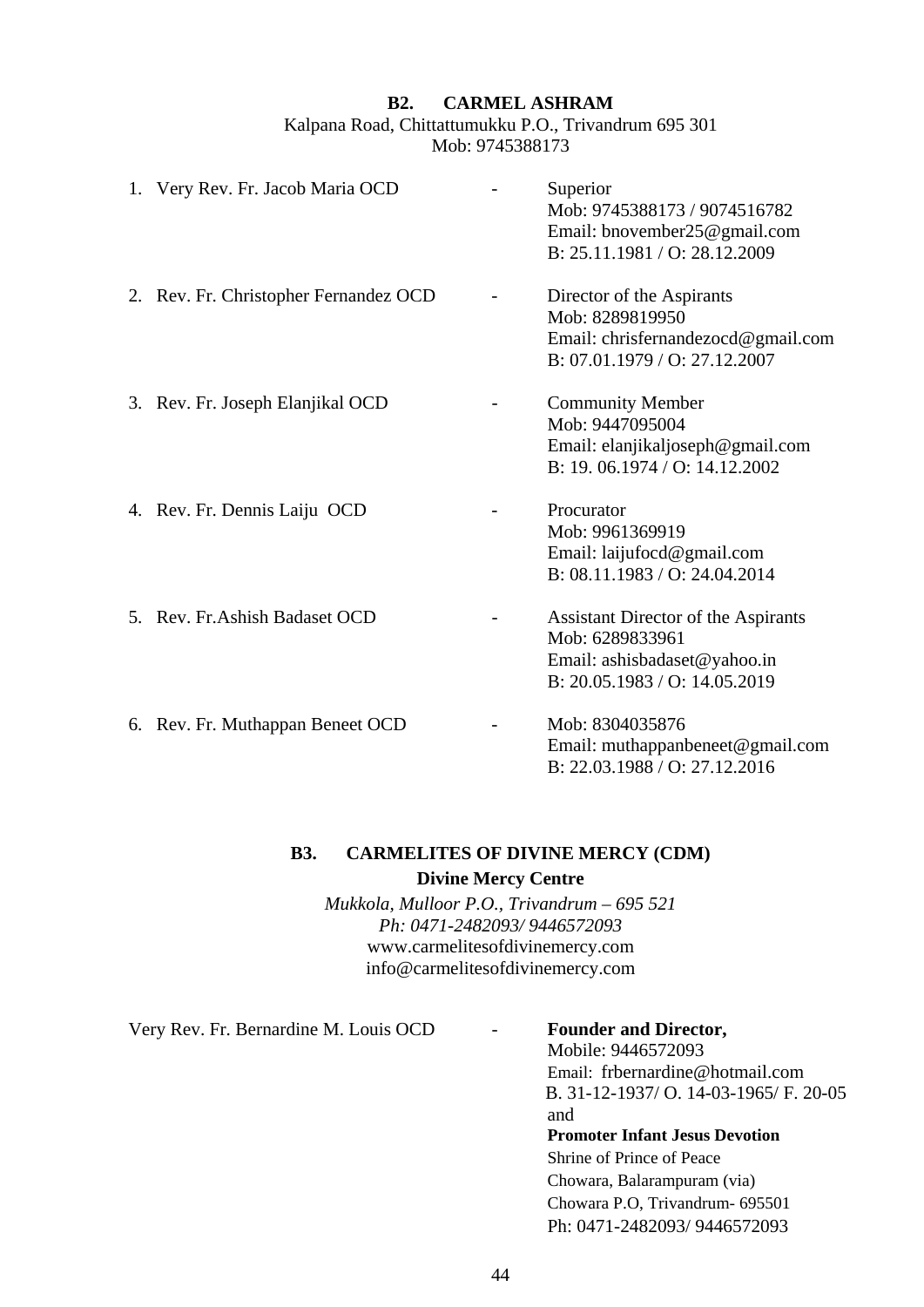### **II. ORDER OF FRIARS MINOR CAPUCHINS (OFM CAP)**

### **A. MARYGIRI ASHRAM**

Marygiri Capuchin Ashram & Marygiri Institute of Philosophy Our Lady of Fatima Parish and Marygiri School, Kudappanakunnu P.O., Trivandrum 695 043 *Phone: 0471/2732002; 0471/2732724 (Marygiri School)* 

| 1. Very Rev. Fr. John Paul OFM Cap.  | Guardian and Rector<br>Mobile-9496192735<br>Email: fipcap@gmail.com<br>B: 27.07.1972 / O: 02.01.2001                                                                                                               |
|--------------------------------------|--------------------------------------------------------------------------------------------------------------------------------------------------------------------------------------------------------------------|
| 2. Rev.Fr. Aldrin OFM Cap.           | Vicar of the Ashram<br>Parish Priest, Our Lady of Fatima Church<br>Kudappanakunnu PO, Trivandrum-695043<br>Phone: 0471-2732002; Mob: 9744160382<br>Email: aldrin.jo.cap@gmail.com<br>B: 17.11.1972 / O: 28.12.2006 |
| 3. Rev. Fr. George Kooliath OFM Cap. | <b>Spiritual Director</b><br>Mobile: 9846415809<br>B: 03.02.1946 / O: 02.01.1984                                                                                                                                   |
| 4. Rev. Fr. Jude Thaddeus OFM Cap.   | Manager of Marygiri School<br>Mobile:9567967497<br>Email: gtheddeus@hotmail.com<br>B: 24.06.1961 / O: 30.12.1989                                                                                                   |
| 5. Rev.Fr. Andrew Francis OFM Cap.   | PHD Studies, Pune.<br>Mobile: 9446203754<br>Email: andrewfranciscap@gmail.com<br>B: 16.10.1977/ O: 19.05.2004                                                                                                      |
| 6. Rev. Fr. Biju Joseph N            | Financial Administrator of the Institute of<br>Philosophy and Capuchin Ashram<br>Mobile: 9946193007<br>Email: njbiju@gmail.com<br>B: 15.05.1979/ O: 28.12.2006                                                     |
| 7. Rev. Fr. Yohannan OFM Cap.        | Councillor, Vice Rector and<br><b>Prefect of Studies</b><br>Mobile: 8277754880<br>Email: yohawilfred@gmail.com<br>B: 10.04.1980/ O: 29.12.2008                                                                     |
| 8. Rev.Fr. Robin Thomas OFM Cap.     | Parish Priest of Kallayam and Vencode<br>Assi. Manager and Bursar, Marygiri School<br>Mobile: 9747862252<br>Email: robscap@gmail.com<br>B: 17.01.1983/ O: 11.12.2010                                               |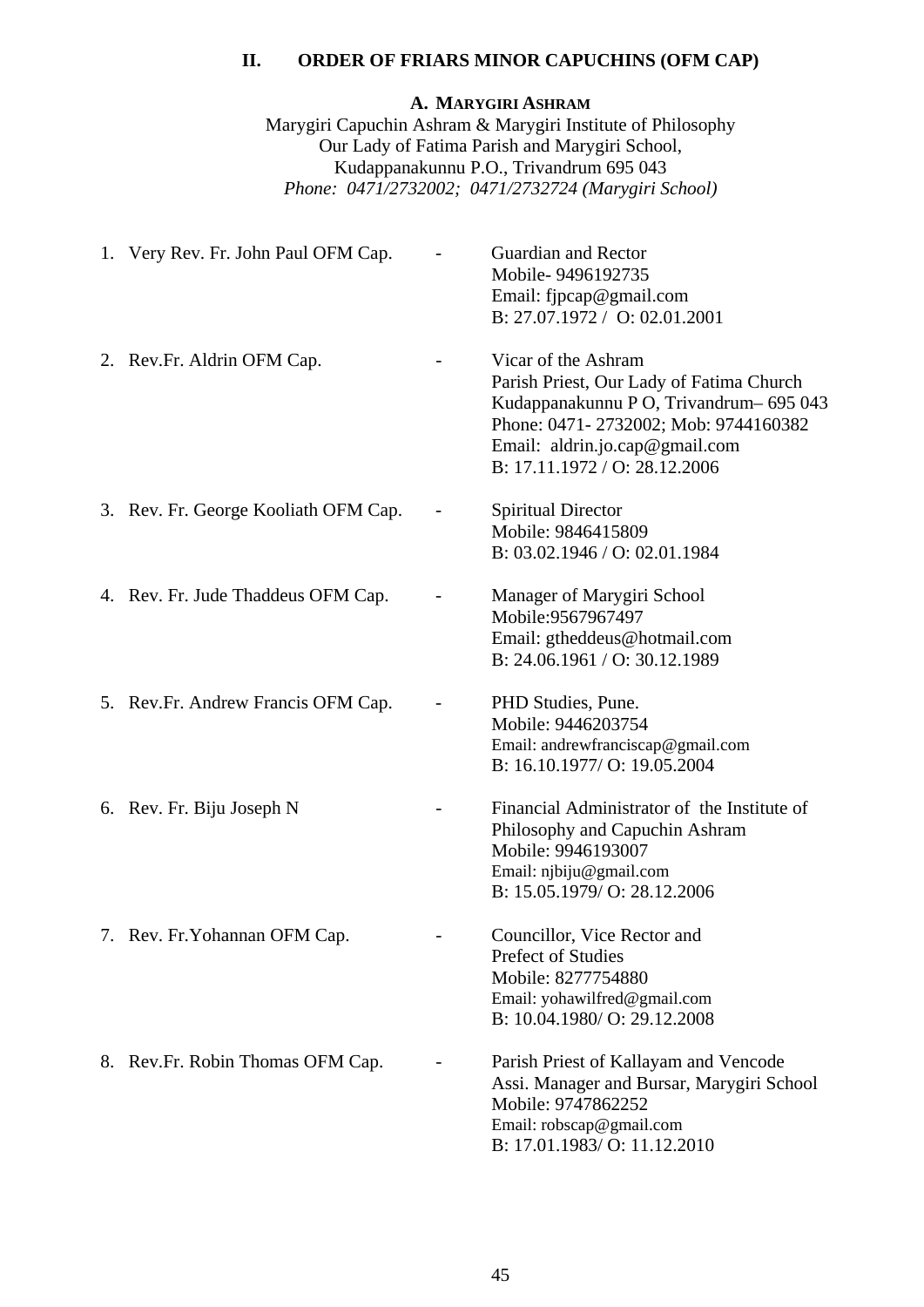### **B. VILLA PADUA** Valiathura, Vallakkadavu P.O.Trivandrum 695 008 *Phone: 0471/ 2500378*

| 1. Very Rev. Fr. Godfrey Pereria OFM Cap     | Superior & Spiritual<br>Assistant, Franciscans Third Order<br>Mobile: 8129993692<br>Email: godpire40@gmail.com<br>B: 10.03.1978 / O: 27.12.2006                                                                                                  |
|----------------------------------------------|--------------------------------------------------------------------------------------------------------------------------------------------------------------------------------------------------------------------------------------------------|
| 2. Rev. Fr. Justin Francis OFM Cap           | Vicar<br>B: 15.05.1971 / O: 24.11.1999                                                                                                                                                                                                           |
| 3. Very. Rev.Fr. Kuriakose Pappachan OFM Cap | Financial Administrator,<br>B: 14.11.1981 / O: 28.12.2011                                                                                                                                                                                        |
| 4. Very Rev. Fr. Jose Deleep OFM Cap         | Director of Padua Social Centre,<br>Mobile: 9037529265; 9567810914<br>Email: deleepofmcap@gmail.com<br>B: 11.04.1984 / O:10.04.2013                                                                                                              |
| 5. Rev. Fr. Deejo P OFM Cap                  | Asst. Director of Padua Social Center,<br>Parish Priest, St. Sebastian's Church,<br>Cheruvettucaud, Beach Post,<br>Trivandrum - 695 007<br>T: 0471-2500350; Mobile: 8129382740<br>Email: deejopathrose@gmail.com<br>B:15.12.1985 / O: 26.12.2016 |
| 6. Rev. Fr. Simon Peter OFM Cap              | Spiritual Assistant,<br>Franciscans Third Order<br>Mobile: 7025182140<br>B: 14.07.1953 / O: 12.11.2005                                                                                                                                           |

### **C. ST.JUDE FRIARS**

St. Jude's Church, Vazhayila, Peroorkada P.O., Trivandrum 695 005, Kerala, India. T: 0471-2732002

1. Rev. Fr. Joseph James OFM Cap - Superior and Parish Priest of St. Jude Church, Vazhayila Mobile: 9446908683 Email: [josephthillery@gmail.com](mailto:josephthillery@gmail.com)  B: 04.03.1978 / O: 28.12.2005 2. Rev. Fr. Shaji John OFM Cap - Mobile: 7902248930 Email: [capshaji@gmail.com](mailto:capshaji@gmail.com)  B: 17.01.1986 / O: 27.12.2016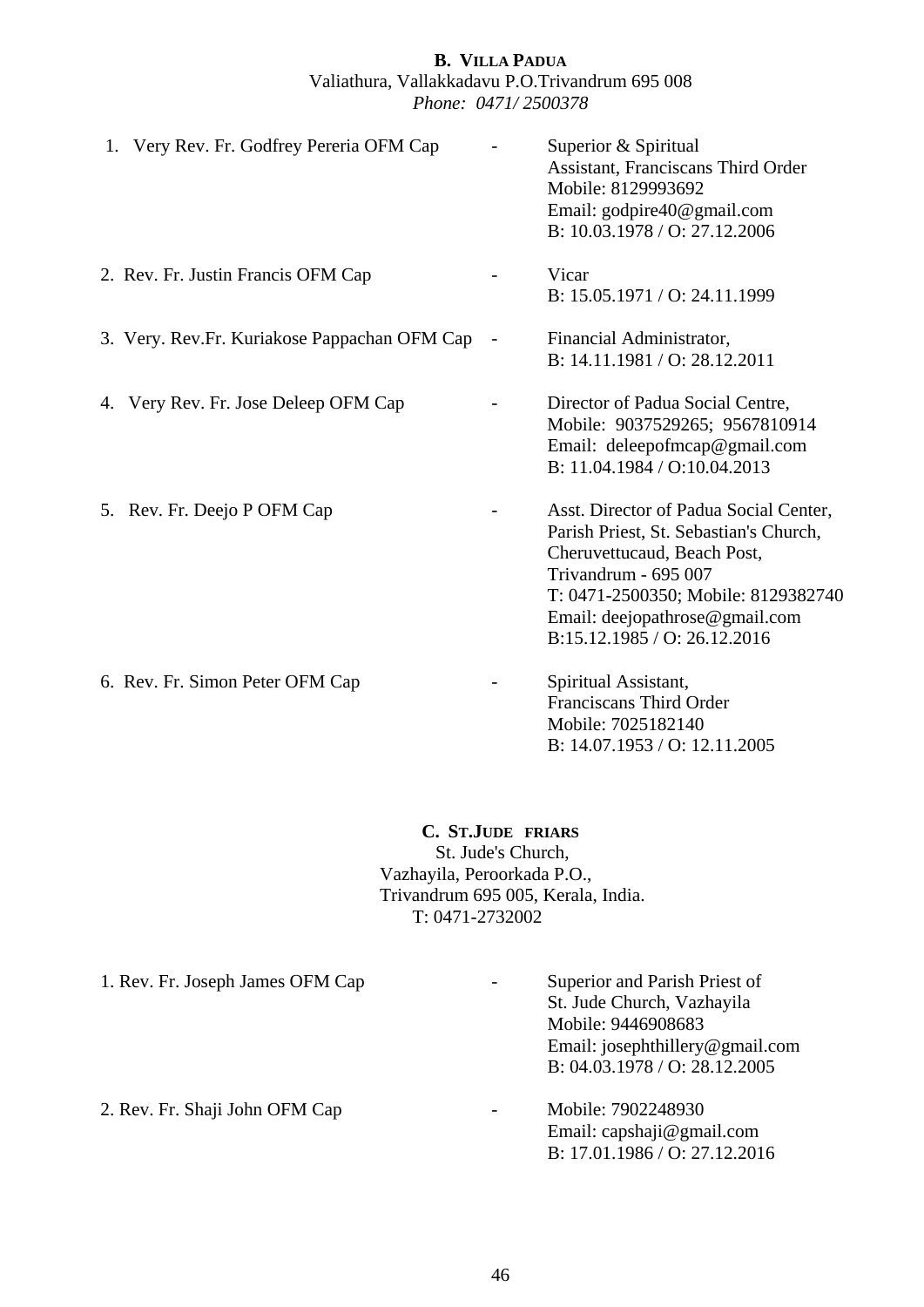### **III. JESUITS**

# **A. ST. XAVIER'S JESUIT HOUSE & XAVIER HOSTEL**

Jesuit Residence, St. Xavier's College P.O., Thiruvananthapuram - 695 586 web: [www.stxaviersthumba.org](http://www.stxaviersthumba.org/) 

| COL<br>$(0471)$ 2705254<br><b>RES</b><br>(0471) 2704128, 2706078<br>rectorstxavier@gmail.com<br>xim.office@gmail.com<br>XIM<br>www.stxaviersthumba.org<br>Web<br>Archdiocese:<br>Trivandrum (Latin) |                                                                                                                       | St Xavier's Jesuit House<br>St Xavier's College P.O.<br>Trivandrum Dt - 695586 |
|-----------------------------------------------------------------------------------------------------------------------------------------------------------------------------------------------------|-----------------------------------------------------------------------------------------------------------------------|--------------------------------------------------------------------------------|
| 1. Rev. Fr. Jose Mathew Vayalilkalapura SJ -                                                                                                                                                        | Rector & Manager College & XIM<br>Mobile: 9847027120<br>Email: jmvayalilsj@gmail.com<br>B: 19.10.1952 / O: 30.04.1988 |                                                                                |
| Rev. Fr. M.J. Augustine, S.J.<br>2.                                                                                                                                                                 | Minister & Bursar<br>Mobile: 8304979945<br>Email; mjaugustinesj@gmail.com<br>B: 14.03.1952 / O: 07.05.1986            |                                                                                |
| 3. Rev. Fr. Shibu Joseph S.J.                                                                                                                                                                       | Lecturer<br>Mobile: 9947755494<br>Email: shibusj@gmail.com<br>B: 24.07.1977 / O: 28.12.2010                           |                                                                                |
| 4. Rev Fr. Biju Joy S.J.                                                                                                                                                                            | Mobile-9562601395<br>Email: bijujoysj@gmail.com<br>B: 15.09.1978 / O: 29.12.2012                                      |                                                                                |
| 5. Rev. Fr. Dominic Joseph S. J.                                                                                                                                                                    | Lecturer<br>Mobile: 8281947592<br>Email: domjop@rediffmail.com<br>B: 29.04.1980 / O: 26.10.2013                       |                                                                                |
| 6. Rev. Fr. Chiraparambil Joseph S.J.                                                                                                                                                               | <b>Spiritual Director</b><br>Mobile: 9746623899<br>Email: jchirasj@gmail.com<br>B: 09.06.1936 / O: 31.07.1966         |                                                                                |
| 7. Rev. Br. Pazhanilam Jacob S.J.                                                                                                                                                                   | Mobile: 9744038054<br>B: 30.10.1935                                                                                   | Manager - Farm & Campus Maintenance                                            |
| 8. Rev. Fr Rabin C. S.J.                                                                                                                                                                            | Director XIM<br>Mobile: 8089373156<br>Email: rabincsj@gmail.com<br>B: 13.01.1968 / O: 27.12.2007                      |                                                                                |
| 9 Rev Fr Manesh Thottathuvilakom S.J.                                                                                                                                                               | <b>Lecturer XIM</b><br>Mobile: 7558807290<br>Email: maneshsj@gmail.com<br>B: 04.07.1981 / O: 28.12.2015               |                                                                                |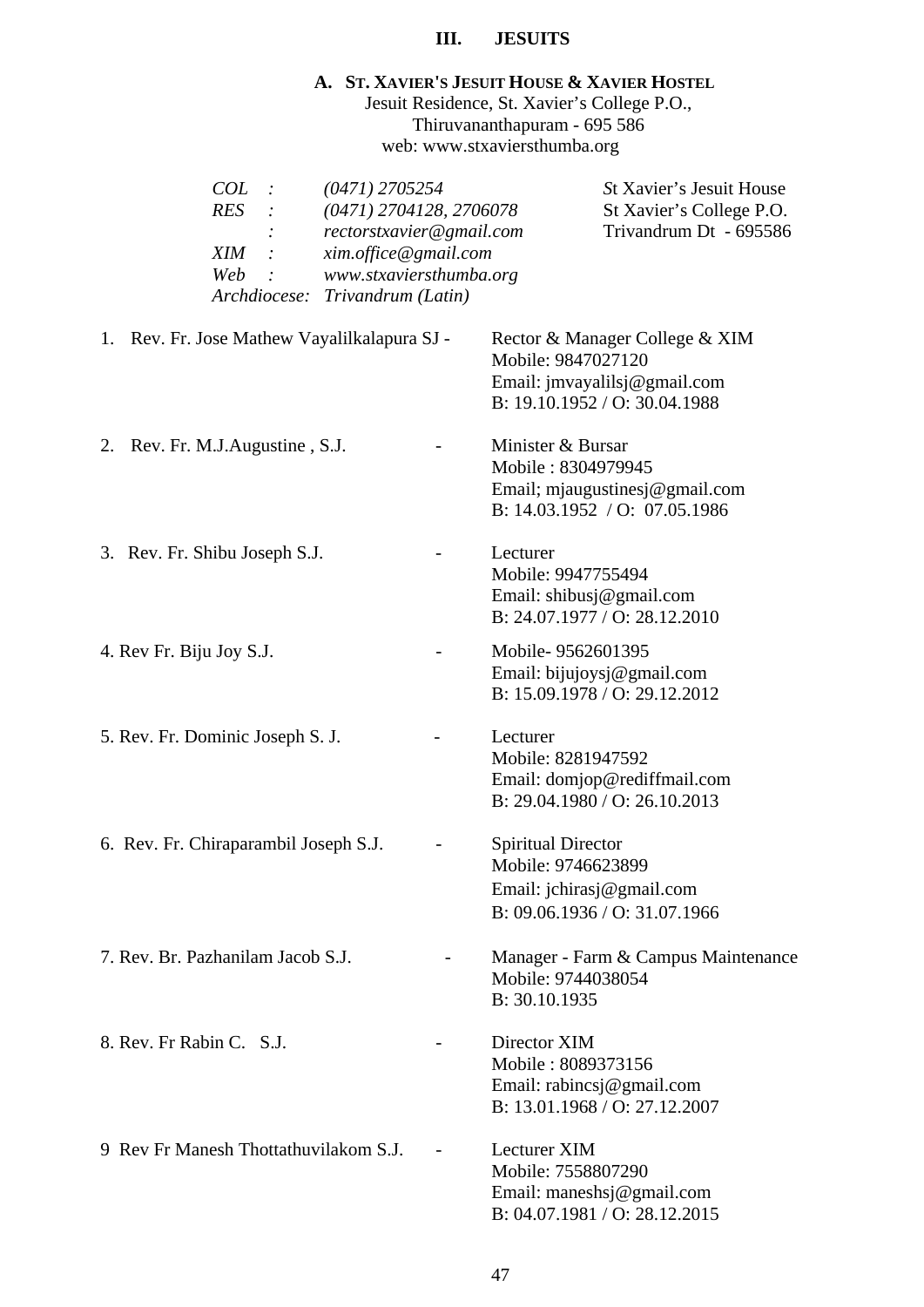### **B. VIDYANIKETAN**

### **(SOUTH INDIAN COMMON JUNIORATE)**

 St Xavier's College P.O., Thiruvananthapuram 695586 Tel: (0471) 2704754 Email: [vidyaniketansicj@gmail.com](mailto:vidyaniketansicj@gmail.com)

| 1. Rev. Fr. T. V. Antony SJ             | Acting Superior and Teacher<br>Mobile: 8884002509<br>Email: antonyty@gmail.com<br>B: 07.07.1979 / O: 10.11.2012                                     |
|-----------------------------------------|-----------------------------------------------------------------------------------------------------------------------------------------------------|
| 2. Rev.Fr. Thachil Jose SJ              | House Minister, Spiritual Director<br>Mobile: 9495325314;<br>Email: tvjosesj@gmail.com,<br>josethachil@hotmail.com<br>B: 24.12.1959 / O: 07.03.1992 |
| 3. Rev. Fr. Manipadam John F J SJ       | Spiritual Director, Teacher<br>Mobile(Room): 9037900688;<br>Email: profagequodagis@yahoo.com<br>B: 25.06.1940 / O:25.03.1972                        |
| 4. Rev. Fr. Swaminathan Krishnamurti SJ | Juniors' Minister and Teacher<br>Mobile: 9677494538;<br>Email: joeswami@yahoo.co.in<br>B: 18.10.1983 / O: 26.08.2017                                |
| 5. Rev. Fr. Williams Christopher SJ     | Dean of Studies and Teacher<br>Mobile: 9633119634<br>Email: chrissi28@gmail.com<br>B: 28.12.1951 / O: 01.05.1983                                    |

### **C. LOYOLA INSTITUTIONS** Loyola Jesuit Residence, Loyola College Of Social Sciences, Loyola School, Loyola Extension Services

Sreekariyam.P.O. Trivandrum 695 017.

| College<br><b>School</b><br><b>CBSE</b> School |                     | $(0471)$ 2591018 / 2592059     |
|------------------------------------------------|---------------------|--------------------------------|
|                                                |                     | (0471) 2598585 / 2590380       |
|                                                |                     | $(0471)$ 2597883               |
| LES                                            |                     | $(0471)$ 2595097               |
| $E$ -mails :                                   | College             |                                |
|                                                | <b>School</b>       | loyolaschooltvm@yahoo.com      |
|                                                | <b>CBSE</b> School: | loyolatvmcbse@yahoo.co.in      |
|                                                | LES                 | $les.$ tvm $@gmail.com$        |
|                                                | Web: Coll.          | www.loyolacollegekerala.edu    |
|                                                | School              | www.loyolaschooltrivandrum.com |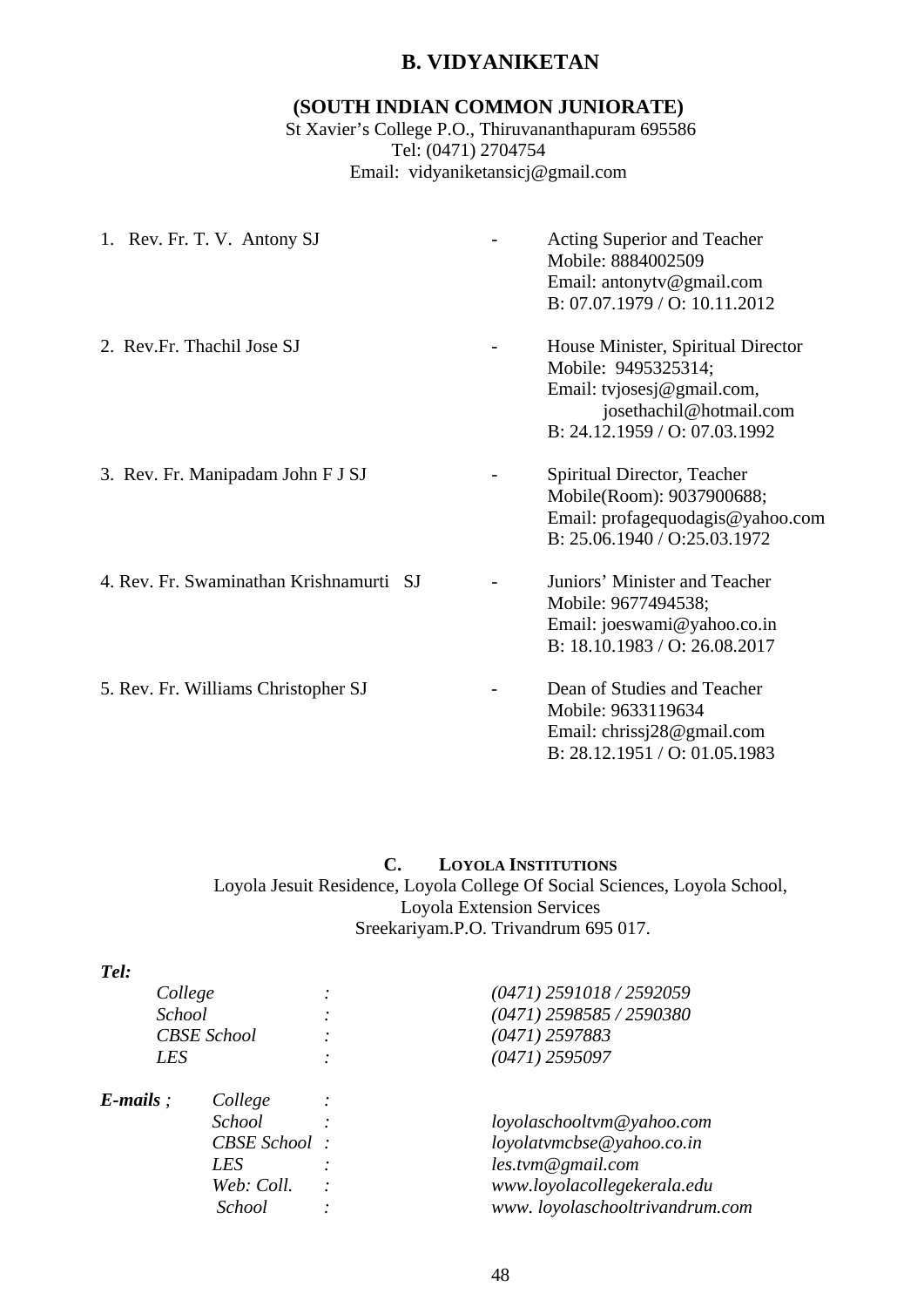| 1. Rev Fr. Kunnappallil Sunny Thomas SJ | Rector, Manager of College &<br>School, President LES<br>Mob: 9995320028,<br>Email:rectorloyolatvm@gmail.com,<br>ksunnysj@gmail.com<br>B: 06.09.1961 / O: 08.01.1994 |
|-----------------------------------------|----------------------------------------------------------------------------------------------------------------------------------------------------------------------|
| 2. Rev Fr. Arthiyal Puraidam Saji SJ    | Lecturer College, Men's Hostel Warden,<br>Director LES<br>Mob: 9656090574<br>Email: sajimarianadsj@gmail.com<br>08.05.1979 / O: 27.12.2012                           |
| 1. Rev Fr. Irattil Ranjit George SJ     | Doctoral studies at TISS, Mumbai<br>Mob: 9539411030<br>Email: ranjitgeorgesj@gmail.com<br>B: 26.06.1977 / O: 26.12.2010                                              |
| 4. Rev Fr Kunnatheth Reji               | In charge of Cheuvickal Parish,<br>In charge of building construction<br>Mob: 9496775579<br>Email: rejiksj@gmail.com<br>B: 25 05 1965 / O: 23 12 2004                |
| 5. Rev Fr. Kuzhimannil Roy Alex SJ      | Minister & Treasurer of the HH House<br>Vice Principal School<br>Mob: 8281180554<br>Email: royalexsj@gmail.com<br>B: 10.01.1982 O: 11 11 2017                        |
| 6. Rev Fr. Palathanadil Sabu SJ         | Vice Principal of College, Bursar of College<br>Mob: 9446980260<br>Email: sabupala@yahoo.com<br>B: 30.05.1971 O: 29.01.2005                                          |
| 7. Rev Fr. Puliparambil Joseph SJ       | Principal of School<br>Mob: 7907776576<br>Email: joepuli@gmail.com<br>B: 22.07.1952/ O: 10.04.1985                                                                   |
| 8. Rev Fr Pallivathukal Abraham         | <b>Spiritual Ministries</b><br>Mob: 9895711927<br>B: 11.12.1939 / O: 15.03.1971                                                                                      |
| 9. Rev Fr. Pulinthanath Jose SJ         | Vice Principal and School Treasurer,<br>Manager Archana Building<br>Mob: 9447126311<br>Email: josepulisj@rediffmail.com<br>B: 27.10.1967 /O: 05.01.2002              |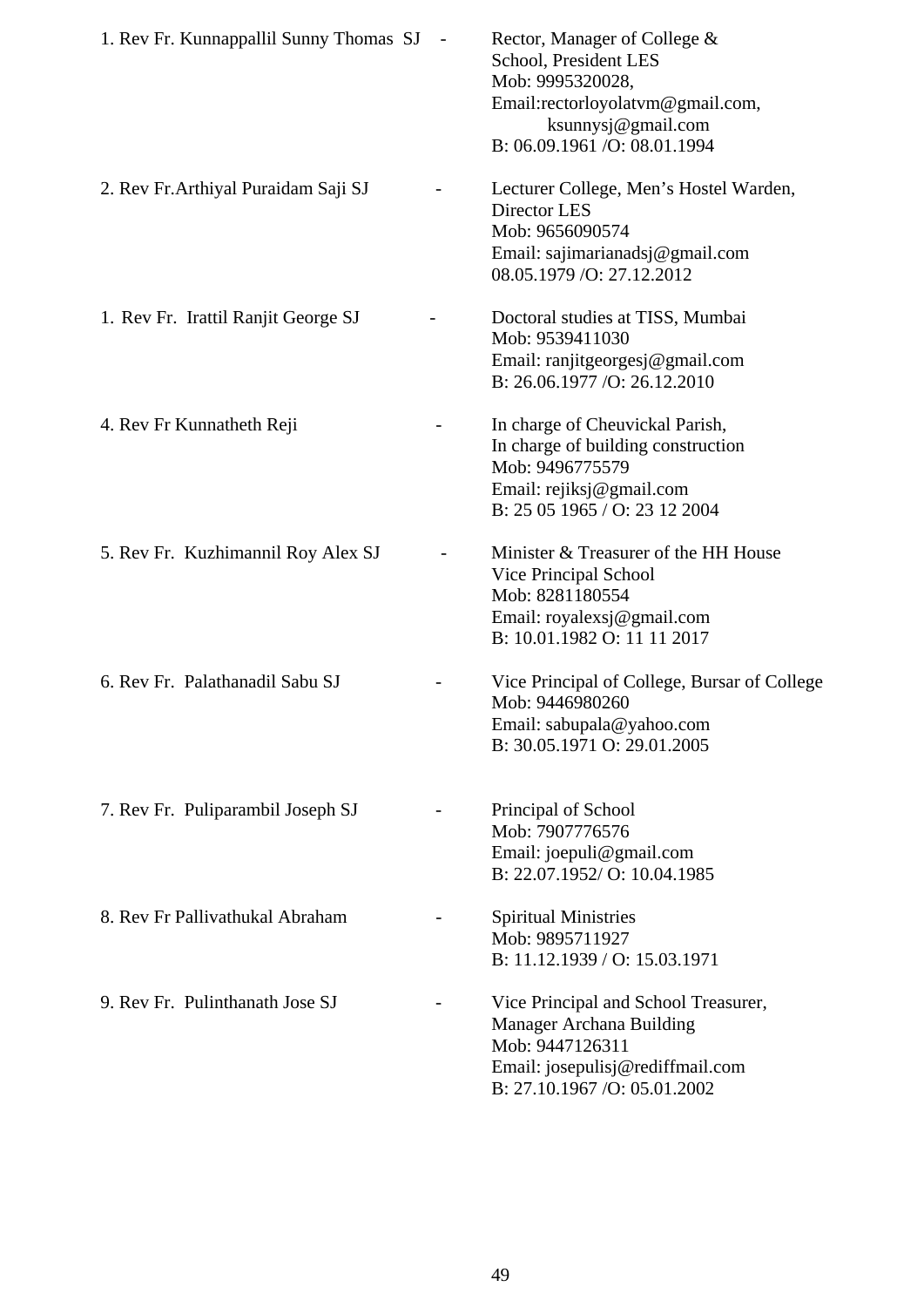**D. AICUF CENTRE** General Hospital Junction, Thiruvananthapuram 695 035 *Phone: 0471/2303635 Email: chalanam@gmail.com* 

1. Rev Fr. Baby Chalil S.J - Director / State Advisor

 AICUF Center, General Hospital Jn., Trivandrum Email: abechalil@gmail.com B: 29.11.1965 / O: 16.01.1999

### **E. SNEHARAM CENTRE FOR SOCIAL WORK**

*(Sneharam Social Welfare and Charitable Society)*  Sneharam, Anjengo P.O., Trivandrum - 695 309

| 1. Rev. Fr. Benny Chiramel | Director, State coordinator Lok Munch<br>Mobile: 9495903671<br>Email: benchiramel@yahoo.com<br>B: 14.4.1969 / O: 29.12.2001                                                                |
|----------------------------|--------------------------------------------------------------------------------------------------------------------------------------------------------------------------------------------|
| 2. Rev. Fr. Dasappan S.J.  | Principal, Director Alumini Association,<br>$\overline{\phantom{a}}$<br>Phone - 0471-2704267<br>Email: principalthumba@yahoo.com,<br>dasappansj@yahoo.com<br>B: 09.02.1968 / O: 03.01.2004 |

### **F. LOYOLA SOCIAL WORK PROJECTS & LOYOLA COLLEGE OF COMMERCE**

Poovar P.O Trivandrum 695 525 Phone: 0471-2210046

| 1. Rev Fr. Sony Thazhathel, S.J.      | Director<br>Mobile: 9497235637, 9447355637<br>Email: frsonysj@gmail.com<br>B: $09.10.1961 / O: 22.04.1995$ |
|---------------------------------------|------------------------------------------------------------------------------------------------------------|
| 2. Rev. Fr. Binu Kaduthalakunnel S.J. | Mobile: 9496946596<br>Email: binumichaelsj@gmail.com<br>B: 20.05.1981 / O: 27.12.2014                      |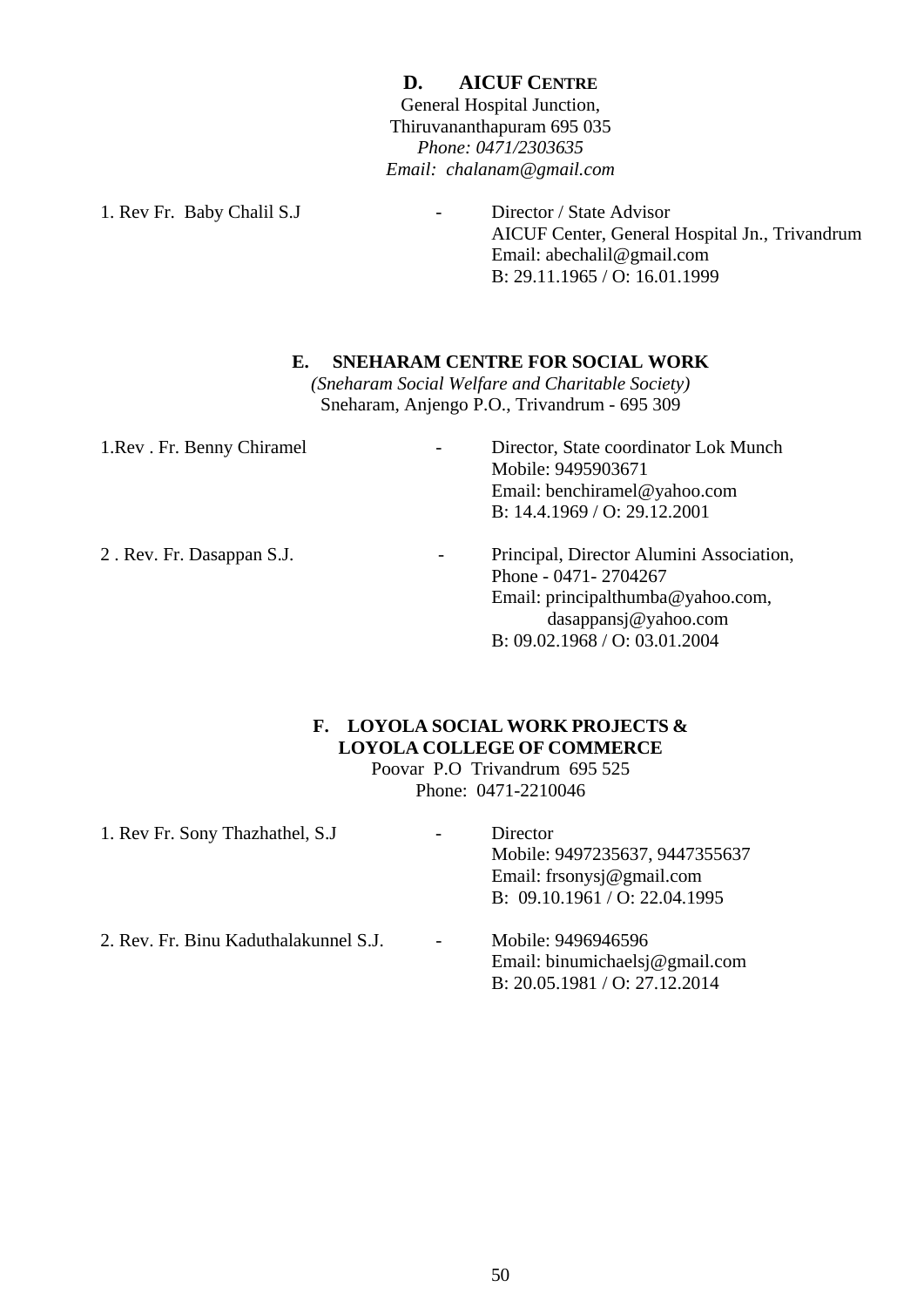### **IV. SALESIANS OF DON BOSCO**

Bangalore Province *Phone: 080-25494765 (Provincial); 25494758 (House)* 

### **A. SAHAYAMATHA CHURCH**

T.C. 41/2065, Manacaud, Trivandrum 695 009 *Phone: 0471/2465910*  [dbveedu@gmail.com](mailto:dbveedu@gmail.com)

| 1. Rev Fr. Jiji Kalavanal Sdb       | <b>Rector Don Bosco Centre</b><br>Manacaud, Trivandrum - 695 009, Kerala, India<br>$T: 0471 - 2465910, 2463681;$<br>Mobile: 9947087834<br>Email: jijikalavanalsdb@gmail.com<br>B: 23.11.1970 / O: 30.12.1998 |
|-------------------------------------|--------------------------------------------------------------------------------------------------------------------------------------------------------------------------------------------------------------|
| 2. Rev Fr. Sebastian Kalambaden Sdb | Parish Priest, Sahaya Matha Church,<br>Manacaud, Trivandrum - 695 009, Kerala, India<br>$T: 0471 - 2465910, 2463681;$<br>Mobile: 9747556620<br>Email: skalambadan@gmail.com<br>B: 02.08.1959 / O: 04.01.1992 |
| 3. Rev Fr Tony Plavilayil SDB,      | Director, Migrant Desk, Don Bosco Veedu,<br>T.C.No. 59/1845, Manacaud.<br>T: 0471-2463681; Mobile: 8592927600<br>B:11.05.1977 / O: 09.05.2009                                                                |

### **B. DON BOSCO NIVAS** T.C. 25/916, Near New Theatre, Thampanoor, Thycaud, Trivandrum 695 014 Phone: Child Line: 1098; 0471/2326144 Fax: 2339160 / 2339159 *[dbveedu@gmail.com](mailto:dbveedu@satyam.net.in)*

1. Rev Fr Saji Elampasseril SDB, - Director, Bosco Nivas and Child line Mobile: 9489302455 Email: emssdb@gmail.com B: 17.01.1975 /O: 07.01.2006

### **V. REDEMPTORISTS COMMUNITY**

Asha Niketan, T.C. 3/166, Holy Cross Church Muttada P.O., Thiruvananthapuram 695 025

1. Rev. Fr. Devasia Mangalam C.Ss.R. Rector &

Parish Priest, Holy Cross Church, Muttada, Trivandrum - 695 025, Kerala, India Mobile. 9446548475 Email: [devacssr@yahoo.co.in](mailto:devacssr@yahoo.co.in)  B: 29.10.1953 / O: 05.11.1981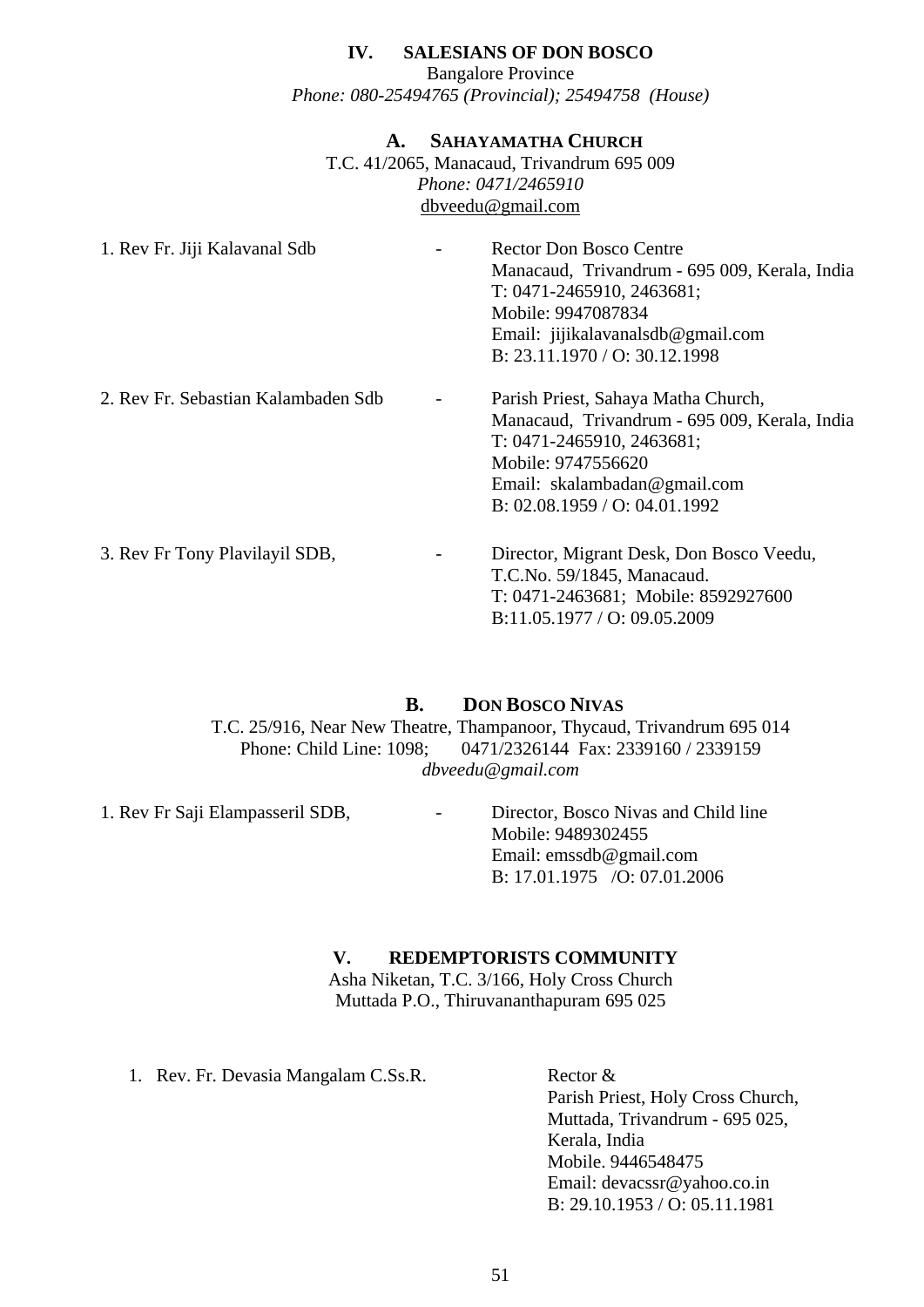| 2. Rev. Fr. George Mathew C.Ss.R.   | Director                          |
|-------------------------------------|-----------------------------------|
|                                     | <b>Redemptions Retreat Centre</b> |
|                                     | Mobile: 9717701237                |
|                                     | B: 28.05. / O: 28.04.2011         |
| 3. Rev. Fr. Dinu Manapurath C.Ss.R. | <b>Assistant Parish Priest</b>    |
|                                     | Mobile: 7591959500                |
|                                     | B: 27.05.1988 / O: 20.04.2017     |
| 4. Rev. Fr. Joseph M.A. C.Ss.R.     | Mobile: 9446175696                |
|                                     | B: $06.12.1982 / O$ : 28.04.2011  |
| 5. Rev. Fr. Joby Joseph C.Ss.R.     | Mobile: 9539864354                |
|                                     | B: $16.06.1978 / O: 20.05.1992$   |

### **VI. PALLOTTINES**

### **A. PALLOTTIGIRI**

### Monvila, Kulathoor P.O., Trivandrum 695 583 *Phone: 0471/2598097, 09645288895*

| 1. Very Rev. Fr. Tomy Philip SAC     | Rector, Pallottigiri &<br>Priest-in-Charge of<br>Risen Christ Church CRPF Pallippuram<br>Mobile: 9645288895<br>Email: frtomysac@gmail.com<br>B: 23.03.1974 / O: 05.05.2004 |
|--------------------------------------|----------------------------------------------------------------------------------------------------------------------------------------------------------------------------|
| 2. Rev. Fr. Wilson Puthenpurayil SAC | <b>Bursar</b><br>Mobile: 9446171732<br>Email: wilsonpjsac@gmail.com<br>B: 05.10.1970 / O: 18.04.2002                                                                       |
| 3. Rev. Fr. Abraham Thylammanal SAC  | <b>Spiritual Director</b><br>Mobile: 8547775704<br>B: 14.01.1948 / O: 12.05.1994                                                                                           |
| 4. Rev. Fr. John Valentine SAC       | <b>Prefect of Students</b><br>Mobile: 6282420933<br>Email: johnvalentinesac@gmail.com<br>B: 11.10.1991 / O: 27.04.2019                                                     |
| 5. Rev. Fr. Jaymon Perappadan SAC    | <b>Vocation Promoter</b><br>Mobile: 9383460120<br>B: 28.02.1991 / O: 11.04.2018                                                                                            |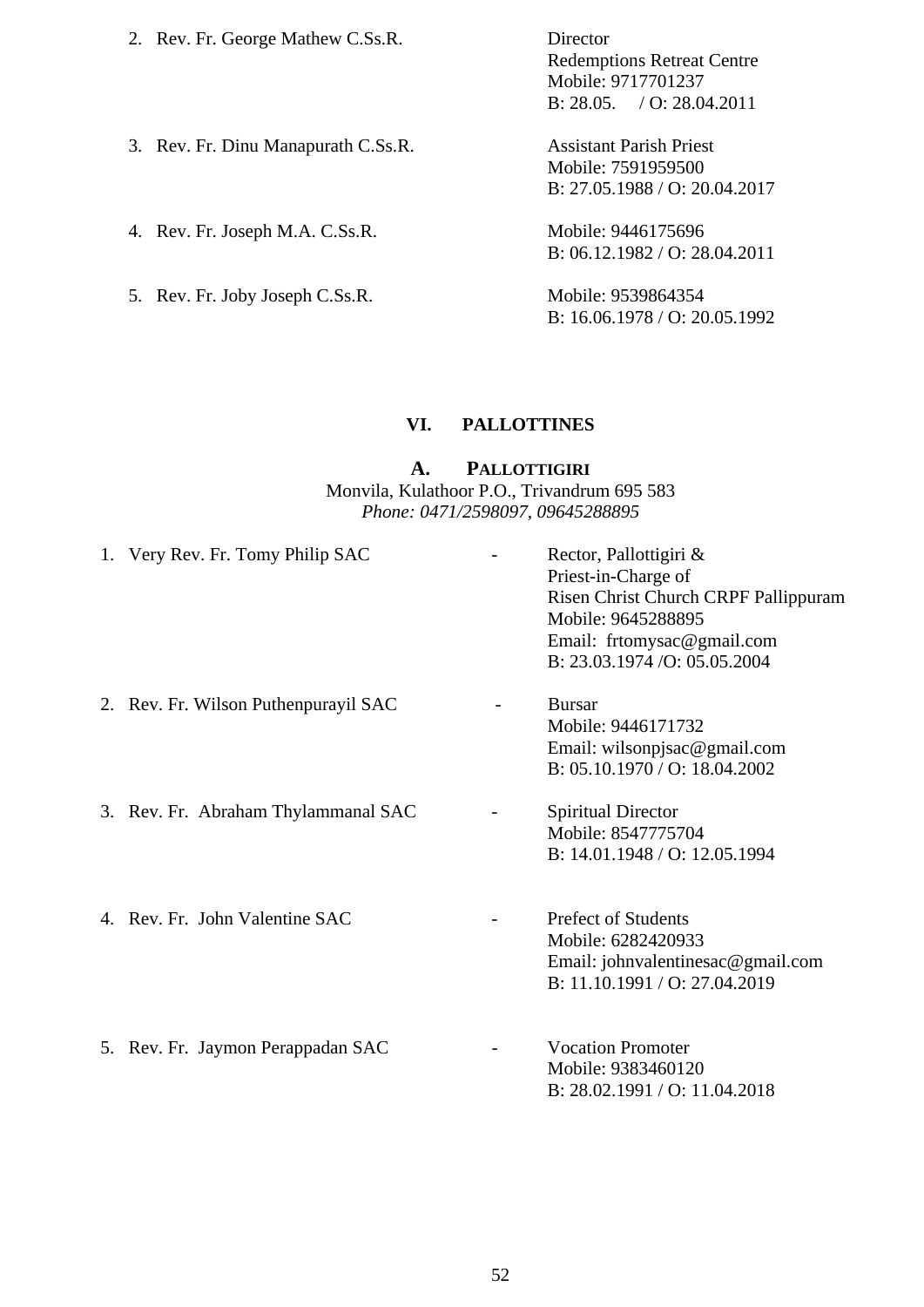# **B. MARIARANI CENTRE** Ghandhipuram, Sreekariyam P.O., Trivandrum 695 017

*Phone: 0471/2592018* 

1. Rev.Fr.Augustine Varickakal SAC - Director

Email: [fraugustinesac@gmail.com,](mailto:fraugustinesac@gmail.com) [fraugustinesac20@gmail.com](mailto:fraugustinesac20@gmail.com)  Mob: 9447138137 B: 25/08/1955 O: 24/10/1981

### **C. PALLOTTI HOME ( PALLOTTINES PRIESTS' HOME )**

Gandhipuram, Sreekariyam P.O.

Trivandrum – 695017

1. Rev.Fr. Johnson Maniyamkott SAC Director

Mob: 7902305016 Email: [johnsonmaniyamkot@gmail.com](mailto:johnsonmaniyamkot@gmail.com)  B: 03.11.1959 / O : 21.05.1988

2. Rev.Bro. Richard Arackal SAC Mob: 9446101623

3. Rev.Fr. John Paul SAC Mob: 9496144226

4. Rev.Fr. Joseph Thazhanganatt SAC Mob: 9495678057

B: 14.01.1937 / Prof: 08.08.1968

Email: [jeanpaulsac@gmail.com](mailto:jeanpaulsac@gmail.com)  B: 18.01.1961 / O: 16.05.1989

B: 06.02.1950 / O: 23.10.1976

### **VII. ROSMINIANS (INSTITUTE OF CHARITY) Rosmini Ashram,**

Vettuthura, Channamkara P.O., Trivandrum 695 301 *Phone: 0471 /2750367; 2750487*  Email: indianprovincial@gmail.com

| 1. | Rev. Fr. Francis Menachery IC        | <b>Provincial Superior</b><br>Mobile:8301817552<br>Email: menachery@mac.com<br>B:10.01.1967/O: 18.10.1997           |
|----|--------------------------------------|---------------------------------------------------------------------------------------------------------------------|
| 2. | Rev. Fr. Jenson Paul Poovathingal IC | Rector & Director of Postulants<br>Mob: 8943043566<br>Email: pauljenson4@gmail.com<br>B: 30.12.1974 / O: 03.09.2012 |
| 3. | Rev. Fr. Vijoy Jacob Arimboor IC     | Vice Rector & Administrator<br>Mob: 7902770487<br>Email: iamvijoyjacob90@gmail.com<br>B. 26.12.1980/ O. 04.01.2020  |
| 4. | Rev. Fr. Shaju Bernard IC            | Mob: 8547388530<br>Email: shajubernard@gmail.com<br>B. 29.02.1972/O. 04.10.2014                                     |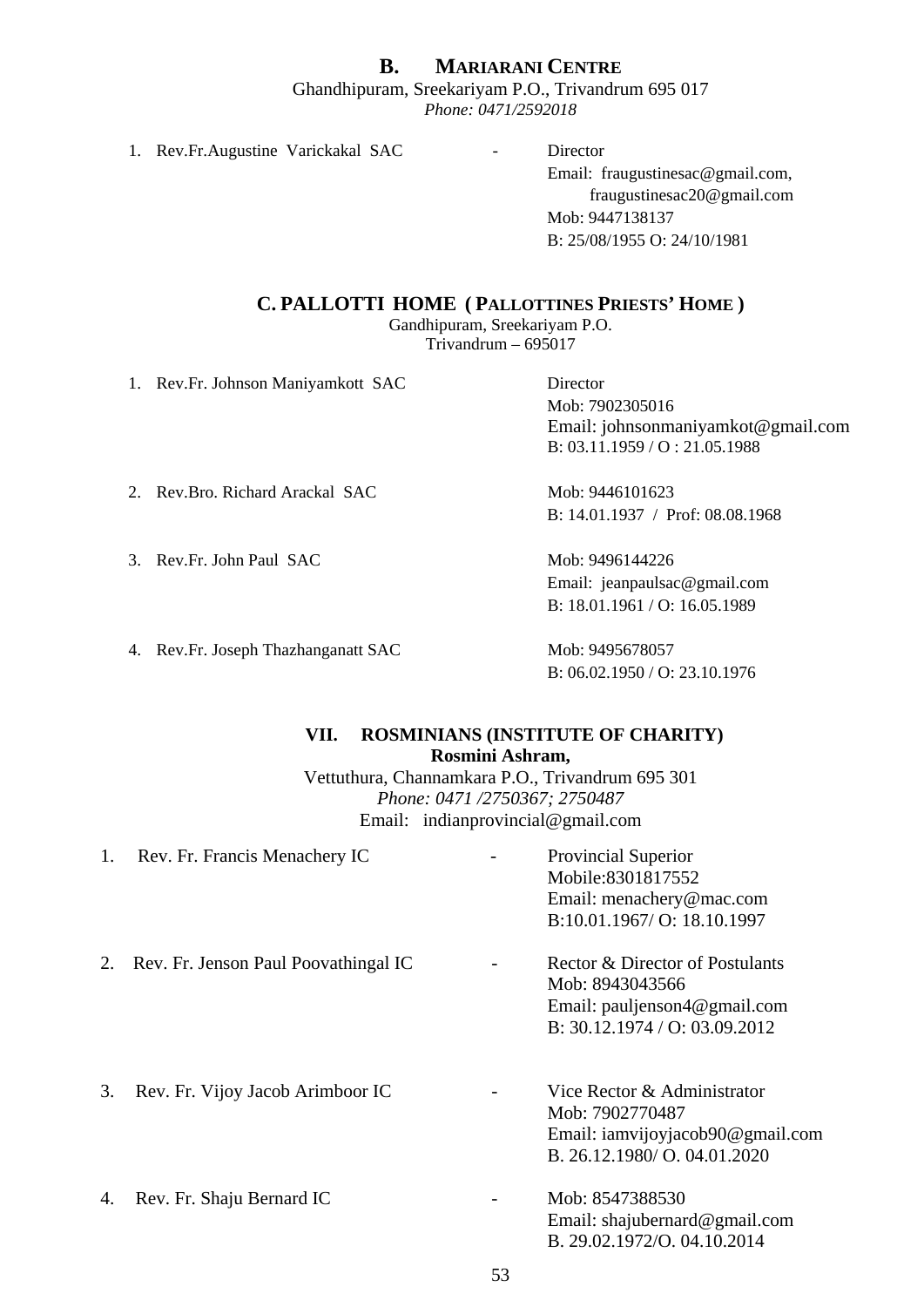Mob: 6385538030 Email: [ephremic@yahoo.co.uk](mailto:ephremic@yahoo.co.uk)  B: 13.09.1969 / O: 06.03.2004

### **VIII. INSTITUTE VOLUNTAS DEI**

Bethel, Azhakulam, Vizhinjam P.O., Trivandrum 695 521 *Phone: 0471/ 2481516(Directorate); 0471/2487577(Formation House) Website:* [www.ivdindia.org](http://www.ivdindia.org/) 

| 1. Very Rev. Fr. Johny Puthenveettil IVDei | Kerala Regional Director<br>Bethel, IVD Seminary<br>Azhakulam, Vizhinjam P.O<br>Trivandrum, Kerala, India - 695 521<br>Mobile: 9496100803, 8848991607<br>Email: revjohnyivd@gmail.com<br>B: 18.05.1975/O: 27.03.2008              |
|--------------------------------------------|-----------------------------------------------------------------------------------------------------------------------------------------------------------------------------------------------------------------------------------|
| 2. Rev. Fr. Victor J. Everystus IVDei      | Rector<br>Bethel, <b>IVD</b> Seminary<br>Azhakulam, Vizhinjam P.O.<br>Trivandrum, Kerala, India - 695 521<br>Mobile: 9947771037<br>Email: victoreverystus@gmail.com<br>Web: www.divinesarigama.com<br>B: 12.01.1981/O: 27.03.2008 |
| 3. Rev. Fr. Moncy Carlose IVDei            | Prefect of Studies; Vocation Promoter<br>& Financial Administrator<br><b>Bethel IVD Seminary</b><br>Mobile: 8078030763<br>Email: moncyceb@gmail.com<br>B: 24.08.1991 / O: 22.04.2021                                              |
| 4. Rev. Fr. Eugine Brito IVDei             | Bethel, IVD Seminary<br>Azhakulam, Vizhinjam P.O<br>Trivandrum, Kerala, India - 695 521<br>Mobile: 8848783334<br>Email: eubi143@gmail.com<br>B: 13.07.1979 / O: 27.03.2008                                                        |
| 5. Rev. Fr. Denson Joosai IVDei -          | <b>Assistant Parish Priest,</b><br>Fathima Matha Church, Adimalathura,<br>Chowara P.O., Trivandrum, Kerala, India – 695 501<br>Mobile: 8921765279<br>Email: densonjoosa@gmail.com<br>B: 30.05.1982/O: 29.12.2009                  |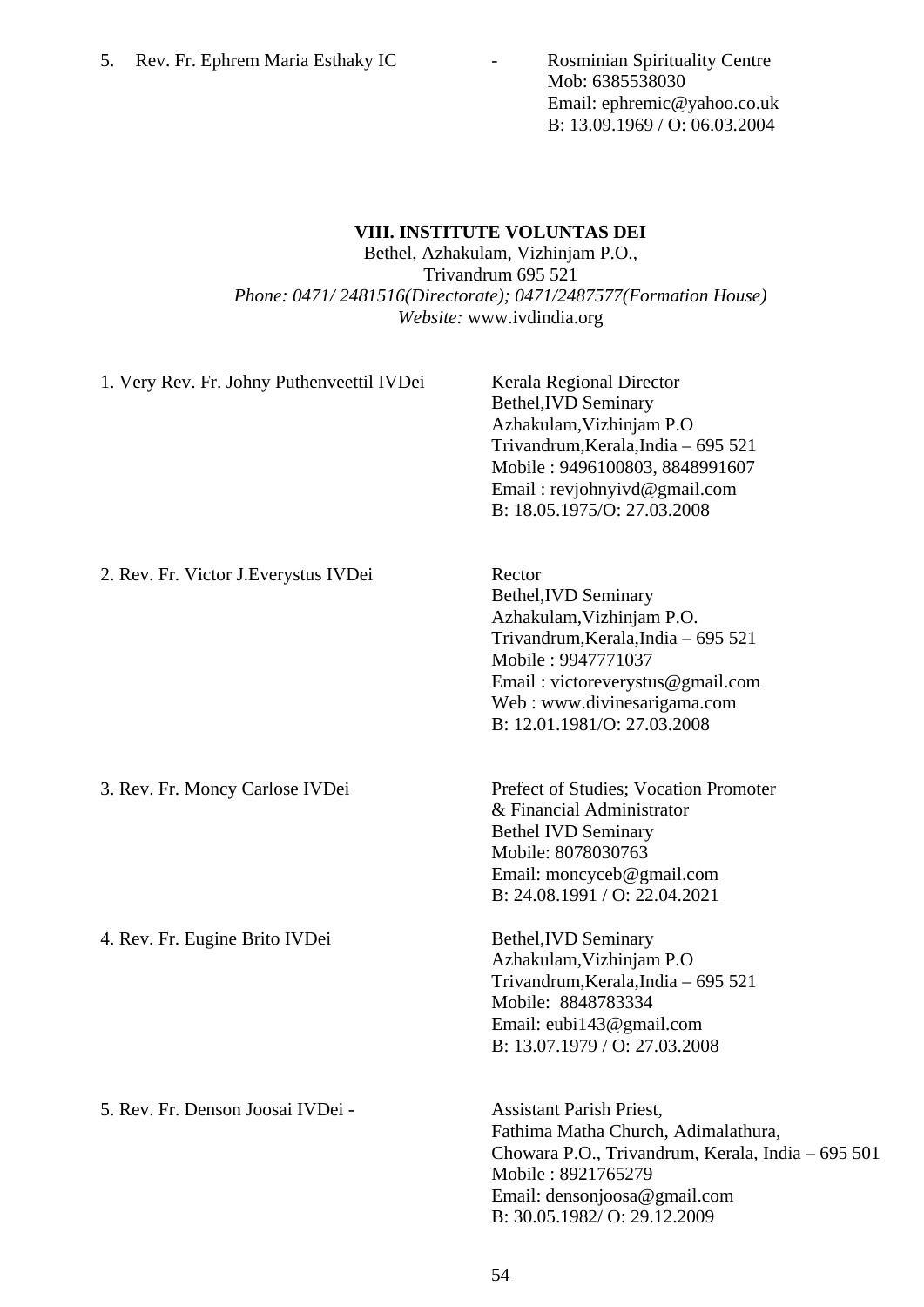| 6. Rev Fr Sunil Francis IVDei        | Bethel, <b>IVD</b> Seminary<br>Azhakulam, Vizhinjam P.O<br>Trivandrum, Kerala, India - 695 521<br>Mobile: 9957176496<br>B: 15.09.1985/O: 31.03.2016                                                                            |
|--------------------------------------|--------------------------------------------------------------------------------------------------------------------------------------------------------------------------------------------------------------------------------|
| 7. Rev Fr Ajin Albarnas IVDei        | Bethel, IVD Seminary<br>Azhakulam, Vizhinjam P.O<br>Trivandrum, Kerala, India - 695 521<br>Mobile: 7034395305,8304902363<br>Email: ajinalbarnas@gmail.com<br>B: 01.08.1986/O: 09.04.2015.                                      |
| 8. Rev Fr Antony Sony Panackal IVDei | Parish Priest<br>Holy Cross Church,<br>Palapoor- Vellayani P.O.<br>Trivandrum- 695521<br>Mobile: 9400020028<br>Email: antonysonypanakkal@gmail.com<br>B:08.08.1978/O:29.12.2009                                                |
| 9. Rev. Fr. Napolean Gomez. IVDei    | Parish Priest, Our Lady of Lourdes Church,<br>Thundathil P.O., Kariavattom,<br>Trivandrum - 695 581, Kerala, India<br>T: 0471-2713175<br>Mobile: 9447661848<br>Email: frnapoleonivd@gmail.com<br>B: 13.12.1962 / O: 22.07.1991 |
| 10. Rev Fr Joy Muthappan IVDei       | <b>Asst. Parish Priest</b><br>Our Lady of Good Voyage Church<br>Vizhinjam, Kottapuram P.O.<br>Trivandrum-Kerala,<br>$INDIA - 695 521$<br>Mobile 8129418095<br>Email: joymuthappan@gmail.com<br>B: 03.01.1992 / O: 18.06.2020   |
| 11. Rev. Fr. Francis Xaviour IVDei   | Mobile: 9567509563<br>Email: francisivdei@gmail.com<br>B: 30.06.1984 / O: 26.12.2012                                                                                                                                           |

### **IX. BROTHERS OF SACRED HEART**

Sacred Heart Mission Centre, St. Thomas House, Kakkamoola, Kalliyoor.P.O., Trivandrum - 695 042. *Mobile: 9048143502* 

| Rev. Bro. Cheriyan Manickathan S.H.J | $\sim$                   | Superior and Mission Work<br>Mobile: 9048143502<br>Email: cheriyancheriyan56@gmail.com<br>B:28.08.1958 |
|--------------------------------------|--------------------------|--------------------------------------------------------------------------------------------------------|
| Rev. Bro. Arul Joseph S.H.J.         | $\overline{\phantom{a}}$ | Procurator & Mission Work                                                                              |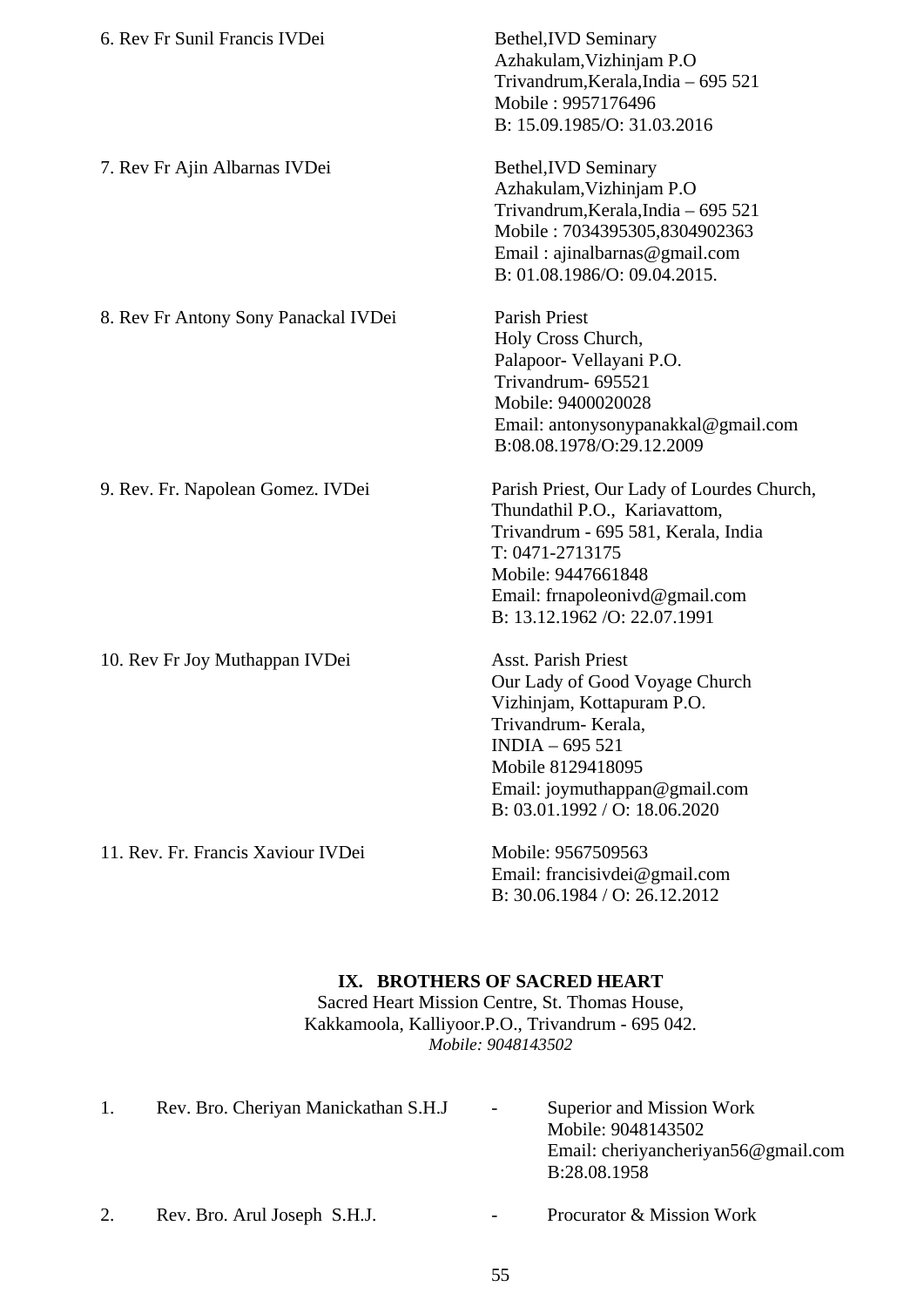# **X. OBLATES OF ST. JOSEPH HOLY INNOCENTS COMMUNITY**

Vennicode P.O., Varkala, Trivandrum - 695 318

| 1. Rev. Fr. Anil Xavier Perepilly OSJ          | Rector, Holy Innocents community<br>Parish Priest of Mount Carmel Church, Vennicod<br>Manager of Holy Innocents Public School<br>Mobile: 9497432969<br>Email: xavier.anil57@gmail.com<br>B: 14.01.1978 / O: 07.01.2008 |
|------------------------------------------------|------------------------------------------------------------------------------------------------------------------------------------------------------------------------------------------------------------------------|
| 2. Rev. Fr. Josemon Thelaparambil OSJ          | Principal, Holy Innocents Public School<br>Mob. 8943236370<br>Email: josmon $3@$ gmail.com<br>B. 8/11/1981. O. 28/12/2009                                                                                              |
| 3. Rev. Fr. Vipin D'cruz OSJ                   | Financial Administrator,<br>Holy Innocents Public School, Vennicode<br>Mobile: 9387612432<br>Email: vipindcruz@yahoo.com<br>B: 08.11.1983 / O: 11.04.2012                                                              |
| 4. Rev. Fr. Sebastian Sooraj Thachappilly OSJ- | Vice Principal of Holy Innocents Public School<br>Mobile: 7736822456<br>Email: soorajosj@gmail.com<br>B: 26.09.1990 / O: 24.06.2021                                                                                    |

5. Bro. Joyappan chettivettil OSJ

### **XI. CLARETIANS (St. Thomas Province)**

'SANTHWANA', T.C. 87/93 (71/3758), Vidya Gardens, Valiathura, Vallakkadavu P.O., Thiruvananthapuram - 695008 Kerala, India Mobile. No. : 8867062986

| 1. Rev. Fr. Martin Vithayathil CMF    | Superior & Parish Priest, St. Xavier's Church<br>Valiathura, Vallakkadavu P.O.<br>Trivandrum - 695 008, Kerala, India<br>Mobile: 8867062986<br>Email: marvithayathil@yahoo.com<br>B: 29.12.1977 / O: 01.01.2007 |
|---------------------------------------|-----------------------------------------------------------------------------------------------------------------------------------------------------------------------------------------------------------------|
| 2. Rev. Fr. Jojo Pulinthanath CMF     | Econome, Santhwana.<br>Mobile 9400059246,<br>Email: jopulithoma@gmail.com<br>B: 17.11.1973 / O: 05.01.2008                                                                                                      |
| 3. Rev. Fr. Jose Valliamthadathil CMF | Staff Santhawana.<br>Mobile 9847399884;<br>Email: josevalliamthadam@gmail.com<br>B: 06.02.1959 / O: 29.04.1987                                                                                                  |